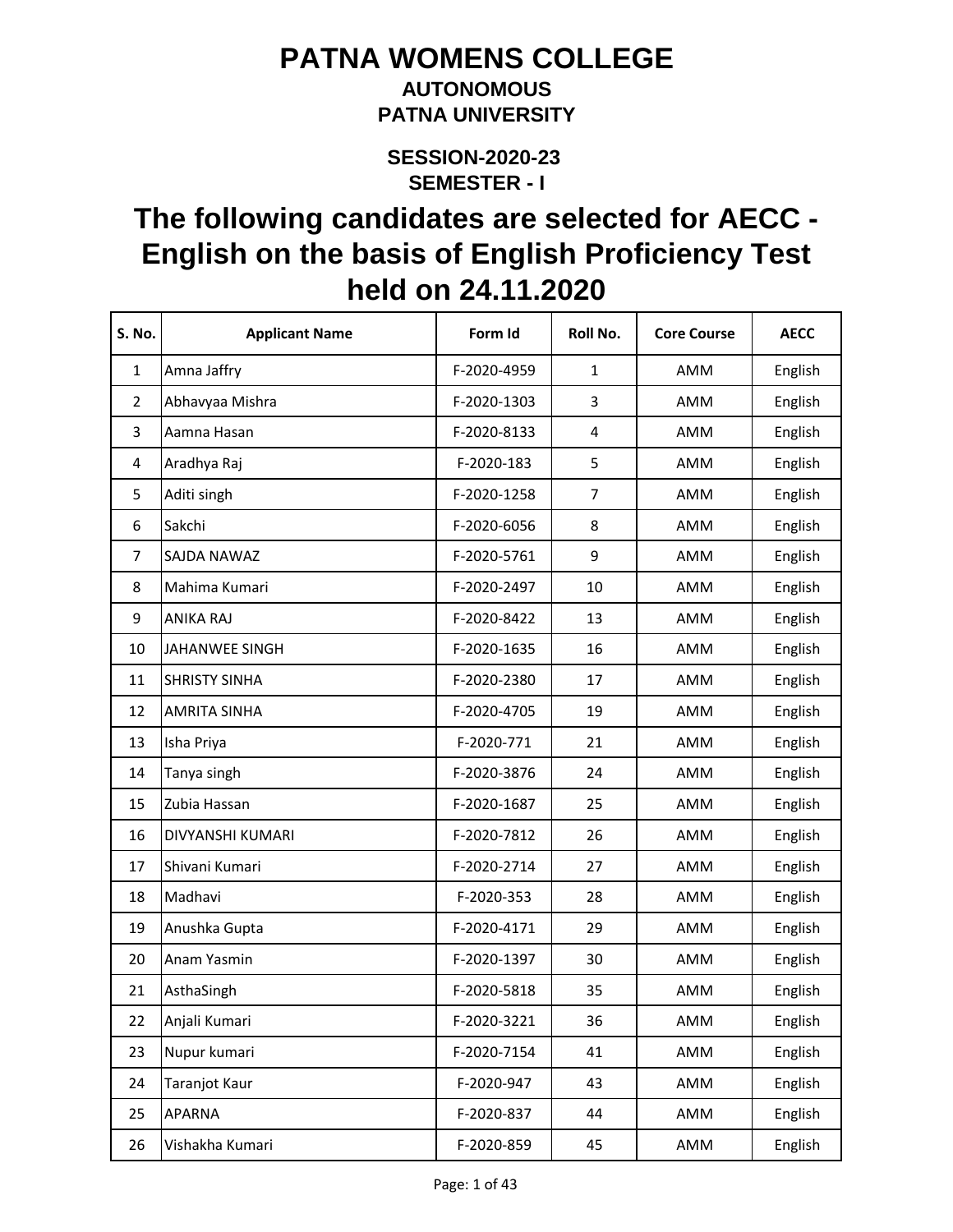### **AUTONOMOUS PATNA UNIVERSITY**

**SEMESTER - I SESSION-2020-23** 

| S. No. | <b>Applicant Name</b> | Form Id     | Roll No. | <b>Core Course</b> | <b>AECC</b> |
|--------|-----------------------|-------------|----------|--------------------|-------------|
|        | Vaishnavi Kumari      | F-2020-816  | 46       | AMM                | English     |
| 28     | <b>RAJ NANDINI</b>    | F-2020-5452 | 47       | AMM                | English     |
| 29     | Garima Gaur           | F-2020-6539 | 49       | AMM                | English     |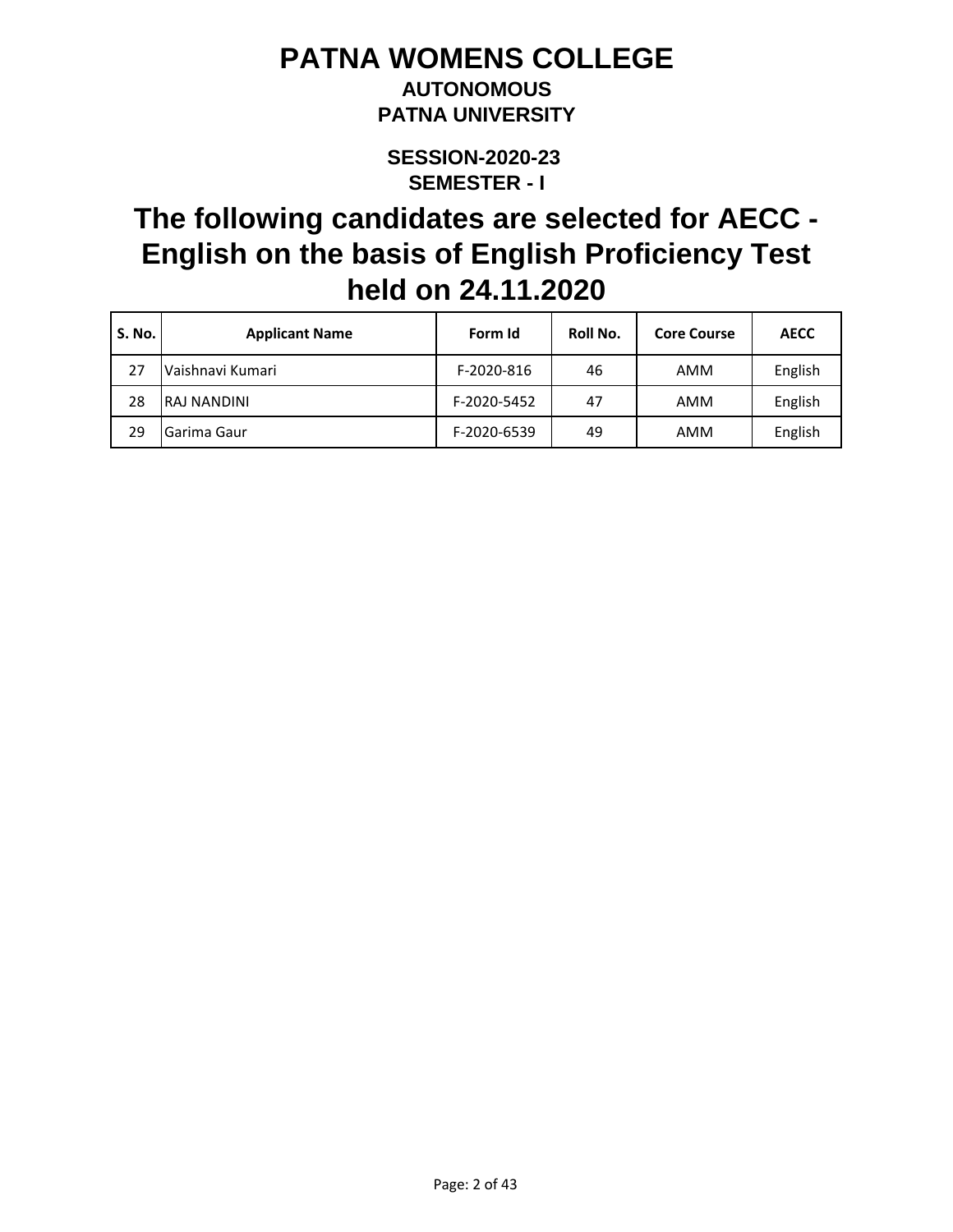#### **AUTONOMOUS PATNA UNIVERSITY**

**SEMESTER - I SESSION-2020-23** 

| <b>S. No.</b> | <b>Applicant Name</b> | Form Id     | Roll No.       | <b>Core Course</b> | <b>AECC</b> |
|---------------|-----------------------|-------------|----------------|--------------------|-------------|
| 30            | <b>ALINA AHMAD</b>    | F-2020-41   | $\mathbf{1}$   | <b>B.Com</b>       | English     |
| 31            | Riya Sinha            | F-2020-251  | 3              | <b>B.Com</b>       | English     |
| 32            | RIDHIMA VIMAL         | F-2020-292  | 6              | <b>B.Com</b>       | English     |
| 33            | Stuti priya           | F-2020-139  | $\overline{7}$ | <b>B.Com</b>       | English     |
| 34            | Shreya Shrivastava    | F-2020-636  | 8              | <b>B.Com</b>       | English     |
| 35            | Sakina Khatoon        | F-2020-553  | 10             | <b>B.Com</b>       | English     |
| 36            | Muskan kumari         | F-2020-1252 | 11             | <b>B.Com</b>       | English     |
| 37            | Angika                | F-2020-751  | 13             | <b>B.Com</b>       | English     |
| 38            | Khushi Priya          | F-2020-146  | 14             | <b>B.Com</b>       | English     |
| 39            | Pallavi kumari        | F-2020-1505 | 15             | <b>B.Com</b>       | English     |
| 40            | Tanya Verma           | F-2020-193  | 16             | <b>B.Com</b>       | English     |
| 41            | Sweety Kumari         | F-2020-1373 | 17             | <b>B.Com</b>       | English     |
| 42            | Soni Kumari           | F-2020-1190 | 18             | <b>B.Com</b>       | English     |
| 43            | Shristi Sharma        | F-2020-111  | 20             | <b>B.Com</b>       | English     |
| 44            | Aparna Anand          | F-2020-1111 | 21             | <b>B.Com</b>       | English     |
| 45            | Priya sinha           | F-2020-764  | 22             | <b>B.Com</b>       | English     |
| 46            | Soumya singh          | F-2020-443  | 23             | <b>B.Com</b>       | English     |
| 47            | Urooj Raza            | F-2020-658  | 26             | <b>B.Com</b>       | English     |
| 48            | priya kumari          | F-2020-1569 | 28             | <b>B.Com</b>       | English     |
| 49            | Manjari Singh         | F-2020-1972 | 29             | <b>B.Com</b>       | English     |
| 50            | <b>ABHAVYA RANJAN</b> | F-2020-1725 | 30             | <b>B.Com</b>       | English     |
| 51            | Adya singh            | F-2020-110  | 31             | <b>B.Com</b>       | English     |
| 52            | <b>ISHIKA SINGH</b>   | F-2020-1695 | 32             | <b>B.Com</b>       | English     |
| 53            | Prachi                | F-2020-2108 | 34             | <b>B.Com</b>       | English     |
| 54            | Aditi kumari          | F-2020-1353 | 37             | <b>B.Com</b>       | English     |
| 55            | Divyam Kumari         | F-2020-1575 | 38             | <b>B.Com</b>       | English     |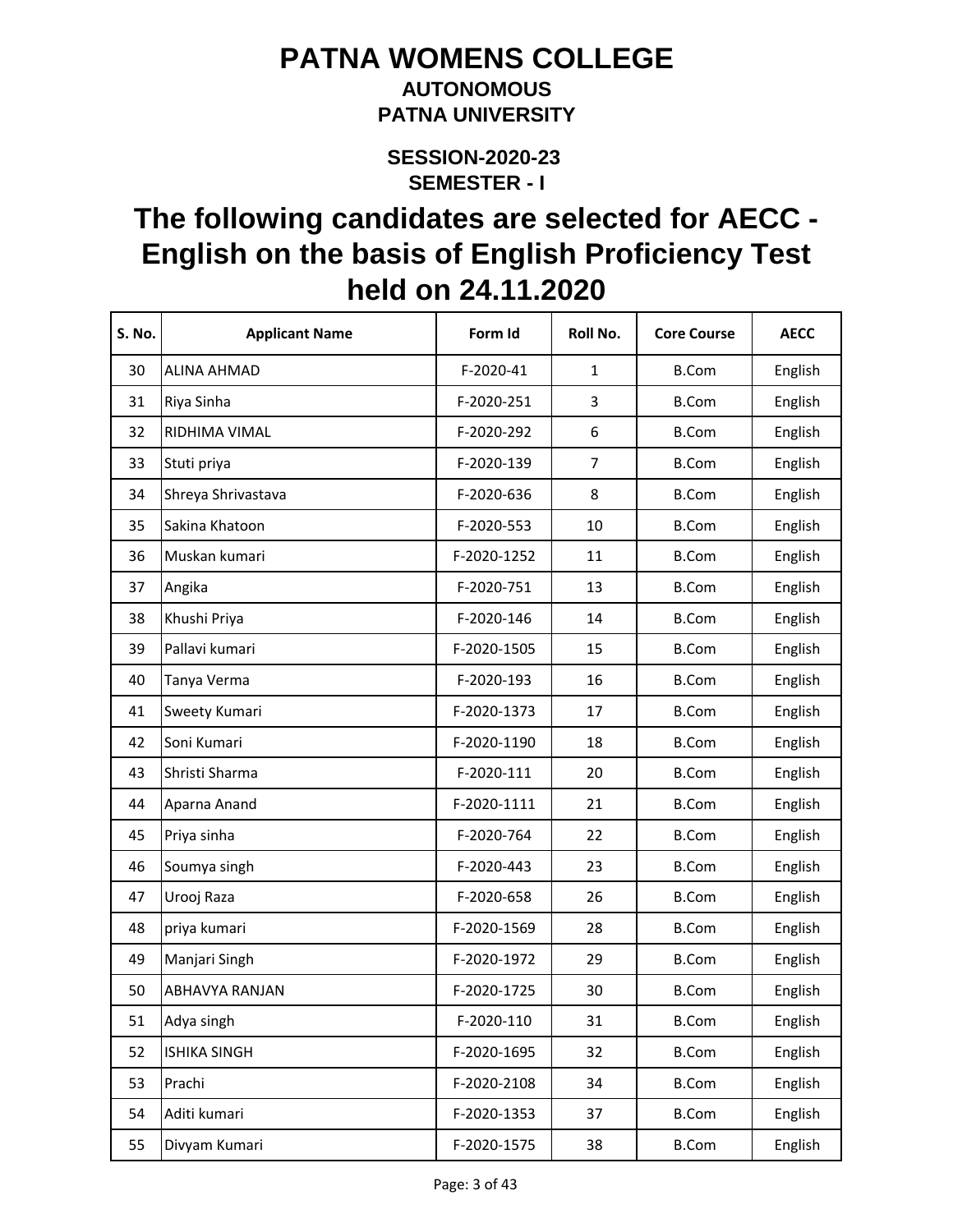#### **AUTONOMOUS PATNA UNIVERSITY**

**SEMESTER - I SESSION-2020-23** 

| S. No. | <b>Applicant Name</b> | Form Id     | Roll No. | <b>Core Course</b> | <b>AECC</b> |
|--------|-----------------------|-------------|----------|--------------------|-------------|
| 56     | Kumari Isha Rani      | F-2020-1921 | 39       | <b>B.Com</b>       | English     |
| 57     | Tanya                 | F-2020-2154 | 40       | <b>B.Com</b>       | English     |
| 58     | Sneha Jha             | F-2020-1975 | 45       | <b>B.Com</b>       | English     |
| 59     | <b>AMRIN AZAM</b>     | F-2020-2038 | 46       | <b>B.Com</b>       | English     |
| 60     | SWEKSHA SRIVASTAVA    | F-2020-2150 | 47       | <b>B.Com</b>       | English     |
| 61     | PRAKRITI PRACHI       | F-2020-2881 | 48       | <b>B.Com</b>       | English     |
| 62     | Kaushaki Kumari       | F-2020-1991 | 49       | <b>B.Com</b>       | English     |
| 63     | Anupama Kumari        | F-2020-2813 | 51       | <b>B.Com</b>       | English     |
| 64     | Ammarah Ismat         | F-2020-462  | 52       | <b>B.Com</b>       | English     |
| 65     | <b>SUNITA SAREN</b>   | F-2020-324  | 53       | <b>B.Com</b>       | English     |
| 66     | Simran Rajnish Singh  | F-2020-2879 | 54       | <b>B.Com</b>       | English     |
| 67     | <b>ANNU KUMARI</b>    | F-2020-350  | 56       | <b>B.Com</b>       | English     |
| 68     | Khushi sinha          | F-2020-2164 | 57       | <b>B.Com</b>       | English     |
| 69     | nishika vihangam      | F-2020-585  | 59       | <b>B.Com</b>       | English     |
| 70     | Shalini kumari        | F-2020-1949 | 60       | <b>B.Com</b>       | English     |
| 71     | <b>SIMRAN KUMARI</b>  | F-2020-2593 | 61       | <b>B.Com</b>       | English     |
| 72     | Shivani kumari        | F-2020-3929 | 64       | <b>B.Com</b>       | English     |
| 73     | ANSHIKA JAISWAL       | F-2020-3634 | 65       | <b>B.Com</b>       | English     |
| 74     | <b>ALISHA KUMARI</b>  | F-2020-3748 | 67       | <b>B.Com</b>       | English     |
| 75     | Sharbani Basu         | F-2020-3995 | 68       | <b>B.Com</b>       | English     |
| 76     | Malka Nada            | F-2020-1498 | 70       | <b>B.Com</b>       | English     |
| 77     | Adya Jha              | F-2020-3922 | 71       | <b>B.Com</b>       | English     |
| 78     | Akansha Sristi        | F-2020-4110 | 72       | <b>B.Com</b>       | English     |
| 79     | <b>ALMAS JAMEEL</b>   | F-2020-3319 | 73       | <b>B.Com</b>       | English     |
| 80     | <b>TANISHA SINGH</b>  | F-2020-4004 | 74       | <b>B.Com</b>       | English     |
| 81     | sakshi mehta          | F-2020-1860 | 76       | <b>B.Com</b>       | English     |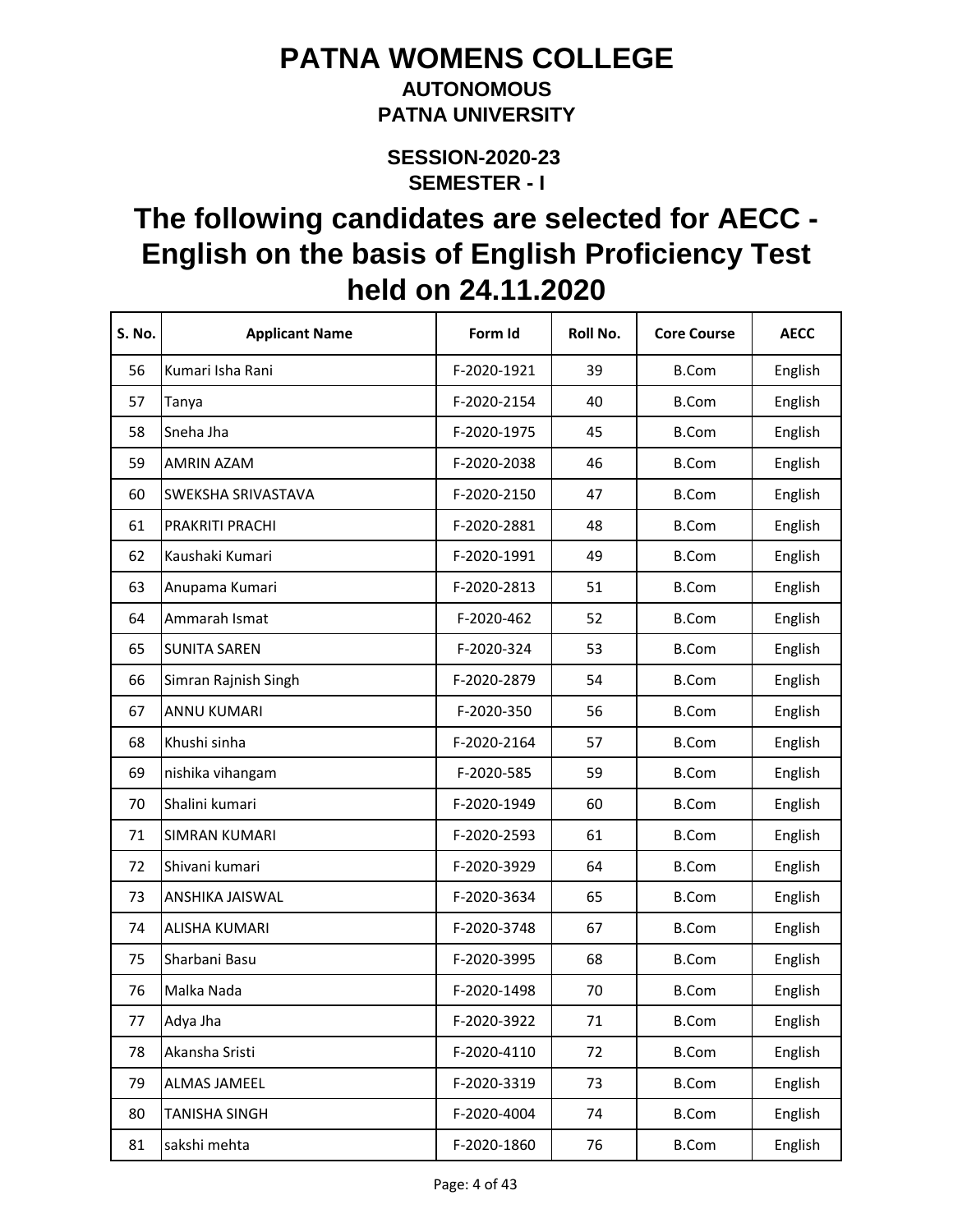#### **AUTONOMOUS PATNA UNIVERSITY**

**SEMESTER - I SESSION-2020-23** 

| <b>S. No.</b> | <b>Applicant Name</b> | Form Id     | Roll No. | <b>Core Course</b> | <b>AECC</b> |
|---------------|-----------------------|-------------|----------|--------------------|-------------|
| 82            | <b>SABA PERWEEN</b>   | F-2020-3326 | 77       | <b>B.Com</b>       | English     |
| 83            | Sakshi kumari         | F-2020-3703 | 79       | <b>B.Com</b>       | English     |
| 84            | KUMARI RITIKA SINHA   | F-2020-3117 | 80       | <b>B.Com</b>       | English     |
| 85            | Silky Singhaniya      | F-2020-4546 | 81       | <b>B.Com</b>       | English     |
| 86            | Arpita Sinha          | F-2020-2614 | 83       | <b>B.Com</b>       | English     |
| 87            | Shruti                | F-2020-4145 | 85       | <b>B.Com</b>       | English     |
| 88            | <b>RIYA RAJ</b>       | F-2020-3731 | 86       | <b>B.Com</b>       | English     |
| 89            | SANYUKTA SHARMA       | F-2020-4869 | 87       | <b>B.Com</b>       | English     |
| 90            | AYUSHI SUMAN          | F-2020-5354 | 88       | <b>B.Com</b>       | English     |
| 91            | Sanjivani Raj         | F-2020-4282 | 89       | <b>B.Com</b>       | English     |
| 92            | Aparna                | F-2020-4920 | 91       | <b>B.Com</b>       | English     |
| 93            | Nisha kumari          | F-2020-3185 | 92       | <b>B.Com</b>       | English     |
| 94            | Pragya sharma         | F-2020-6352 | 94       | <b>B.Com</b>       | English     |
| 95            | <b>SHRUTI</b>         | F-2020-6165 | 95       | <b>B.Com</b>       | English     |
| 96            | Aditi                 | F-2020-3893 | 96       | <b>B.Com</b>       | English     |
| 97            | Anvi kumari           | F-2020-2591 | 98       | <b>B.Com</b>       | English     |
| 98            | SAKSHI ARYA           | F-2020-2816 | 99       | <b>B.Com</b>       | English     |
| 99            | PRIYANSHU SUMAN       | F-2020-7446 | 100      | <b>B.Com</b>       | English     |
| 100           | <b>KHUSHI KUMARI</b>  | F-2020-6269 | 101      | <b>B.Com</b>       | English     |
| 101           | <b>CHANDNI ROY</b>    | F-2020-6503 | 102      | <b>B.Com</b>       | English     |
| 102           | Samreen Jafri         | F-2020-6911 | 103      | <b>B.Com</b>       | English     |
| 103           | Isha Jain             | F-2020-3693 | 105      | <b>B.Com</b>       | English     |
| 104           | Tanisha Jain          | F-2020-3324 | 106      | <b>B.Com</b>       | English     |
| 105           | Nikki kumari          | F-2020-7856 | 108      | <b>B.Com</b>       | English     |
| 106           | Ruchika kumari        | F-2020-2415 | 109      | <b>B.Com</b>       | English     |
| 107           | Vani Gupta            | F-2020-6365 | 111      | <b>B.Com</b>       | English     |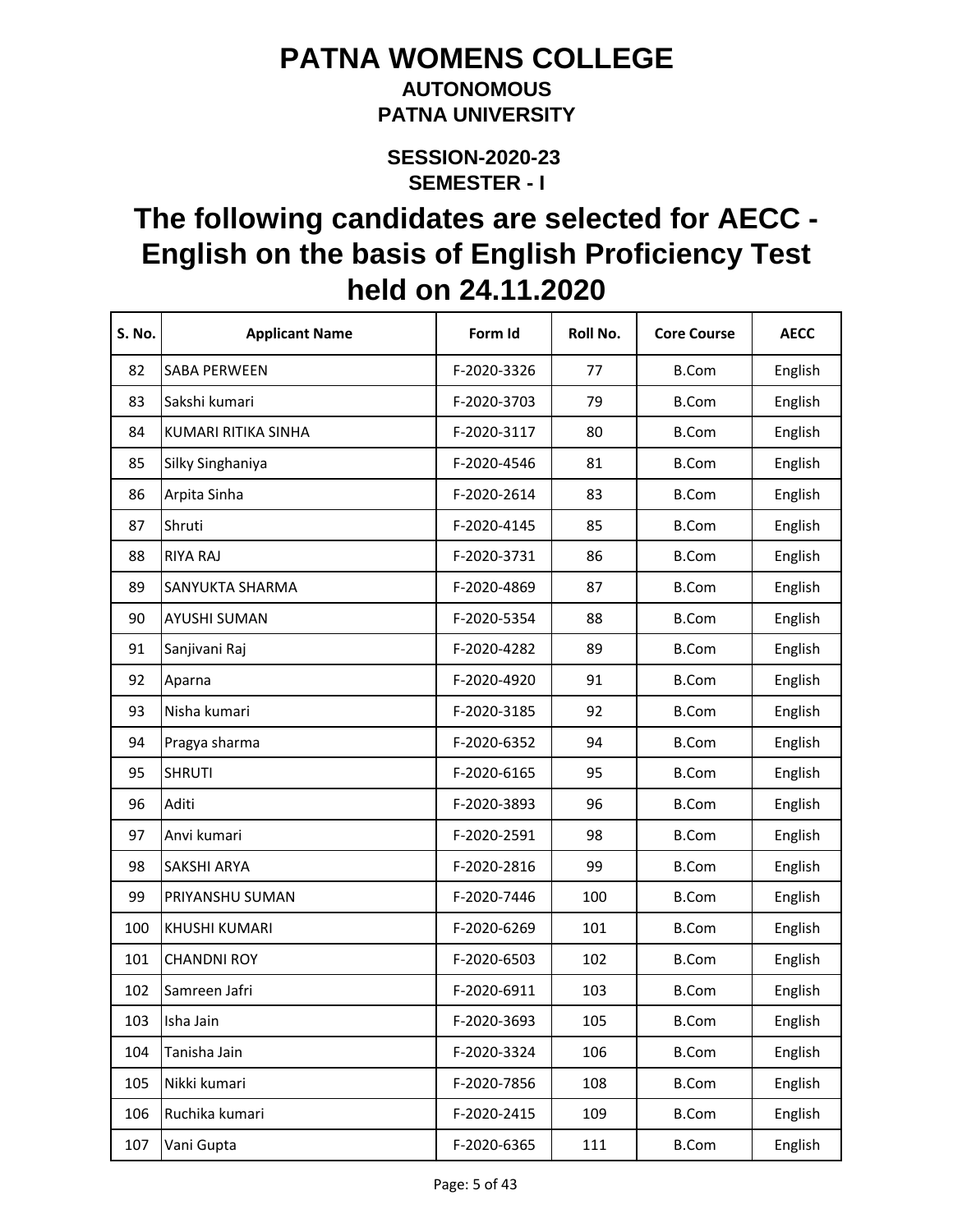#### **AUTONOMOUS PATNA UNIVERSITY**

**SEMESTER - I SESSION-2020-23** 

| <b>S. No.</b> | <b>Applicant Name</b>  | Form Id     | Roll No. | <b>Core Course</b> | <b>AECC</b> |
|---------------|------------------------|-------------|----------|--------------------|-------------|
| 108           | <b>ARUNIKA RANI</b>    | F-2020-7739 | 113      | <b>B.Com</b>       | English     |
| 109           | PRIYA KUMARI           | F-2020-3118 | 114      | <b>B.Com</b>       | English     |
| 110           | ANNAPURNA JAJODIA      | F-2020-5290 | 115      | <b>B.Com</b>       | English     |
| 111           | <b>SHRUTI SHRESTHA</b> | F-2020-7195 | 117      | <b>B.Com</b>       | English     |
| 112           | Anishka                | F-2020-6901 | 118      | <b>B.Com</b>       | English     |
| 113           | Prachi Sharan          | F-2020-8229 | 119      | <b>B.Com</b>       | English     |
| 114           | <b>NAYRA SINGH</b>     | F-2020-6648 | 121      | <b>B.Com</b>       | English     |
| 115           | Misha Kumari           | F-2020-7865 | 122      | <b>B.Com</b>       | English     |
| 116           | Kumari Shivani         | F-2020-1999 | 124      | <b>B.Com</b>       | English     |
| 117           | Priyanka               | F-2020-5246 | 125      | <b>B.Com</b>       | English     |
| 118           | Geetanjali Kumari      | F-2020-561  | 126      | <b>B.Com</b>       | English     |
| 119           | Sonali                 | F-2020-373  | 127      | <b>B.Com</b>       | English     |
| 120           | Hritika Raj            | F-2020-2835 | 128      | <b>B.Com</b>       | English     |
| 121           | AARYA KUMARI           | F-2020-958  | 129      | <b>B.Com</b>       | English     |
| 122           | Anshu Kumari           | F-2020-1570 | 130      | <b>B.Com</b>       | English     |
| 123           | <b>SONAM KUMARI</b>    | F-2020-285  | 131      | <b>B.Com</b>       | English     |
| 124           | <b>HRISHITA SHREE</b>  | F-2020-623  | 134      | <b>B.Com</b>       | English     |
| 125           | <b>WANMIN PDANG</b>    | F-2020-2361 | 135      | <b>B.Com</b>       | English     |
| 126           | MONICA PREMA HANSDAK   | F-2020-2359 | 136      | <b>B.Com</b>       | English     |
| 127           | Manisha                | F-2020-3342 | 137      | <b>B.Com</b>       | English     |
| 128           | Khushi Priya           | F-2020-2436 | 139      | <b>B.Com</b>       | English     |
| 129           | Madeeha Noor           | F-2020-766  | 140      | <b>B.Com</b>       | English     |
| 130           | Seetal Kumari          | F-2020-2690 | 141      | <b>B.Com</b>       | English     |
| 131           | RANJITA BAA            | F-2020-2007 | 144      | <b>B.Com</b>       | English     |
| 132           | Sejal Kumari           | F-2020-1017 | 145      | <b>B.Com</b>       | English     |
| 133           | Isha kumari            | F-2020-226  | 147      | <b>B.Com</b>       | English     |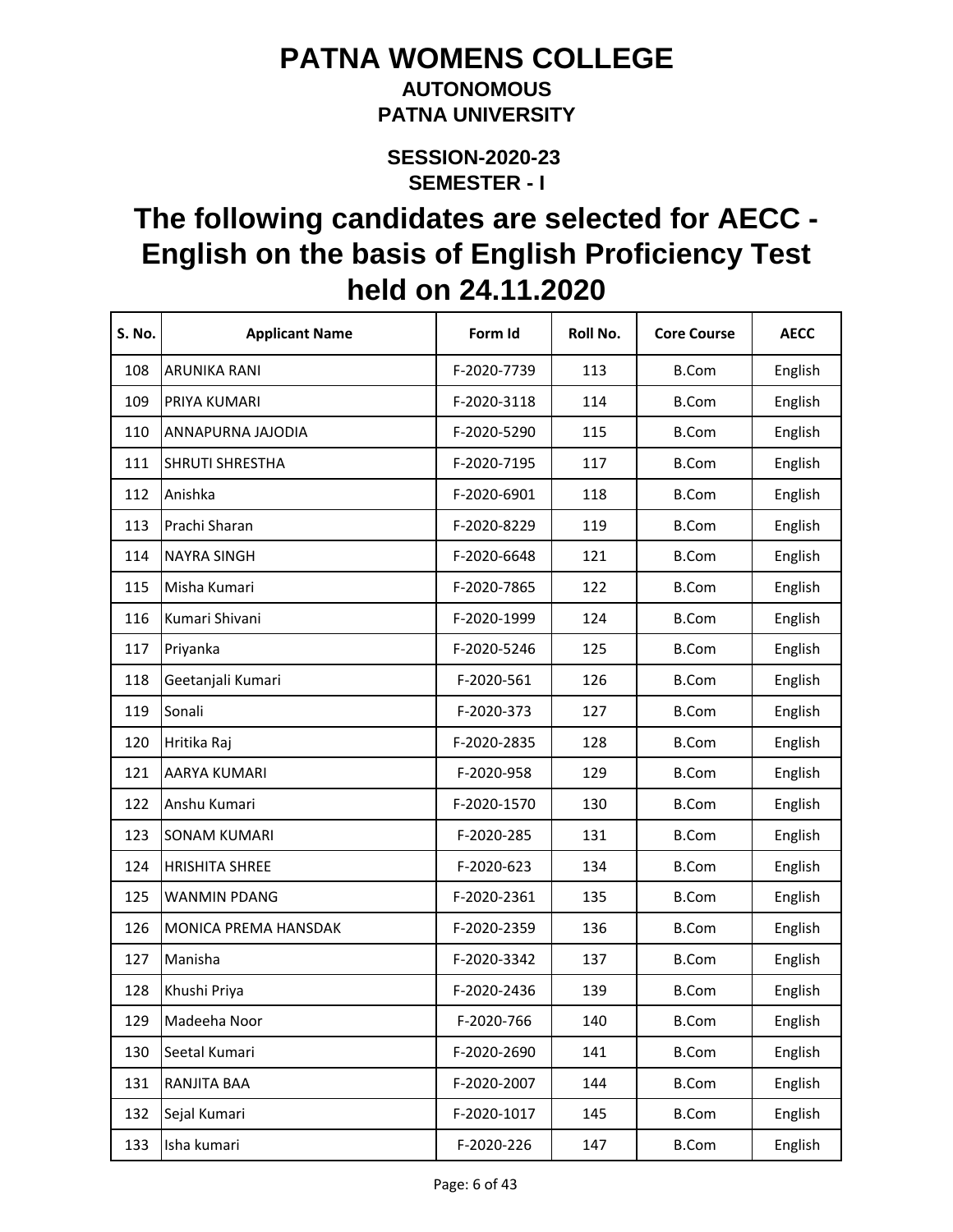#### **AUTONOMOUS PATNA UNIVERSITY**

**SEMESTER - I SESSION-2020-23** 

| S. No. | <b>Applicant Name</b> | Form Id     | Roll No. | <b>Core Course</b> | <b>AECC</b> |
|--------|-----------------------|-------------|----------|--------------------|-------------|
| 134    | <b>KALI GUPTA</b>     | F-2020-2105 | 148      | <b>B.Com</b>       | English     |
| 135    | Harshita Jaiswal      | F-2020-2870 | 150      | <b>B.Com</b>       | English     |
| 136    | Amrita Kumari         | F-2020-869  | 151      | <b>B.Com</b>       | English     |
| 137    | <b>ALISHA KUMARI</b>  | F-2020-2735 | 152      | <b>B.Com</b>       | English     |
| 138    | RITIKA CHANDRA        | F-2020-5291 | 155      | <b>B.Com</b>       | English     |
| 139    | <b>KUMARI NISHA</b>   | F-2020-1604 | 156      | <b>B.Com</b>       | English     |
| 140    | <b>KOMAL ARYA</b>     | F-2020-5615 | 158      | <b>B.Com</b>       | English     |
| 141    | Rishika manot         | F-2020-4664 | 159      | <b>B.Com</b>       | English     |
| 142    | AMISHA KUMARI         | F-2020-3581 | 160      | <b>B.Com</b>       | English     |
| 143    | <b>AANSHIKA</b>       | F-2020-4065 | 161      | <b>B.Com</b>       | English     |
| 144    | Sakshi Singh          | F-2020-4228 | 163      | <b>B.Com</b>       | English     |
| 145    | <b>UDITA SAINATH</b>  | F-2020-5960 | 166      | <b>B.Com</b>       | English     |
| 146    | Ambika Arya           | F-2020-2612 | 169      | <b>B.Com</b>       | English     |
| 147    | <b>ADITI ARYA</b>     | F-2020-5709 | 170      | <b>B.Com</b>       | English     |
| 148    | <b>ANAMIKA SINGH</b>  | F-2020-2780 | 177      | <b>B.Com</b>       | English     |
| 149    | <b>ARCHITA SINHA</b>  | F-2020-5057 | 178      | <b>B.Com</b>       | English     |
| 150    | Riya kumari           | F-2020-4742 | 179      | <b>B.Com</b>       | English     |
| 151    | Mohini Gupta          | F-2020-1980 | 181      | <b>B.Com</b>       | English     |
| 152    | <b>SUFIA NAAZ</b>     | F-2020-1333 | 184      | <b>B.Com</b>       | English     |
| 153    | Puja kumari           | F-2020-362  | 187      | <b>B.Com</b>       | English     |
| 154    | Atiya Tasneem         | F-2020-1065 | 189      | <b>B.Com</b>       | English     |
| 155    | ANAM KAUSAR           | F-2020-554  | 193      | <b>B.Com</b>       | English     |
| 156    | <b>CHHAVI SINGH</b>   | F-2020-138  | 196      | <b>B.Com</b>       | English     |
| 157    | MANISHA KUMARI        | F-2020-3889 | 198      | <b>B.Com</b>       | English     |
| 158    | <b>ANJALI RAJ</b>     | F-2020-2252 | 199      | <b>B.Com</b>       | English     |
| 159    | Anu Raj               | F-2020-5827 | 200      | <b>B.Com</b>       | English     |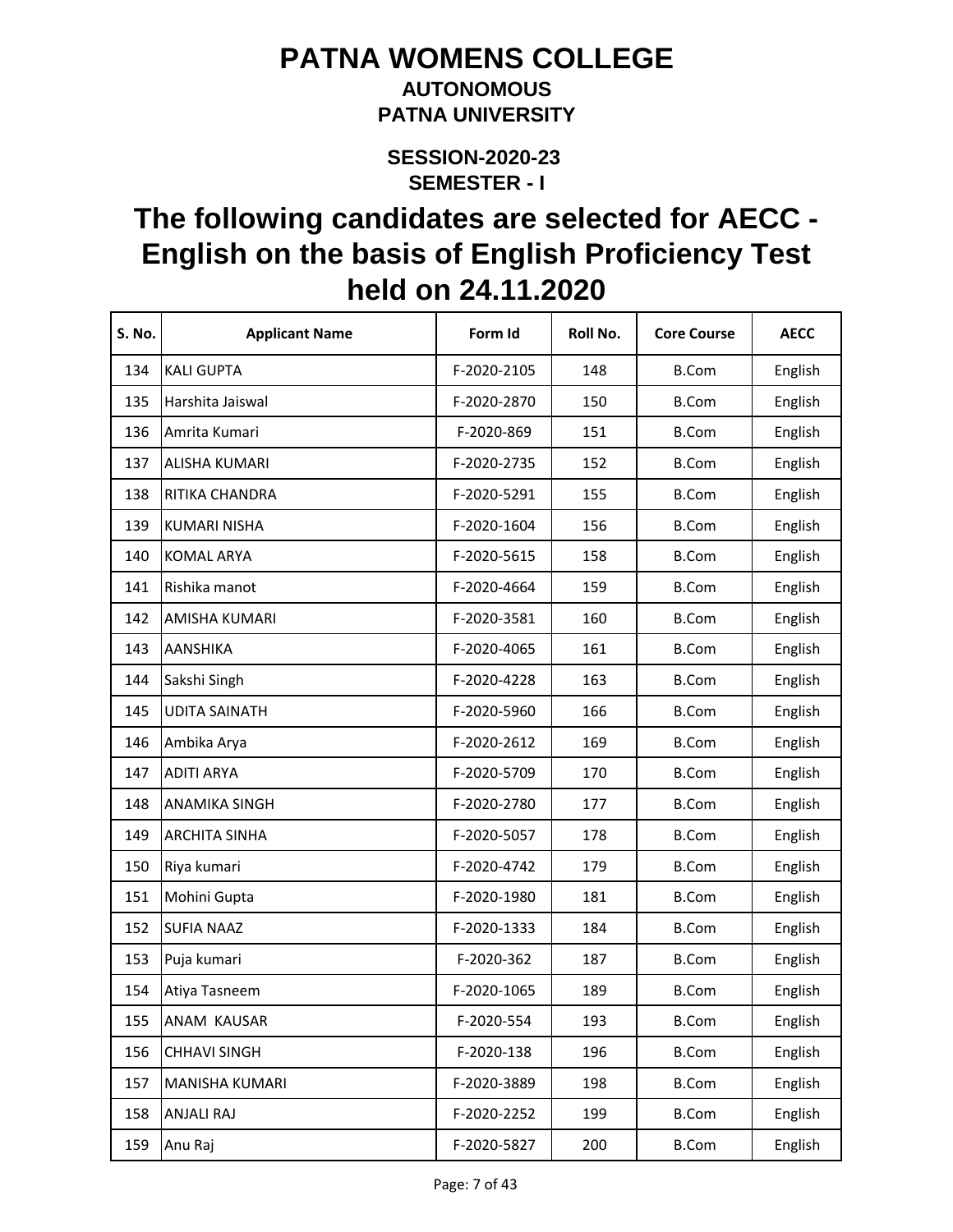#### **AUTONOMOUS PATNA UNIVERSITY**

**SEMESTER - I SESSION-2020-23** 

| <b>S. No.</b> | <b>Applicant Name</b>   | Form Id     | Roll No. | <b>Core Course</b> | <b>AECC</b> |
|---------------|-------------------------|-------------|----------|--------------------|-------------|
| 160           | <b>VARSHA KUMARI</b>    | F-2020-928  | 202      | <b>B.Com</b>       | English     |
| 161           | Ankita Kumari           | F-2020-2913 | 203      | <b>B.Com</b>       | English     |
| 162           | Prity kumari            | F-2020-2750 | 204      | <b>B.Com</b>       | English     |
| 163           | SIDDHI SURBHI           | F-2020-7947 | 205      | <b>B.Com</b>       | English     |
| 164           | <b>SHAILEE KUMARI</b>   | F-2020-4429 | 210      | <b>B.Com</b>       | English     |
| 165           | Janvi                   | F-2020-3525 | 212      | <b>B.Com</b>       | English     |
| 166           | <b>SANGEET SHIKHA</b>   | F-2020-872  | 213      | <b>B.Com</b>       | English     |
| 167           | Tripti Pandey           | F-2020-1996 | 214      | <b>B.Com</b>       | English     |
| 168           | <b>JHUMPA RAJ</b>       | F-2020-5638 | 217      | <b>B.Com</b>       | English     |
| 169           | <b>SHRUTI PRIYA</b>     | F-2020-4814 | 221      | <b>B.Com</b>       | English     |
| 170           | <b>SHALVI</b>           | F-2020-2268 | 224      | <b>B.Com</b>       | English     |
| 171           | Rashmi kujur            | F-2020-712  | 225      | <b>B.Com</b>       | English     |
| 172           | <b>SADAF SAMREEN</b>    | F-2020-5916 | 226      | <b>B.Com</b>       | English     |
| 173           | Sneha rani              | F-2020-5464 | 228      | <b>B.Com</b>       | English     |
| 174           | Shiny Ranjan            | F-2020-2262 | 231      | <b>B.Com</b>       | English     |
| 175           | <b>KERY LALBOTESI</b>   | F-2020-6253 | 234      | <b>B.Com</b>       | English     |
| 176           | Aishwarya Sunny Christy | F-2020-457  | 236      | <b>B.Com</b>       | English     |
| 177           | <b>ADITI SINGH</b>      | F-2020-1448 | 237      | <b>B.Com</b>       | English     |
| 178           | Aditi Gupta             | F-2020-1344 | 238      | <b>B.Com</b>       | English     |
| 179           | SABHYATA RAI            | F-2020-169  | 239      | <b>B.Com</b>       | English     |
| 180           | Anjali                  | F-2020-2046 | 245      | <b>B.Com</b>       | English     |
| 181           | Mansi Sharma            | F-2020-1072 | 246      | <b>B.Com</b>       | English     |
| 182           | <b>ANKITA KUMARI</b>    | F-2020-3501 | 249      | <b>B.Com</b>       | English     |
| 183           | Prachi Singh            | F-2020-3753 | 251      | <b>B.Com</b>       | English     |
| 184           | <b>AASTHA KUMARI</b>    | F-2020-1736 | 252      | <b>B.Com</b>       | English     |
| 185           | Supriya Kumari          | F-2020-1135 | 253      | <b>B.Com</b>       | English     |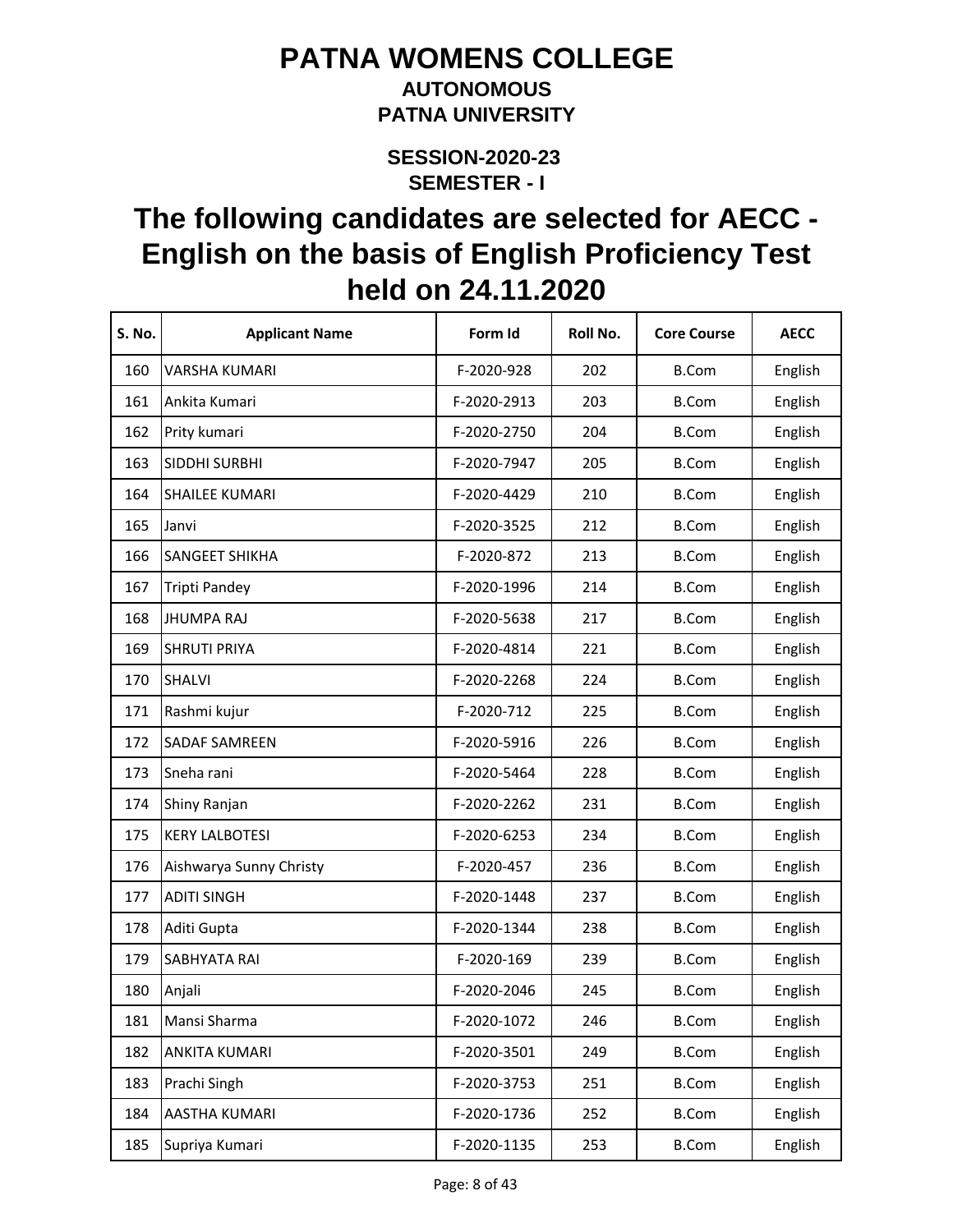#### **AUTONOMOUS PATNA UNIVERSITY**

**SEMESTER - I SESSION-2020-23** 

| S. No. | <b>Applicant Name</b>  | Form Id     | Roll No. | <b>Core Course</b> | <b>AECC</b> |
|--------|------------------------|-------------|----------|--------------------|-------------|
| 186    | Akanksha Kumari        | F-2020-1919 | 255      | <b>B.Com</b>       | English     |
| 187    | Preetisha Sinha        | F-2020-868  | 256      | <b>B.Com</b>       | English     |
| 188    | <b>MEGHA SINHA</b>     | F-2020-2284 | 259      | <b>B.Com</b>       | English     |
| 189    | <b>DHATRIKA SAKSHI</b> | F-2020-4568 | 260      | <b>B.Com</b>       | English     |
| 190    | Anushruti Shanker      | F-2020-888  | 261      | <b>B.Com</b>       | English     |
| 191    | Shivani                | F-2020-1275 | 262      | <b>B.Com</b>       | English     |
| 192    | <b>SAKSHI</b>          | F-2020-1254 | 263      | <b>B.Com</b>       | English     |
| 193    | <b>NEDA FARIDI</b>     | F-2020-4432 | 264      | <b>B.Com</b>       | English     |
| 194    | Swati kumari           | F-2020-7088 | 266      | <b>B.Com</b>       | English     |
| 195    | <b>SHRISTI</b>         | F-2020-2501 | 268      | <b>B.Com</b>       | English     |
| 196    | Karuna Kumari          | F-2020-7222 | 269      | <b>B.Com</b>       | English     |
| 197    | Tanya kumari           | F-2020-2932 | 270      | <b>B.Com</b>       | English     |
| 198    | ARADHYA SINGH KOUSHAL  | F-2020-3800 | 271      | <b>B.Com</b>       | English     |
| 199    | AAYUSHI PRIYA          | F-2020-1255 | 272      | <b>B.Com</b>       | English     |
| 200    | Supriya Mishra         | F-2020-40   | 273      | <b>B.Com</b>       | English     |
| 201    | Udisha Singh           | F-2020-1788 | 274      | <b>B.Com</b>       | English     |
| 202    | ANJALI KUMARI          | F-2020-7058 | 275      | <b>B.Com</b>       | English     |
| 203    | <b>ANKITA KUMARI</b>   | F-2020-3045 | 279      | <b>B.Com</b>       | English     |
| 204    | Nidhi                  | F-2020-2320 | 284      | <b>B.Com</b>       | English     |
| 205    | <b>SONALI KUMARI</b>   | F-2020-7185 | 285      | <b>B.Com</b>       | English     |
| 206    | Arisha Farooque        | F-2020-2000 | 286      | <b>B.Com</b>       | English     |
| 207    | Rimi kumari            | F-2020-6746 | 288      | <b>B.Com</b>       | English     |
| 208    | PRACHI PRANATI         | F-2020-6519 | 290      | <b>B.Com</b>       | English     |
| 209    | KUMARI ARADHNA         | F-2020-539  | 293      | <b>B.Com</b>       | English     |
| 210    | Palak                  | F-2020-16   | 295      | <b>B.Com</b>       | English     |
| 211    | Vaishnavi              | F-2020-1479 | 296      | <b>B.Com</b>       | English     |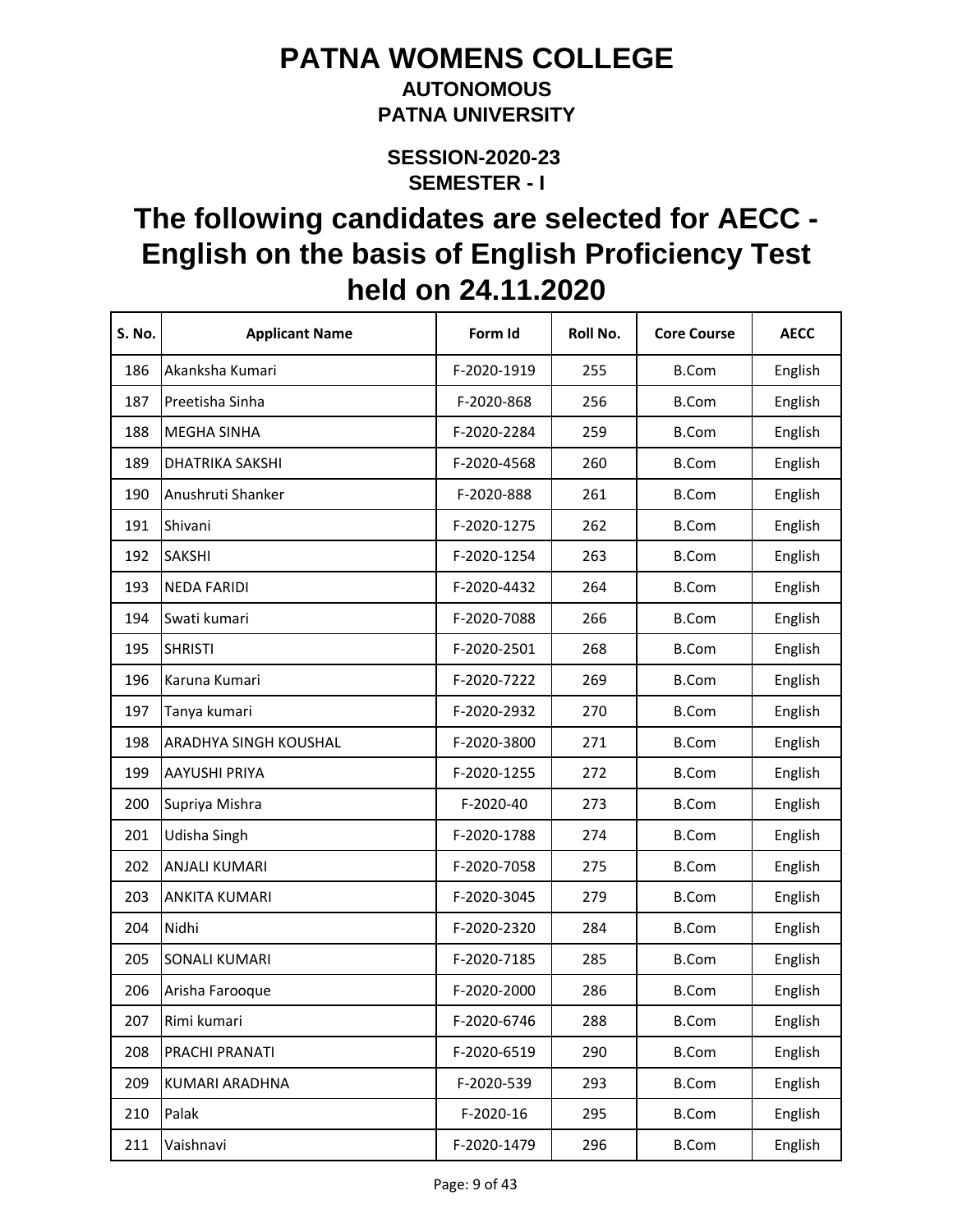### **AUTONOMOUS PATNA UNIVERSITY**

**SEMESTER - I SESSION-2020-23** 

| S. No. | <b>Applicant Name</b> | Form Id     | Roll No. | <b>Core Course</b> | <b>AECC</b> |
|--------|-----------------------|-------------|----------|--------------------|-------------|
| 212    | Supriya shreyashkar   | F-2020-7182 | 297      | B.Com              | English     |
| 213    | MINAL SHRIVASTAVA     | F-2020-3641 | 299      | <b>B.Com</b>       | English     |
| 214    | Shruti Kumari         | F-2020-8266 | 300      | <b>B.Com</b>       | English     |
| 215    | Surbhi Singh          | F-2020-6546 | 301      | B.Com              | English     |
| 216    | <b>SARITA ROY</b>     | F-2020-7848 | 303      | B.Com              | English     |
| 217    | Sanju Kumari          | F-2020-2985 | 305      | <b>B.Com</b>       | English     |
| 218    | Namrata Jha           | F-2020-6601 | 311      | <b>B.Com</b>       | English     |
| 219    | Shagufta Afreen       | F-2020-7024 | 313      | B.Com              | English     |
| 220    | <b>AISHIKA</b>        | F-2020-4023 | 319      | <b>B.Com</b>       | English     |
| 221    | <b>SAKSHI</b>         | F-2020-5946 | 320      | <b>B.Com</b>       | English     |
| 222    | Sakshi Tiwari         | F-2020-5157 | 325      | <b>B.Com</b>       | English     |
| 223    | Jhanvi Vatsa          | F-2020-2495 | 326      | <b>B.Com</b>       | English     |
| 224    | Juhi Gupta            | F-2020-1941 | 328      | <b>B.Com</b>       | English     |
| 225    | Abhigya kumari        | F-2020-6176 | 329      | <b>B.Com</b>       | English     |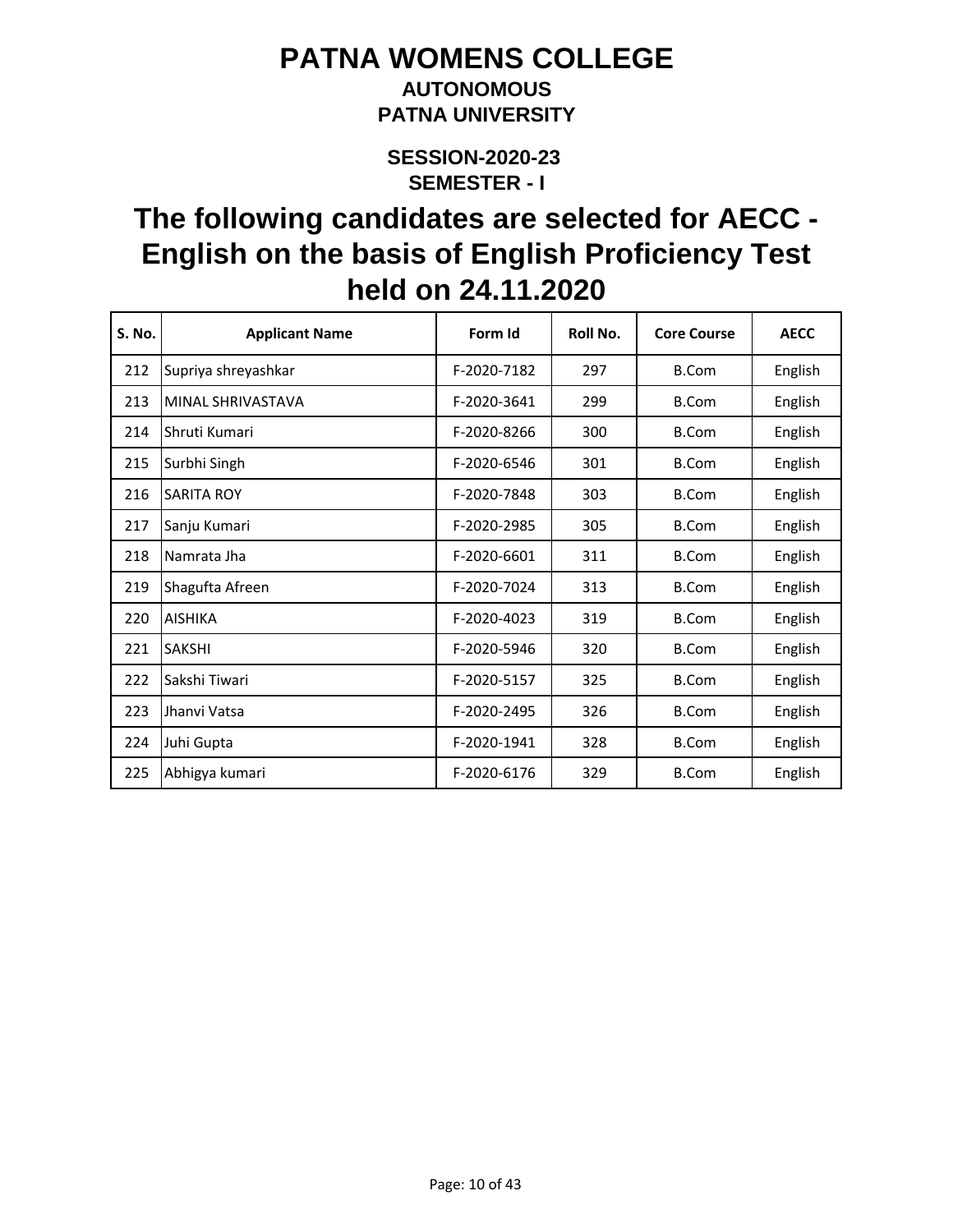### **AUTONOMOUS PATNA UNIVERSITY**

**SEMESTER - I SESSION-2020-23** 

| <b>S. No.</b> | <b>Applicant Name</b> | Form Id     | Roll No.       | <b>Core Course</b> | <b>AECC</b> |
|---------------|-----------------------|-------------|----------------|--------------------|-------------|
| 226           | Alice                 | F-2020-2798 | $\mathbf{1}$   | <b>BBA</b>         | English     |
| 227           | Anjali Kumari         | F-2020-802  | 3              | <b>BBA</b>         | English     |
| 228           | Shruti Bareria        | F-2020-2057 | 4              | <b>BBA</b>         | English     |
| 229           | Swati Kumari          | F-2020-113  | $\overline{7}$ | <b>BBA</b>         | English     |
| 230           | Saleha Javed          | F-2020-2162 | 9              | <b>BBA</b>         | English     |
| 231           | Anusha singh          | F-2020-2213 | 10             | <b>BBA</b>         | English     |
| 232           | <b>PUJA SINGH</b>     | F-2020-6348 | 11             | <b>BBA</b>         | English     |
| 233           | Ayushi Priya          | F-2020-877  | 12             | <b>BBA</b>         | English     |
| 234           | Sejal Bareria         | F-2020-2401 | 13             | <b>BBA</b>         | English     |
| 235           | Shreya Anand          | F-2020-184  | 14             | <b>BBA</b>         | English     |
| 236           | <b>KANAK NANDINI</b>  | F-2020-198  | 16             | <b>BBA</b>         | English     |
| 237           | Shruti lal            | F-2020-6762 | 17             | <b>BBA</b>         | English     |
| 238           | Aditi Das             | F-2020-6425 | 18             | <b>BBA</b>         | English     |
| 239           | <b>TANYA SINHA</b>    | F-2020-1746 | 20             | <b>BBA</b>         | English     |
| 240           | Shambhavi Kumari      | F-2020-1662 | 21             | <b>BBA</b>         | English     |
| 241           | <b>FARHAT YASMEEN</b> | F-2020-2653 | 23             | <b>BBA</b>         | English     |
| 242           | AVANTIKA ANJALI       | F-2020-3174 | 24             | <b>BBA</b>         | English     |
| 243           | SIEMERPREET KAUR      | F-2020-7324 | 25             | <b>BBA</b>         | English     |
| 244           | <b>DIPTI KUMARI</b>   | F-2020-2283 | 27             | <b>BBA</b>         | English     |
| 245           | Sapna Kumari          | F-2020-2171 | 30             | <b>BBA</b>         | English     |
| 246           | Nandini               | F-2020-7666 | 31             | <b>BBA</b>         | English     |
| 247           | Gaurishree Soni       | F-2020-3540 | 32             | <b>BBA</b>         | English     |
| 248           | <b>NANCY KUMARI</b>   | F-2020-782  | 33             | <b>BBA</b>         | English     |
| 249           | PRICILLA TUDU         | F-2020-1259 | 34             | <b>BBA</b>         | English     |
| 250           | Harshita raj          | F-2020-744  | 35             | <b>BBA</b>         | English     |
| 251           | <b>ISHITA SINGH</b>   | F-2020-7787 | 36             | <b>BBA</b>         | English     |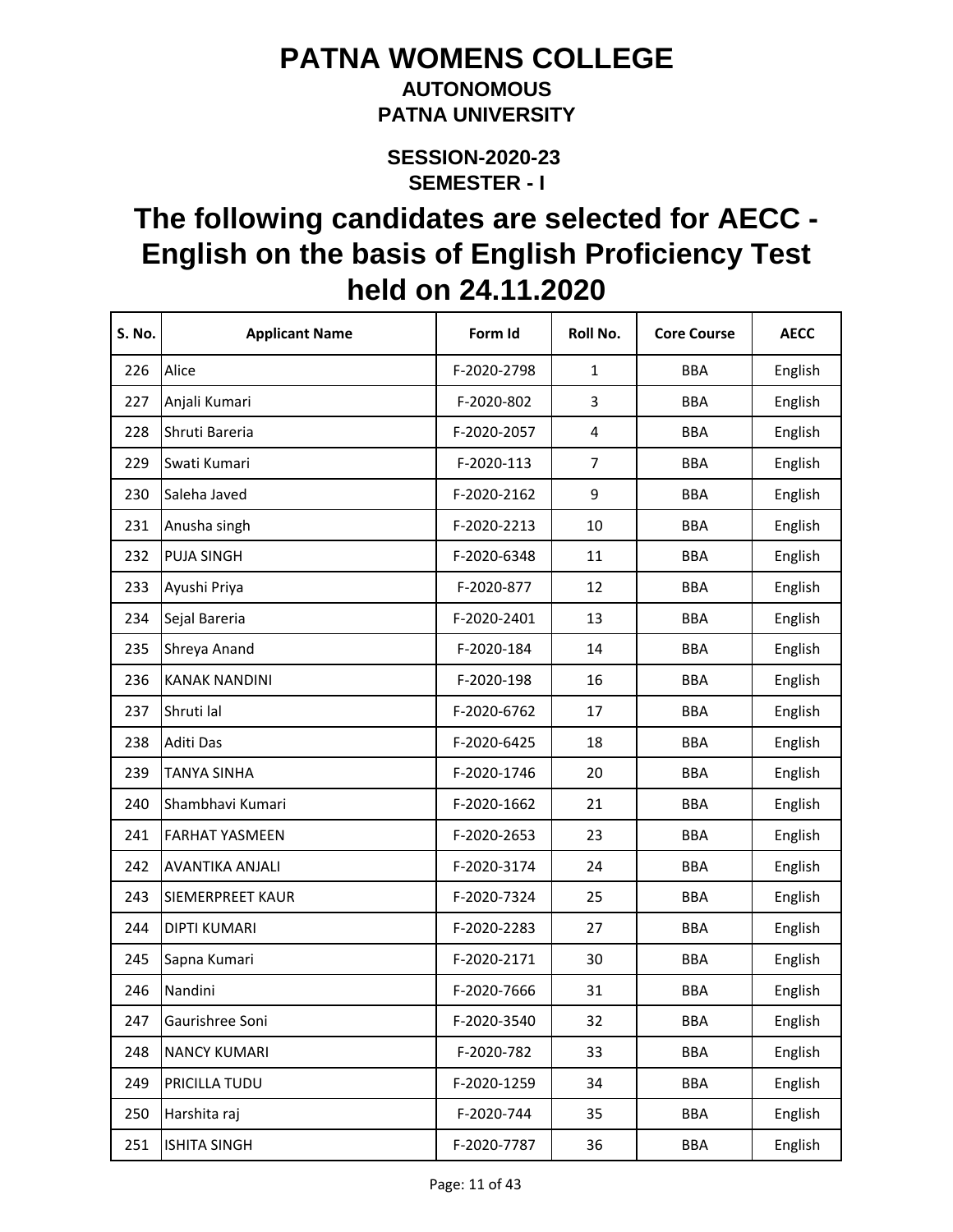#### **AUTONOMOUS PATNA UNIVERSITY**

**SEMESTER - I SESSION-2020-23** 

| S. No. | <b>Applicant Name</b> | Form Id     | Roll No. | <b>Core Course</b> | <b>AECC</b> |
|--------|-----------------------|-------------|----------|--------------------|-------------|
| 252    | Priya kumari          | F-2020-3153 | 38       | <b>BBA</b>         | English     |
| 253    | Shreya Lochan         | F-2020-460  | 39       | <b>BBA</b>         | English     |
| 254    | <b>JAHANVI SHARMA</b> | F-2020-2857 | 41       | <b>BBA</b>         | English     |
| 255    | Sneha Ranjan          | F-2020-5469 | 43       | <b>BBA</b>         | English     |
| 256    | Paridhi Sinha         | F-2020-7463 | 46       | <b>BBA</b>         | English     |
| 257    | Simran priya          | F-2020-277  | 48       | <b>BBA</b>         | English     |
| 258    | Isha Jaiswal          | F-2020-6283 | 49       | <b>BBA</b>         | English     |
| 259    | Saloni Kumari         | F-2020-2372 | 50       | <b>BBA</b>         | English     |
| 260    | Deep Shikha           | F-2020-4199 | 51       | <b>BBA</b>         | English     |
| 261    | <b>SOMYA KUMARI</b>   | F-2020-1120 | 52       | <b>BBA</b>         | English     |
| 262    | Priyanka kumari       | F-2020-4938 | 54       | <b>BBA</b>         | English     |
| 263    | Supriya Bharti        | F-2020-7597 | 55       | <b>BBA</b>         | English     |
| 264    | Shikha ranjan         | F-2020-231  | 56       | <b>BBA</b>         | English     |
| 265    | Mansi Priya           | F-2020-216  | 57       | <b>BBA</b>         | English     |
| 266    | RESHU KUMARI PARBAT   | F-2020-4686 | 58       | <b>BBA</b>         | English     |
| 267    | bhavya trivedi        | F-2020-2504 | 59       | <b>BBA</b>         | English     |
| 268    | Tanu Kumari           | $F-2020-4$  | 60       | <b>BBA</b>         | English     |
| 269    | Sanchita Sen          | F-2020-6686 | 61       | <b>BBA</b>         | English     |
| 270    | <b>SHREYA SHREE</b>   | F-2020-2838 | 63       | <b>BBA</b>         | English     |
| 271    | Prachi singh          | F-2020-3696 | 64       | <b>BBA</b>         | English     |
| 272    | <b>RITU BHARTI</b>    | F-2020-4655 | 65       | <b>BBA</b>         | English     |
| 273    | Saloni                | F-2020-4363 | 66       | BBA                | English     |
| 274    | Nisha kumari          | F-2020-247  | 67       | <b>BBA</b>         | English     |
| 275    | ALKA KUMARI SINGH     | F-2020-5328 | 70       | <b>BBA</b>         | English     |
| 276    | <b>ANKITA</b>         | F-2020-5865 | 72       | <b>BBA</b>         | English     |
| 277    | <b>MUSKAN SINGH</b>   | F-2020-192  | 73       | <b>BBA</b>         | English     |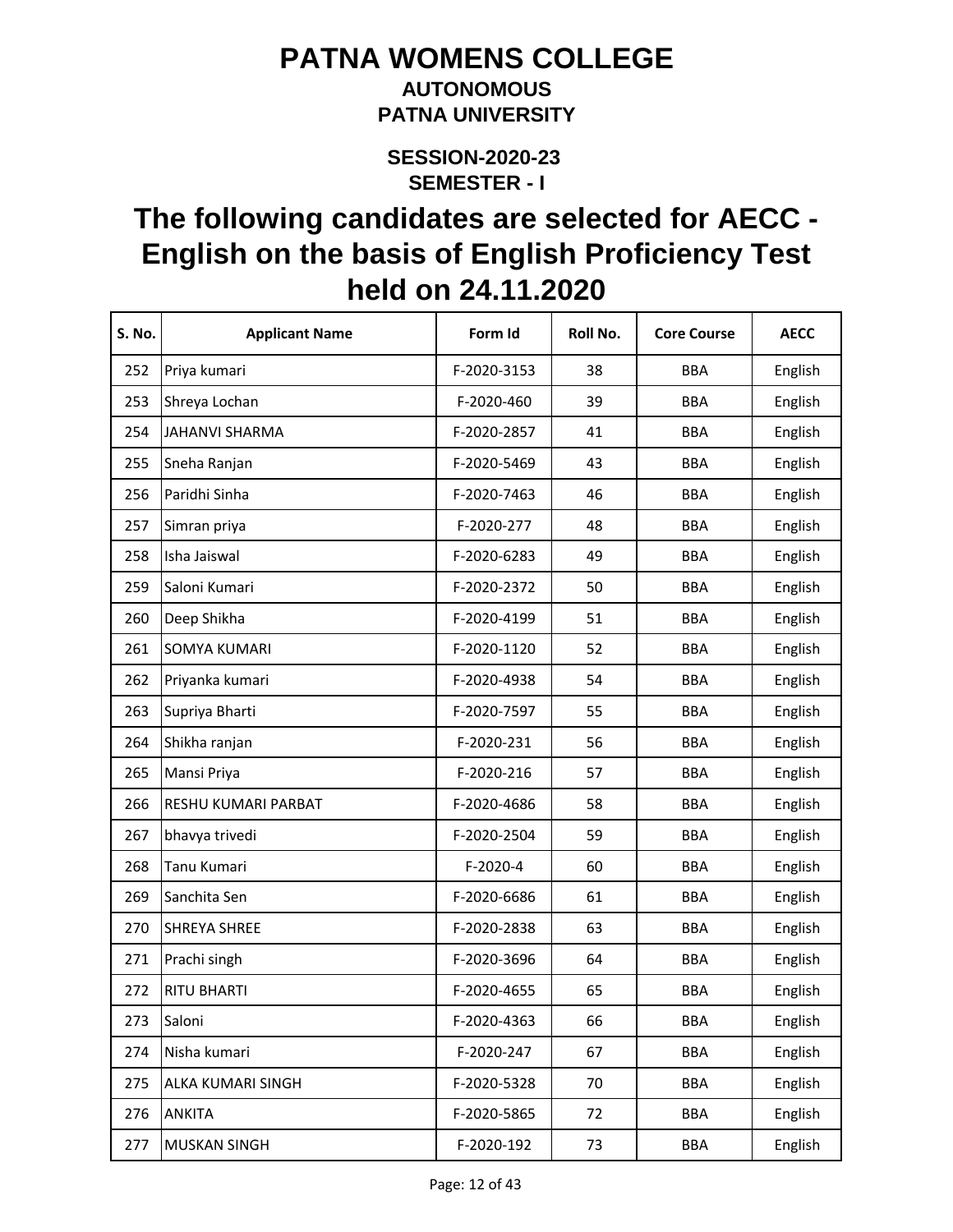### **AUTONOMOUS PATNA UNIVERSITY**

**SEMESTER - I SESSION-2020-23** 

| <b>S. No.</b> | <b>Applicant Name</b> | Form Id     | Roll No. | <b>Core Course</b> | <b>AECC</b> |
|---------------|-----------------------|-------------|----------|--------------------|-------------|
| 278           | KRITI VEGAD           | F-2020-315  | 74       | <b>BBA</b>         | English     |
| 279           | Adrika Priyadarsni    | F-2020-2258 | 75       | <b>BBA</b>         | English     |
| 280           | Akshara               | F-2020-7292 | 76       | <b>BBA</b>         | English     |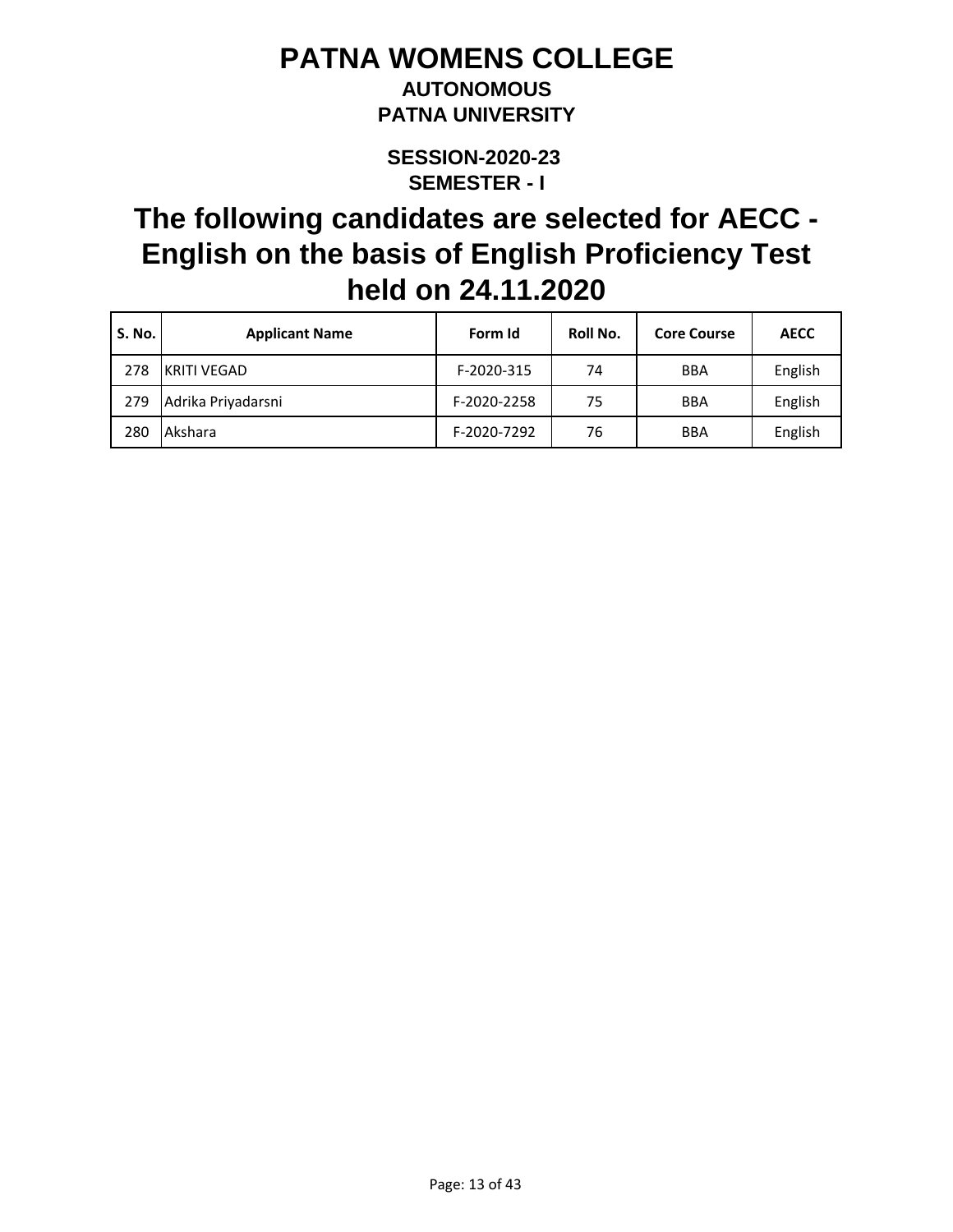#### **AUTONOMOUS PATNA UNIVERSITY**

**SEMESTER - I SESSION-2020-23** 

| S. No. | <b>Applicant Name</b> | Form Id     | Roll No.       | <b>Core Course</b> | <b>AECC</b> |
|--------|-----------------------|-------------|----------------|--------------------|-------------|
| 281    | <b>Tanu Priya</b>     | F-2020-2605 | $\mathbf{1}$   | <b>BCA</b>         | English     |
| 282    | Shivani               | F-2020-2293 | 5              | <b>BCA</b>         | English     |
| 283    | PRAGYA KUMARI         | F-2020-815  | 6              | <b>BCA</b>         | English     |
| 284    | Srishti Shrivastava   | F-2020-3176 | $\overline{7}$ | <b>BCA</b>         | English     |
| 285    | Apurvaa               | F-2020-7201 | 9              | <b>BCA</b>         | English     |
| 286    | DIYA SHRIVASTAVA      | F-2020-3399 | 10             | <b>BCA</b>         | English     |
| 287    | Sakshi kumari         | F-2020-8271 | 11             | <b>BCA</b>         | English     |
| 288    | <b>SALONI ANAND</b>   | F-2020-2747 | 13             | <b>BCA</b>         | English     |
| 289    | PRERNA MISHRA         | F-2020-1328 | 15             | <b>BCA</b>         | English     |
| 290    | <b>SONAL KUMARI</b>   | F-2020-35   | 16             | <b>BCA</b>         | English     |
| 291    | S Naushin Alvi        | F-2020-1288 | 17             | <b>BCA</b>         | English     |
| 292    | Payal Priya           | F-2020-5727 | 18             | <b>BCA</b>         | English     |
| 293    | Raunak Afroz          | F-2020-56   | 21             | <b>BCA</b>         | English     |
| 294    | Nandini               | F-2020-414  | 24             | <b>BCA</b>         | English     |
| 295    | <b>KAJAL RAJ</b>      | F-2020-2577 | 27             | <b>BCA</b>         | English     |
| 296    | Deep shikha           | F-2020-4489 | 28             | <b>BCA</b>         | English     |
| 297    | MUSKAN SHARMA         | F-2020-3238 | 29             | <b>BCA</b>         | English     |
| 298    | <b>ANUSHKA SINGH</b>  | F-2020-4273 | 30             | <b>BCA</b>         | English     |
| 299    | Varsha Kumari         | F-2020-1036 | 31             | <b>BCA</b>         | English     |
| 300    | NIKITA KUMARI SINGH   | F-2020-8098 | 32             | <b>BCA</b>         | English     |
| 301    | sanya kumari deep     | F-2020-7458 | 33             | <b>BCA</b>         | English     |
| 302    | <b>ANJALI SINHA</b>   | F-2020-513  | 34             | <b>BCA</b>         | English     |
| 303    | Srishty saumya        | F-2020-1894 | 35             | <b>BCA</b>         | English     |
| 304    | Kajal Kumari          | F-2020-1878 | 36             | <b>BCA</b>         | English     |
| 305    | Shruti Priya          | F-2020-4245 | 38             | <b>BCA</b>         | English     |
| 306    | <b>SNEHA KUMARKI</b>  | F-2020-1756 | 39             | <b>BCA</b>         | English     |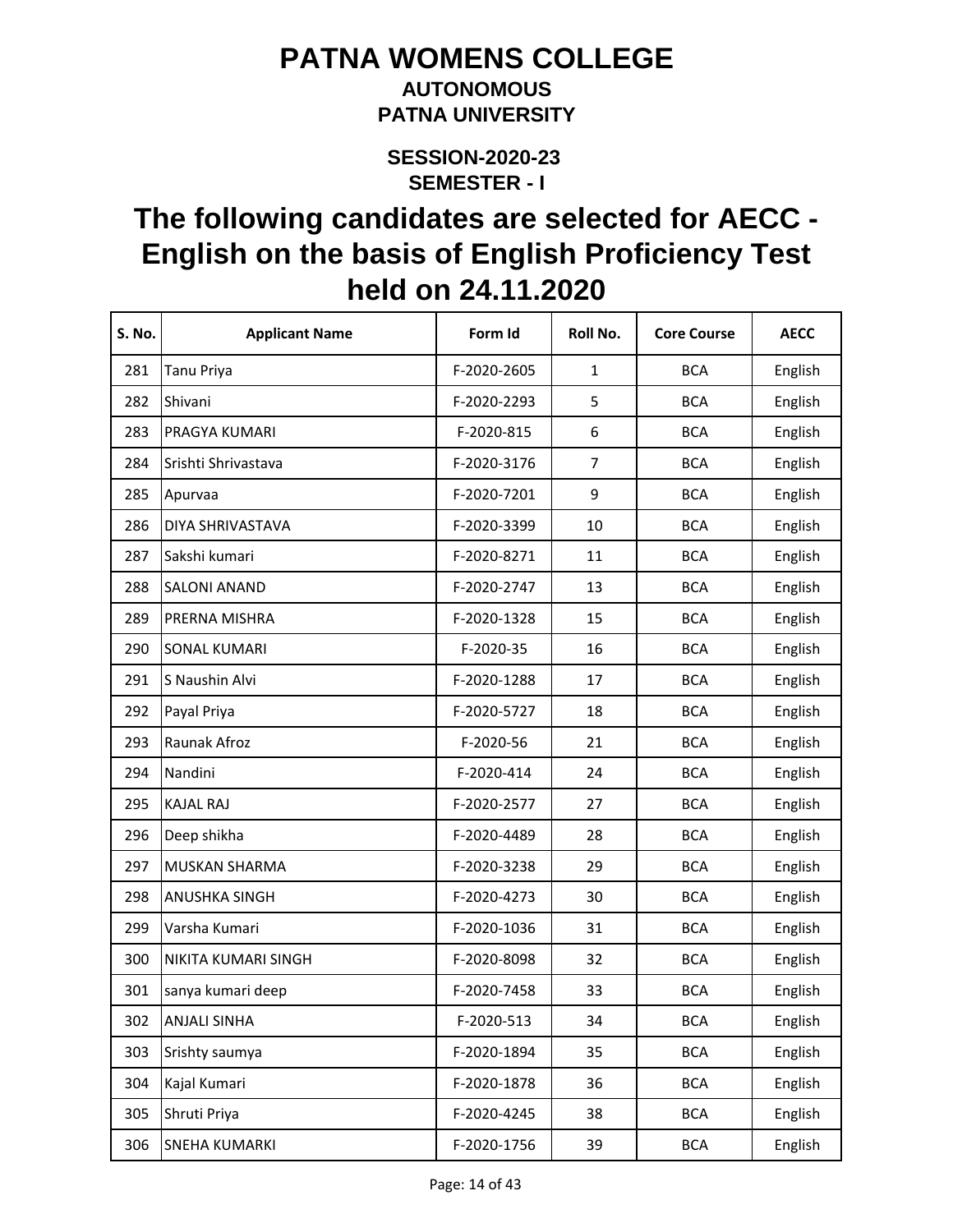#### **AUTONOMOUS PATNA UNIVERSITY**

**SEMESTER - I SESSION-2020-23** 

| <b>S. No.</b> | <b>Applicant Name</b>   | Form Id     | Roll No. | <b>Core Course</b> | <b>AECC</b> |
|---------------|-------------------------|-------------|----------|--------------------|-------------|
| 307           | <b>ROMA</b>             | F-2020-7603 | 40       | <b>BCA</b>         | English     |
| 308           | Sakshi Kumari           | F-2020-7924 | 41       | <b>BCA</b>         | English     |
| 309           | <b>SWAYAM KUMARI</b>    | F-2020-7539 | 42       | <b>BCA</b>         | English     |
| 310           | <b>TRIPTI CHOUDHARY</b> | F-2020-7762 | 44       | <b>BCA</b>         | English     |
| 311           | <b>KOMAL KUMARI</b>     | F-2020-7939 | 47       | <b>BCA</b>         | English     |
| 312           | Shristi Kumari          | F-2020-2146 | 51       | <b>BCA</b>         | English     |
| 313           | Neha kumari             | F-2020-7567 | 52       | <b>BCA</b>         | English     |
| 314           | Manvi                   | F-2020-2604 | 54       | <b>BCA</b>         | English     |
| 315           | PITIKA                  | F-2020-4927 | 55       | <b>BCA</b>         | English     |
| 316           | NIKITA KUMARI           | F-2020-3796 | 57       | <b>BCA</b>         | English     |
| 317           | Tanya Sinha             | F-2020-7217 | 60       | <b>BCA</b>         | English     |
| 318           | Julee Singh             | F-2020-6276 | 62       | <b>BCA</b>         | English     |
| 319           | Khushboo kumari         | F-2020-3427 | 63       | <b>BCA</b>         | English     |
| 320           | Anjali gupta            | F-2020-5071 | 64       | <b>BCA</b>         | English     |
| 321           | <b>TARUNA KUMARI</b>    | F-2020-3225 | 65       | <b>BCA</b>         | English     |
| 322           | <b>SUHAIMA FEROZ</b>    | F-2020-4198 | 67       | <b>BCA</b>         | English     |
| 323           | PRATIKSHA KUMARI        | F-2020-4349 | 68       | <b>BCA</b>         | English     |
| 324           | Sonal priya             | F-2020-1884 | 71       | <b>BCA</b>         | English     |
| 325           | <b>MALTI PATHAK</b>     | F-2020-5849 | 72       | <b>BCA</b>         | English     |
| 326           | <b>SHIVANI SINGH</b>    | F-2020-890  | 73       | <b>BCA</b>         | English     |
| 327           | Surbhi bharti           | F-2020-3835 | 75       | <b>BCA</b>         | English     |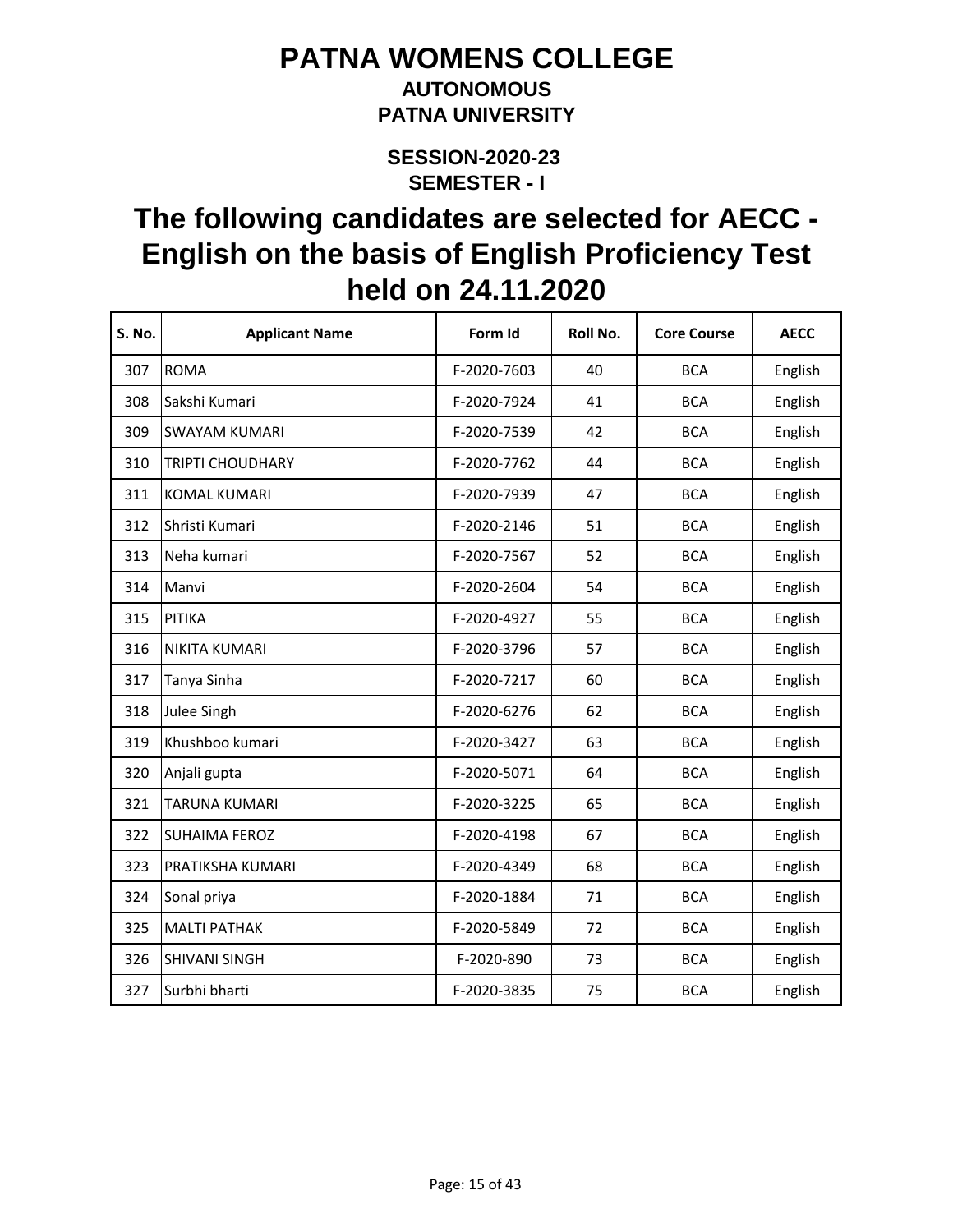#### **AUTONOMOUS PATNA UNIVERSITY**

**SEMESTER - I SESSION-2020-23** 

| S. No. | <b>Applicant Name</b>    | Form Id     | Roll No.                | <b>Core Course</b> | <b>AECC</b> |
|--------|--------------------------|-------------|-------------------------|--------------------|-------------|
| 328    | <b>MAHI GAUTAM</b>       | F-2020-1219 | $\mathbf{1}$            | <b>BMC</b>         | English     |
| 329    | Akanksha                 | F-2020-3788 | $\overline{2}$          | <b>BMC</b>         | English     |
| 330    | Sakshi                   | F-2020-1966 | 3                       | <b>BMC</b>         | English     |
| 331    | Ayushi Singh             | F-2020-408  | $\overline{\mathbf{4}}$ | <b>BMC</b>         | English     |
| 332    | Prerna Sharma            | F-2020-420  | 5                       | <b>BMC</b>         | English     |
| 333    | Vanshika Krishna         | F-2020-2334 | 6                       | <b>BMC</b>         | English     |
| 334    | Kesa Haider              | F-2020-3088 | $\overline{7}$          | <b>BMC</b>         | English     |
| 335    | Kritika Mishra           | F-2020-218  | 8                       | <b>BMC</b>         | English     |
| 336    | Srishti Priya            | F-2020-544  | 9                       | <b>BMC</b>         | English     |
| 337    | PURNIMA KUMARI           | F-2020-2442 | 11                      | <b>BMC</b>         | English     |
| 338    | Khushi kumari            | F-2020-3959 | 12                      | <b>BMC</b>         | English     |
| 339    | Simran Gautam            | F-2020-2886 | 14                      | <b>BMC</b>         | English     |
| 340    | <b>SNEHA KUMARI</b>      | F-2020-6514 | 15                      | <b>BMC</b>         | English     |
| 341    | kajal kumari             | F-2020-6064 | 17                      | <b>BMC</b>         | English     |
| 342    | Priya Sharma             | F-2020-403  | 20                      | <b>BMC</b>         | English     |
| 343    | Shivangi                 | F-2020-7861 | 22                      | <b>BMC</b>         | English     |
| 344    | <b>GEETANJALI KUMARI</b> | F-2020-4994 | 23                      | <b>BMC</b>         | English     |
| 345    | <b>ADITI KUMARI</b>      | F-2020-4558 | 24                      | <b>BMC</b>         | English     |
| 346    | Kritika singh            | F-2020-6037 | 25                      | <b>BMC</b>         | English     |
| 347    | Mahima kumari            | F-2020-4577 | 27                      | <b>BMC</b>         | English     |
| 348    | RICHA KUMARI             | F-2020-4497 | 28                      | <b>BMC</b>         | English     |
| 349    | <b>AKANKSHA PAUL</b>     | F-2020-4635 | 30                      | <b>BMC</b>         | English     |
| 350    | zoya ali                 | F-2020-7301 | 32                      | <b>BMC</b>         | English     |
| 351    | <b>ADITI RANI</b>        | F-2020-6868 | 33                      | <b>BMC</b>         | English     |
| 352    | Aayushi                  | F-2020-6751 | 34                      | <b>BMC</b>         | English     |
| 353    | Ambika Soni              | F-2020-1119 | 35                      | <b>BMC</b>         | English     |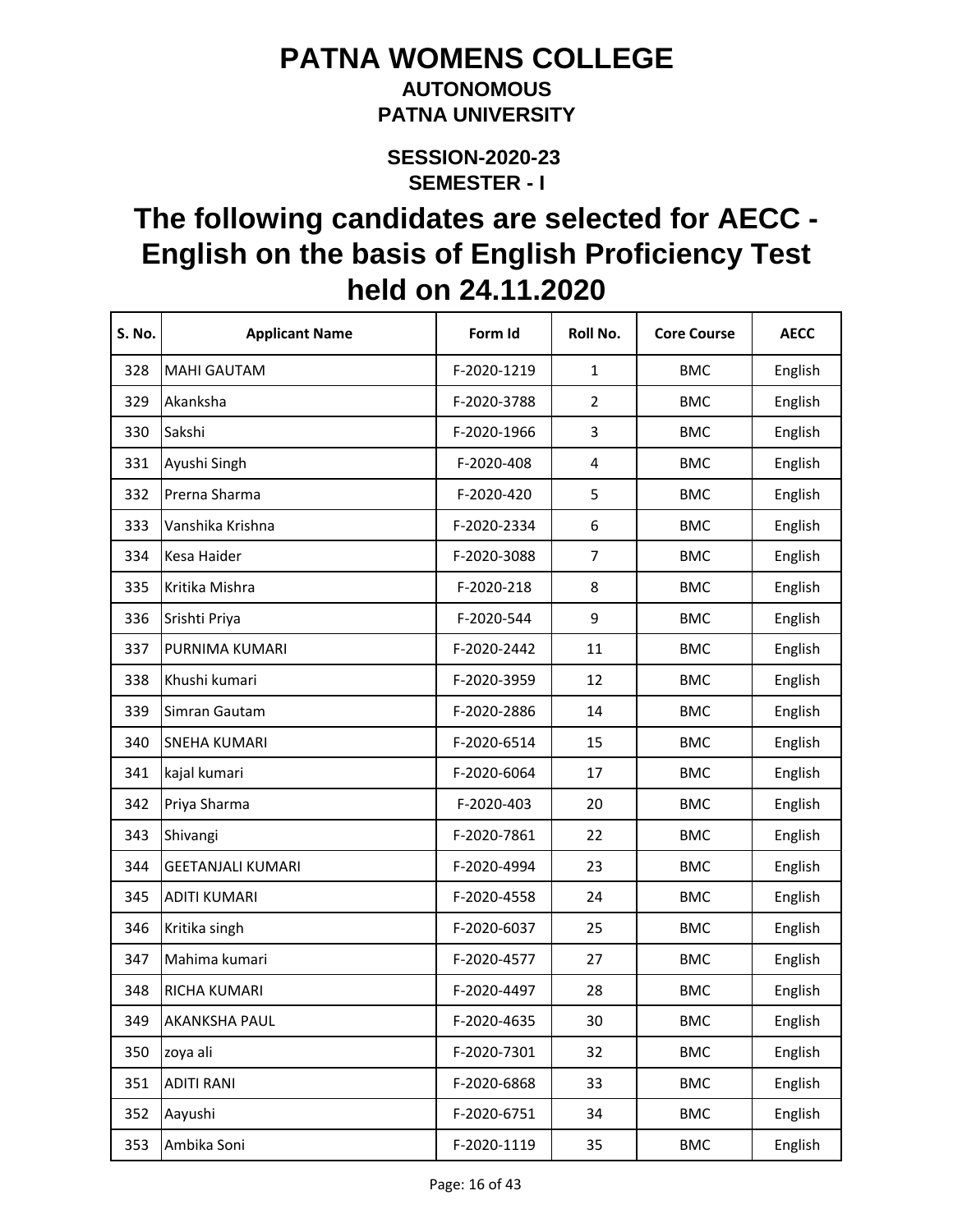### **AUTONOMOUS PATNA UNIVERSITY**

**SEMESTER - I SESSION-2020-23** 

| <b>S. No.</b> | <b>Applicant Name</b>   | Form Id     | Roll No. | <b>Core Course</b> | <b>AECC</b> |
|---------------|-------------------------|-------------|----------|--------------------|-------------|
| 354           | Aditya Raushan          | F-2020-72   | 36       | <b>BMC</b>         | English     |
| 355           | Pankhuri Parakh         | F-2020-2624 | 38       | <b>BMC</b>         | English     |
| 356           | Aastha prachi           | F-2020-4775 | 40       | <b>BMC</b>         | English     |
| 357           | Anupriya singh          | F-2020-1612 | 41       | <b>BMC</b>         | English     |
| 358           | Sadaf Samreen           | F-2020-3685 | 42       | <b>BMC</b>         | English     |
| 359           | <b>SANYASHA SANTOSH</b> | F-2020-7545 | 43       | <b>BMC</b>         | English     |
| 360           | <b>SAUMYA SINGH</b>     | F-2020-5393 | 44       | <b>BMC</b>         | English     |
| 361           | Nisha sharma            | F-2020-6807 | 45       | <b>BMC</b>         | English     |
| 362           | Shweta Shree            | F-2020-121  | 46       | <b>BMC</b>         | English     |
| 363           | Tulsi kumari            | F-2020-4996 | 48       | <b>BMC</b>         | English     |
| 364           | <b>Gurmeet Kaur</b>     | F-2020-966  | 49       | <b>BMC</b>         | English     |
| 365           | <b>ANUSHKA GUPTA</b>    | F-2020-6835 | 50       | <b>BMC</b>         | English     |
| 366           | <b>FAYEQUA FATIMA</b>   | F-2020-5706 | 51       | <b>BMC</b>         | English     |
| 367           | Tamanna Ranjan          | F-2020-4588 | 53       | <b>BMC</b>         | English     |
| 368           | Aashka Swaraj           | F-2020-8429 | 55       | <b>BMC</b>         | English     |
| 369           | Bhawana Priyadarshini   | F-2020-1963 | 56       | <b>BMC</b>         | English     |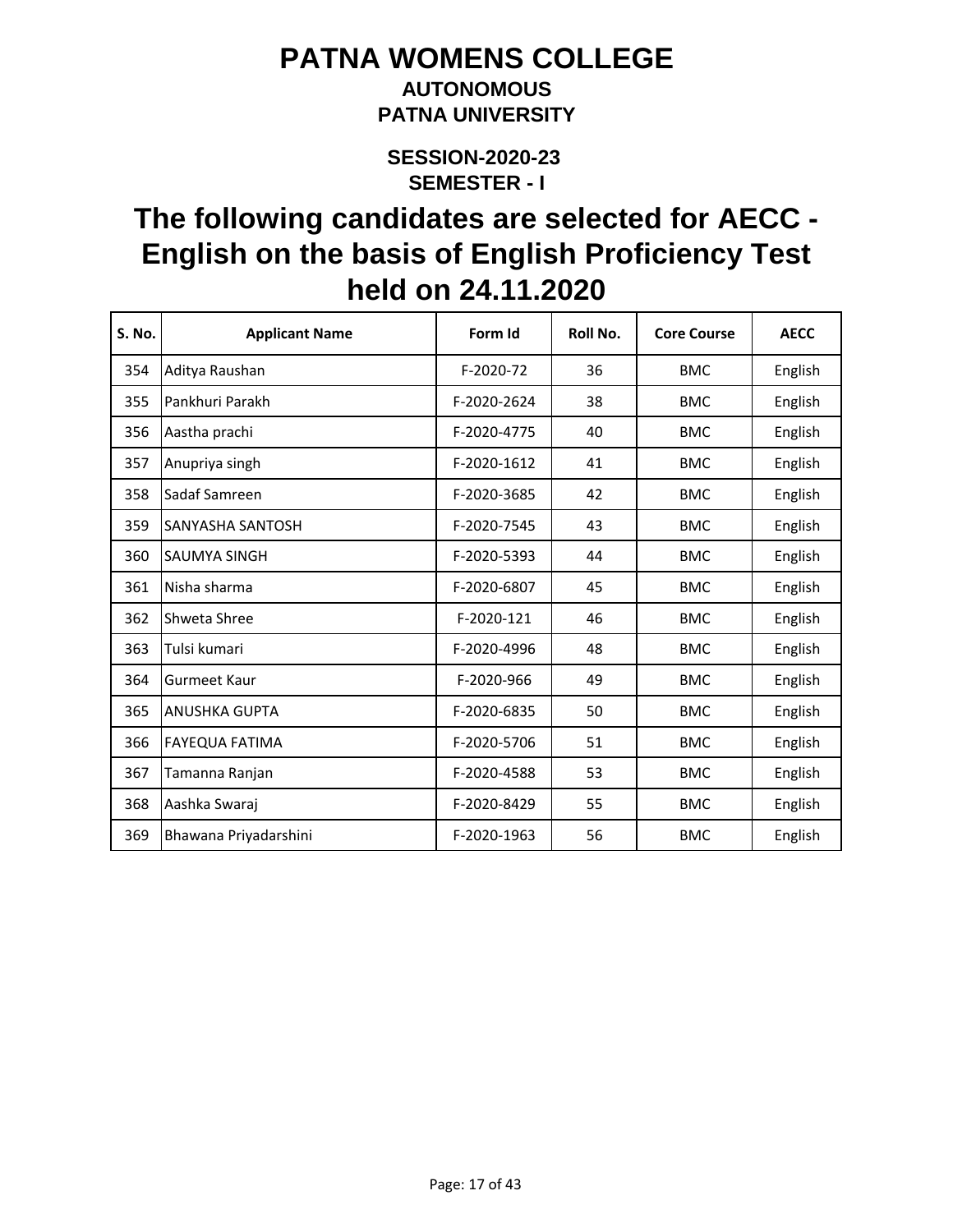#### **AUTONOMOUS PATNA UNIVERSITY**

**SEMESTER - I SESSION-2020-23** 

| S. No. | <b>Applicant Name</b> | Form Id     | Roll No. | <b>Core Course</b> | <b>AECC</b> |
|--------|-----------------------|-------------|----------|--------------------|-------------|
| 370    | <b>IQRAA NAJMEE</b>   | F-2020-684  | 63       | Botany             | English     |
| 371    | zoobia faiz           | F-2020-7    | 78       | Botany             | English     |
| 372    | SHEETAL PURI          | F-2020-4148 | 80       | Botany             | English     |
| 373    | <b>SURBHI SINGH</b>   | F-2020-3751 | 87       | Botany             | English     |
| 374    | ANJALI RAJ SINGH      | F-2020-102  | 90       | Botany             | English     |
| 375    | <b>SAKSHI KHATRI</b>  | F-2020-7478 | 93       | Botany             | English     |
| 376    | Sricha Rani           | F-2020-2875 | 94       | Botany             | English     |
| 377    | Shalini               | F-2020-6127 | 97       | Botany             | English     |
| 378    | SIMRAN ANUSHURVA      | F-2020-7486 | 101      | Botany             | English     |
| 379    | SANJANA KUMARI        | F-2020-8337 | 102      | Botany             | English     |
| 380    | Manshi Kumari         | F-2020-8326 | 103      | Botany             | English     |
| 381    | Payal Prabhat         | F-2020-7550 | 104      | Botany             | English     |
| 382    | <b>ANUSHREE</b>       | F-2020-5964 | 236      | Botany             | English     |
| 383    | DEEBA AMBREEN         | F-2020-880  | 242      | Botany             | English     |
| 384    | Ayushi singh          | F-2020-1702 | 250      | Botany             | English     |
| 385    | <b>Bushra Ashraf</b>  | F-2020-7036 | 264      | Botany             | English     |
| 386    | Jayshree              | F-2020-446  | 265      | Botany             | English     |
| 387    | <b>SWETA RAJ</b>      | F-2020-1697 | 269      | Botany             | English     |
| 388    | <b>Tanu Priya</b>     | F-2020-2481 | 281      | Botany             | English     |
| 389    | POOJA KUMARI          | F-2020-1361 | 290      | Botany             | English     |
| 390    | PRANJALI              | F-2020-8014 | 296      | Botany             | English     |
| 391    | <b>SUPRIYA SINGH</b>  | F-2020-7824 | 301      | Botany             | English     |
| 392    | <b>SADAF AZHAR</b>    | F-2020-1526 | 303      | Botany             | English     |
| 393    | Astha roy             | F-2020-3764 | 308      | Botany             | English     |
| 394    | Muskan Kumari         | F-2020-2301 | 309      | Botany             | English     |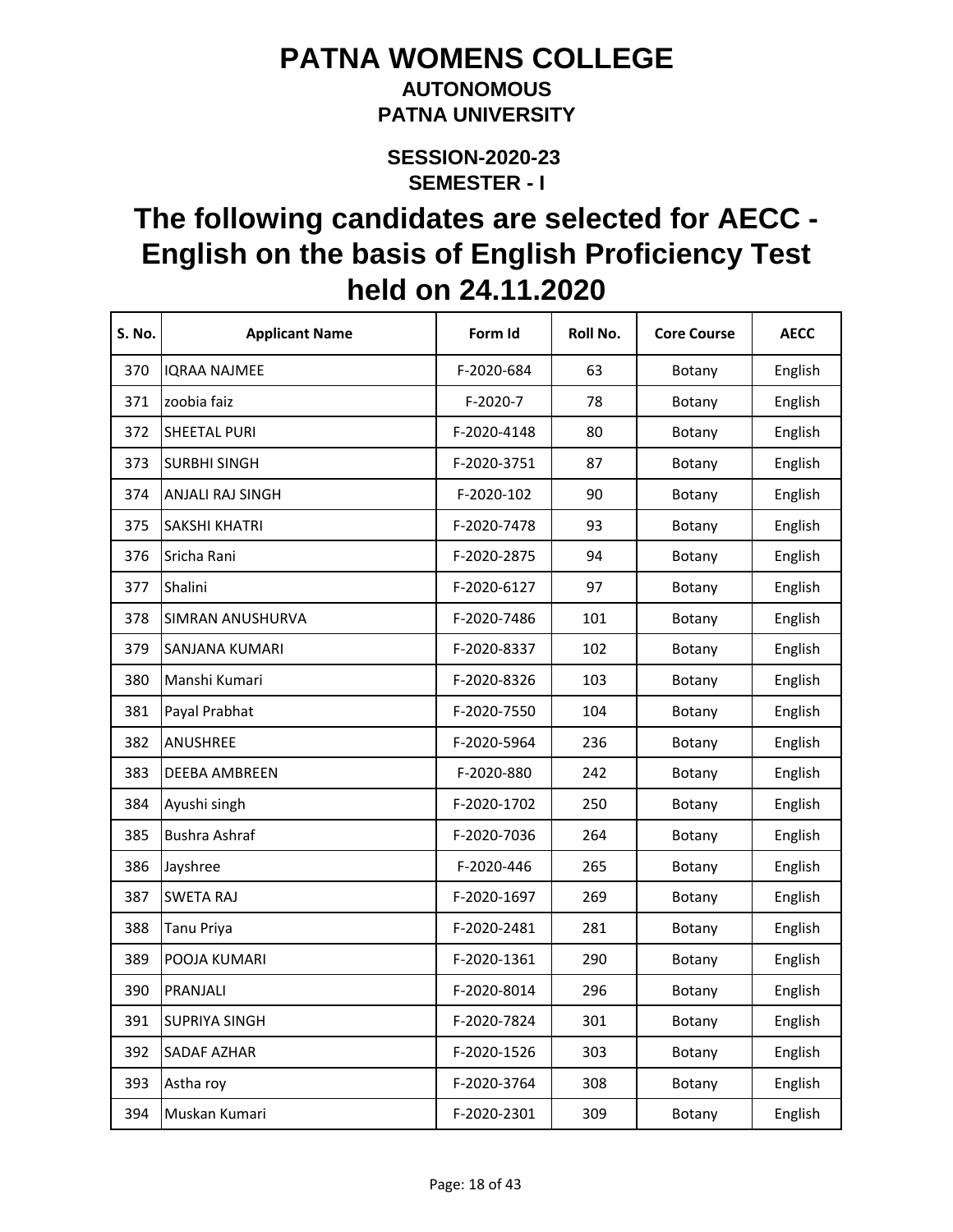### **AUTONOMOUS PATNA UNIVERSITY**

**SEMESTER - I SESSION-2020-23** 

| S. No. | <b>Applicant Name</b> | Form Id     | Roll No.       | <b>Core Course</b> | <b>AECC</b> |
|--------|-----------------------|-------------|----------------|--------------------|-------------|
| 395    | Kumari Astuti         | F-2020-6753 | $\mathbf{1}$   | <b>CEMS</b>        | English     |
| 396    | <b>Shristy Kamal</b>  | F-2020-377  | $\overline{2}$ | <b>CEMS</b>        | English     |
| 397    | Rani kumari           | F-2020-1976 | 3              | <b>CEMS</b>        | English     |
| 398    | Anjali Samaiyar       | F-2020-2889 | 4              | <b>CEMS</b>        | English     |
| 399    | Insha Haider          | F-2020-3771 | 6              | <b>CEMS</b>        | English     |
| 400    | Humaira Azeem         | F-2020-1638 | $\overline{7}$ | <b>CEMS</b>        | English     |
| 401    | ARIBA ANWAR           | F-2020-3931 | 8              | <b>CEMS</b>        | English     |
| 402    | Khushi Sharma         | F-2020-676  | 11             | <b>CEMS</b>        | English     |
| 403    | Nishtha               | F-2020-5965 | 12             | <b>CEMS</b>        | English     |
| 404    | <b>SHREYA BHUSHAN</b> | F-2020-7948 | 14             | <b>CEMS</b>        | English     |
| 405    | <b>GUNPREET KAUR</b>  | F-2020-440  | 16             | <b>CEMS</b>        | English     |
| 406    | <b>ANJALI SINHA</b>   | F-2020-7227 | 17             | <b>CEMS</b>        | English     |
| 407    | Shagun Nath           | F-2020-723  | 19             | <b>CEMS</b>        | English     |
| 408    | PRERNA KUMARI         | F-2020-2632 | 20             | <b>CEMS</b>        | English     |
| 409    | Shobha kumari         | F-2020-749  | 21             | <b>CEMS</b>        | English     |
| 410    | <b>SHREYA RAJ</b>     | F-2020-5158 | 22             | <b>CEMS</b>        | English     |
| 411    | Nashrah Alam          | F-2020-3535 | 23             | <b>CEMS</b>        | English     |
| 412    | PRACHI SHARMA         | F-2020-2335 | 24             | <b>CEMS</b>        | English     |
| 413    | <b>NANDIKA ARORA</b>  | F-2020-4158 | 25             | <b>CEMS</b>        | English     |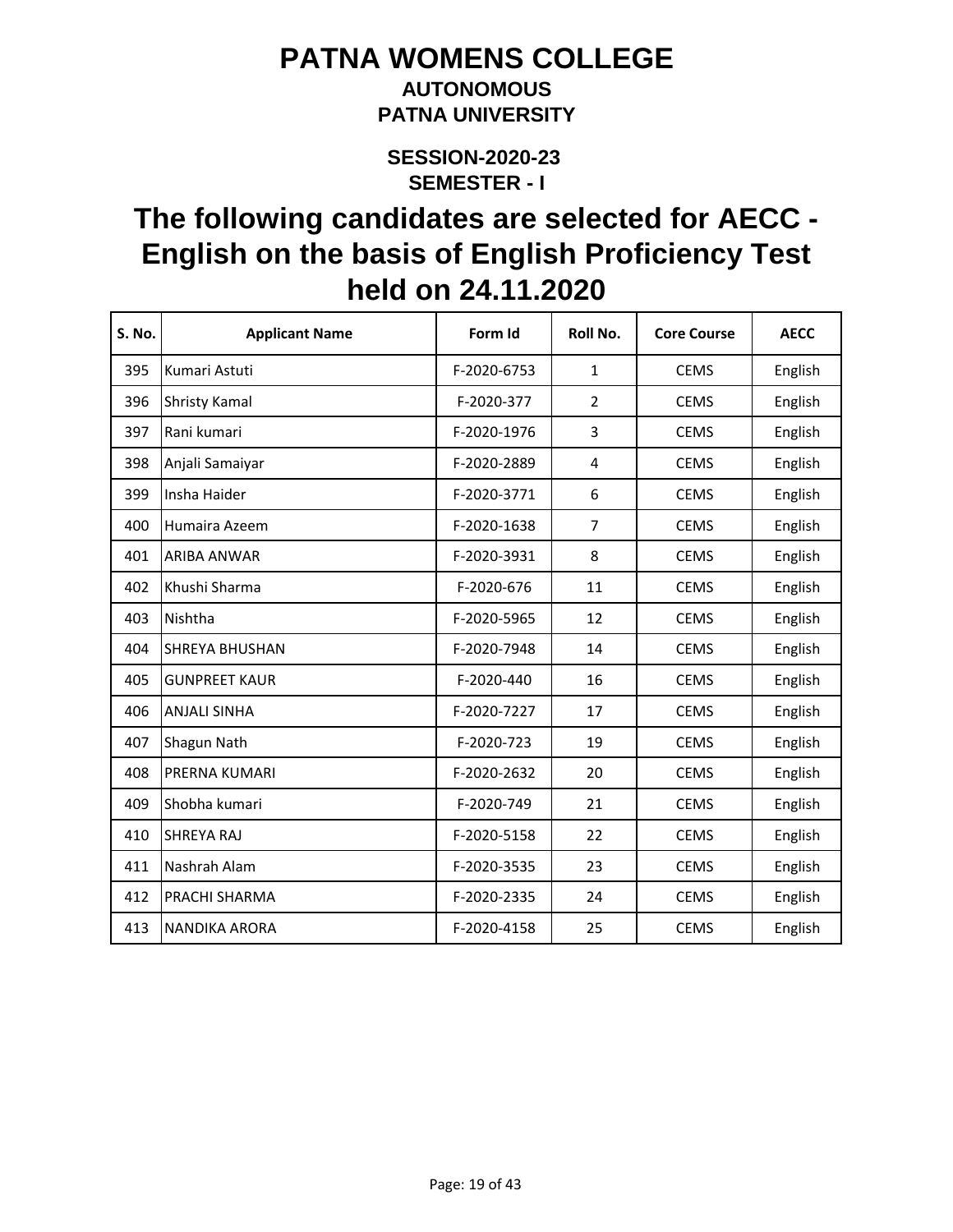#### **AUTONOMOUS PATNA UNIVERSITY**

**SEMESTER - I SESSION-2020-23** 

| <b>S. No.</b> | <b>Applicant Name</b> | Form Id     | Roll No. | <b>Core Course</b> | <b>AECC</b> |
|---------------|-----------------------|-------------|----------|--------------------|-------------|
| 414           | Anshu Singh           | F-2020-2862 | 172      | Chemistry          | English     |
| 415           | Anubhuti Singh        | F-2020-1033 | 175      | Chemistry          | English     |
| 416           | <b>SWETA SHARMA</b>   | F-2020-6185 | 178      | Chemistry          | English     |
| 417           | <b>APARNA SINGH</b>   | F-2020-5925 | 190      | Chemistry          | English     |
| 418           | VAISHNAVI             | F-2020-142  | 198      | Chemistry          | English     |
| 419           | <b>HAPPY KUMARI</b>   | F-2020-1951 | 201      | Chemistry          | English     |
| 420           | Shalu Kumari          | F-2020-6133 | 202      | Chemistry          | English     |
| 421           | Anjali kumari         | F-2020-1137 | 203      | Chemistry          | English     |
| 422           | Shreya Raj Singh      | F-2020-7472 | 206      | Chemistry          | English     |
| 423           | Sanya Gupta           | F-2020-7046 | 210      | Chemistry          | English     |
| 424           | Riya Kumari           | F-2020-3080 | 214      | Chemistry          | English     |
| 425           | shivangi agrawal      | F-2020-7971 | 215      | Chemistry          | English     |
| 426           | Shabnam Hasan         | F-2020-3997 | 226      | Chemistry          | English     |
| 427           | Shreya                | F-2020-4400 | 229      | Chemistry          | English     |
| 428           | Paridhi               | F-2020-7717 | 230      | Chemistry          | English     |
| 429           | Anshu priya patel     | F-2020-1099 | 234      | Chemistry          | English     |
| 430           | <b>RITU KUMARI</b>    | F-2020-4025 | 235      | Chemistry          | English     |
| 431           | <b>ANSHUM RAINA</b>   | F-2020-7449 | 244      | Chemistry          | English     |
| 432           | <b>SHIVANGI SINGH</b> | F-2020-4142 | 252      | Chemistry          | English     |
| 433           | Annulata              | F-2020-4002 | 254      | Chemistry          | English     |
| 434           | Priya Kumari          | F-2020-3604 | 266      | Chemistry          | English     |
| 435           | <b>SALONI KUMARI</b>  | F-2020-5545 | 293      | Chemistry          | English     |
| 436           | <b>NAFISA ALI</b>     | F-2020-5488 | 312      | Chemistry          | English     |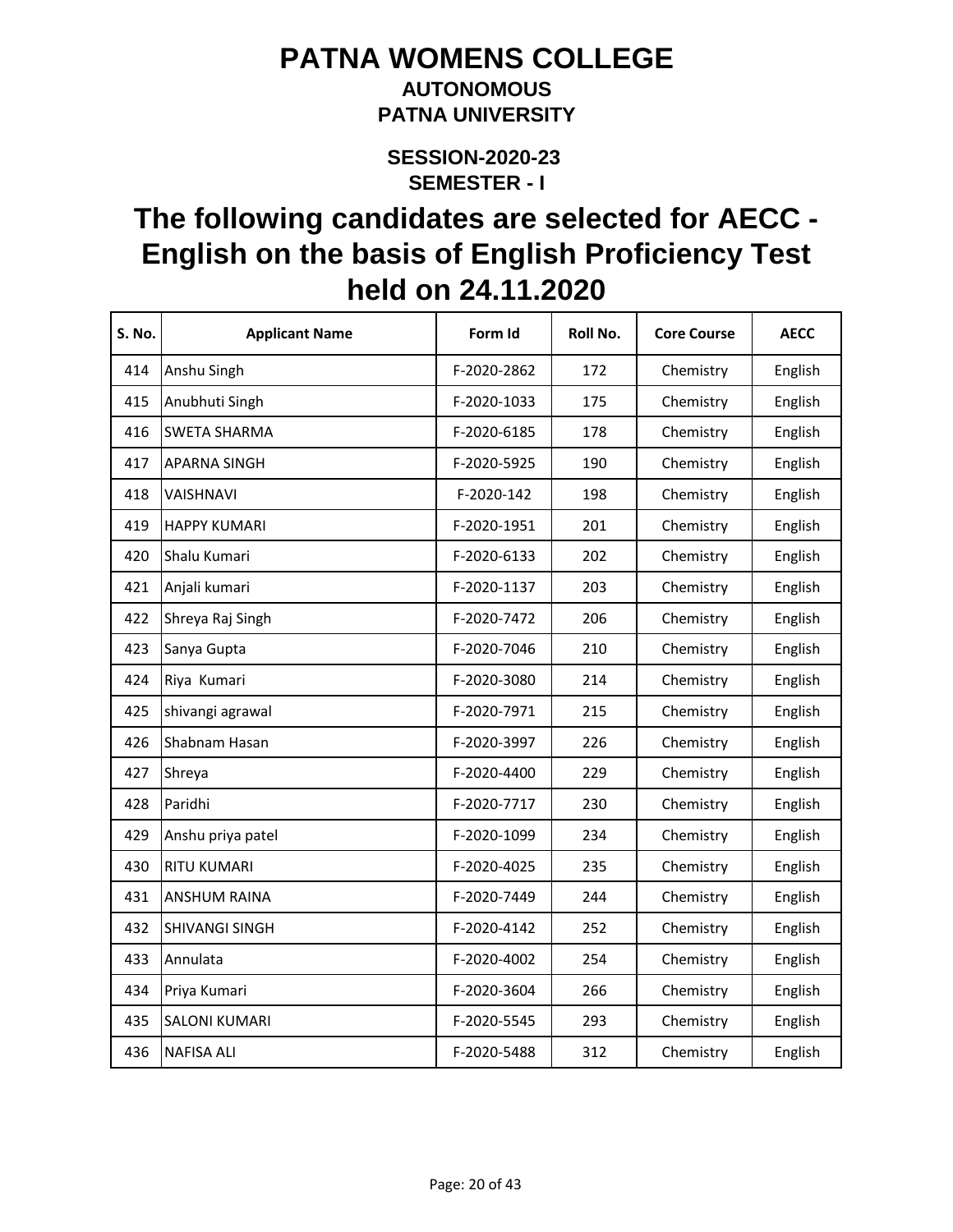#### **AUTONOMOUS PATNA UNIVERSITY**

**SEMESTER - I SESSION-2020-23** 

| <b>S. No.</b> | <b>Applicant Name</b> | Form Id     | Roll No. | <b>Core Course</b> | <b>AECC</b> |
|---------------|-----------------------|-------------|----------|--------------------|-------------|
| 437           | <b>SAKSHI</b>         | F-2020-3172 | 40       | Economics          | English     |
| 438           | <b>ARCHNA KUMARI</b>  | F-2020-211  | 42       | Economics          | English     |
| 439           | Saloni Priya          | F-2020-333  | 93       | Economics          | English     |
| 440           | POOJA RAJ             | F-2020-1176 | 122      | Economics          | English     |
| 441           | Kritika Lucky         | F-2020-475  | 215      | Economics          | English     |
| 442           | <b>KRITI RANJAN</b>   | F-2020-1619 | 219      | Economics          | English     |
| 443           | <b>MANISHA KUMARI</b> | F-2020-2458 | 232      | Economics          | English     |
| 444           | <b>SEJAL SINGH</b>    | F-2020-381  | 234      | Economics          | English     |
| 445           | Simran Gupta          | F-2020-4251 | 237      | Economics          | English     |
| 446           | Anna Vardan           | F-2020-651  | 267      | Economics          | English     |
| 447           | Aditi Sinha           | F-2020-3544 | 274      | Economics          | English     |
| 448           | <b>ISHA RAJ</b>       | F-2020-601  | 286      | Economics          | English     |
| 449           | Sanober Imam          | F-2020-847  | 288      | Economics          | English     |
| 450           | Prashansha Priya      | F-2020-5280 | 291      | Economics          | English     |
| 451           | astha kumari          | F-2020-2680 | 315      | Economics          | English     |
| 452           | sakshi kashyap        | F-2020-7951 | 318      | Economics          | English     |
| 453           | Sharon Rajwant        | F-2020-4428 | 326      | Economics          | English     |
| 454           | <b>NAVYA</b>          | F-2020-5718 | 331      | Economics          | English     |
| 455           | Sanskriti             | F-2020-4608 | 344      | Economics          | English     |
| 456           | RITIKA KUMARI         | F-2020-2238 | 346      | Economics          | English     |
| 457           | Marina AR             | F-2020-1432 | 359      | Economics          | English     |
| 458           | Somi Kumari           | F-2020-3323 | 366      | Economics          | English     |
| 459           | Sakshi agarwal        | F-2020-1754 | 391      | Economics          | English     |
| 460           | Neha                  | F-2020-3171 | 403      | Economics          | English     |
| 461           | Muskan Parmar         | F-2020-5451 | 412      | Economics          | English     |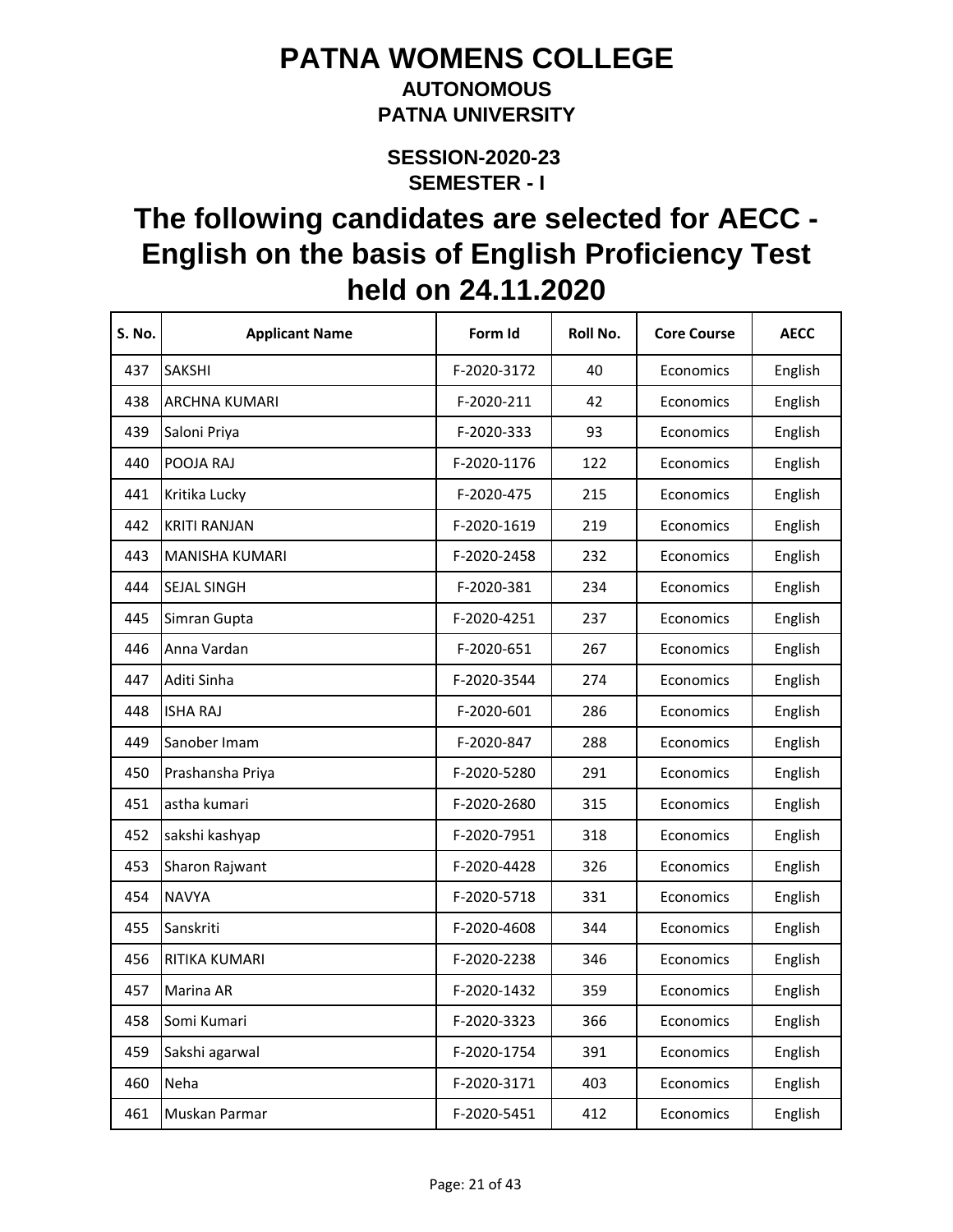#### **AUTONOMOUS PATNA UNIVERSITY**

**SEMESTER - I SESSION-2020-23** 

| S. No. | <b>Applicant Name</b> | Form Id     | Roll No. | <b>Core Course</b> | <b>AECC</b> |
|--------|-----------------------|-------------|----------|--------------------|-------------|
| 462    | Simran Singh          | F-2020-343  | 417      | Economics          | English     |
| 463    | Srishti Sinha         | F-2020-4114 | 438      | Economics          | English     |
| 464    | PRASANNA GUPTA        | F-2020-3333 | 450      | Economics          | English     |
| 465    | <b>AFSHAN NIGAR</b>   | F-2020-2705 | 505      | Economics          | English     |
| 466    | <b>ANJALI PANDEY</b>  | F-2020-3260 | 507      | Economics          | English     |
| 467    | ANUMEHA SHARMA        | F-2020-6280 | 514      | Economics          | English     |
| 468    | sujata swarnim        | F-2020-7747 | 515      | Economics          | English     |
| 469    | Annu Priya            | F-2020-7128 | 517      | Economics          | English     |
| 470    | Sakshi Kumari         | F-2020-4113 | 519      | Economics          | English     |
| 471    | <b>AMRITA SINHA</b>   | F-2020-6677 | 527      | Economics          | English     |
| 472    | DIVYA RAVINITA        | F-2020-7322 | 532      | Economics          | English     |
| 473    | Mukhi Ballav          | F-2020-1492 | 536      | Economics          | English     |
| 474    | Saloni kumari         | F-2020-4179 | 537      | Economics          | English     |
| 475    | Shalu Kumari          | F-2020-439  | 542      | Economics          | English     |
| 476    | Jyoti Prabha          | F-2020-2015 | 554      | Economics          | English     |
| 477    | PRACHI                | F-2020-580  | 568      | Economics          | English     |
| 478    | DIKSHA KUMARI         | F-2020-4697 | 569      | Economics          | English     |
| 479    | Anshu Priya           | F-2020-2245 | 572      | Economics          | English     |
| 480    | Karishma Verma        | F-2020-3277 | 578      | Economics          | English     |
| 481    | <b>MIZAN IMAM</b>     | F-2020-865  | 588      | Economics          | English     |
| 482    | <b>TISHYA KUMARI</b>  | F-2020-1936 | 600      | Economics          | English     |
| 483    | Ritika Raj            | F-2020-361  | 619      | Economics          | English     |
| 484    | Vishakha Sinha        | F-2020-7040 | 629      | Economics          | English     |
| 485    | Priyanshi kumari      | F-2020-1738 | 633      | Economics          | English     |
| 486    | Shreya anand          | F-2020-4374 | 639      | Economics          | English     |
| 487    | Anu Priya             | F-2020-1287 | 664      | Economics          | English     |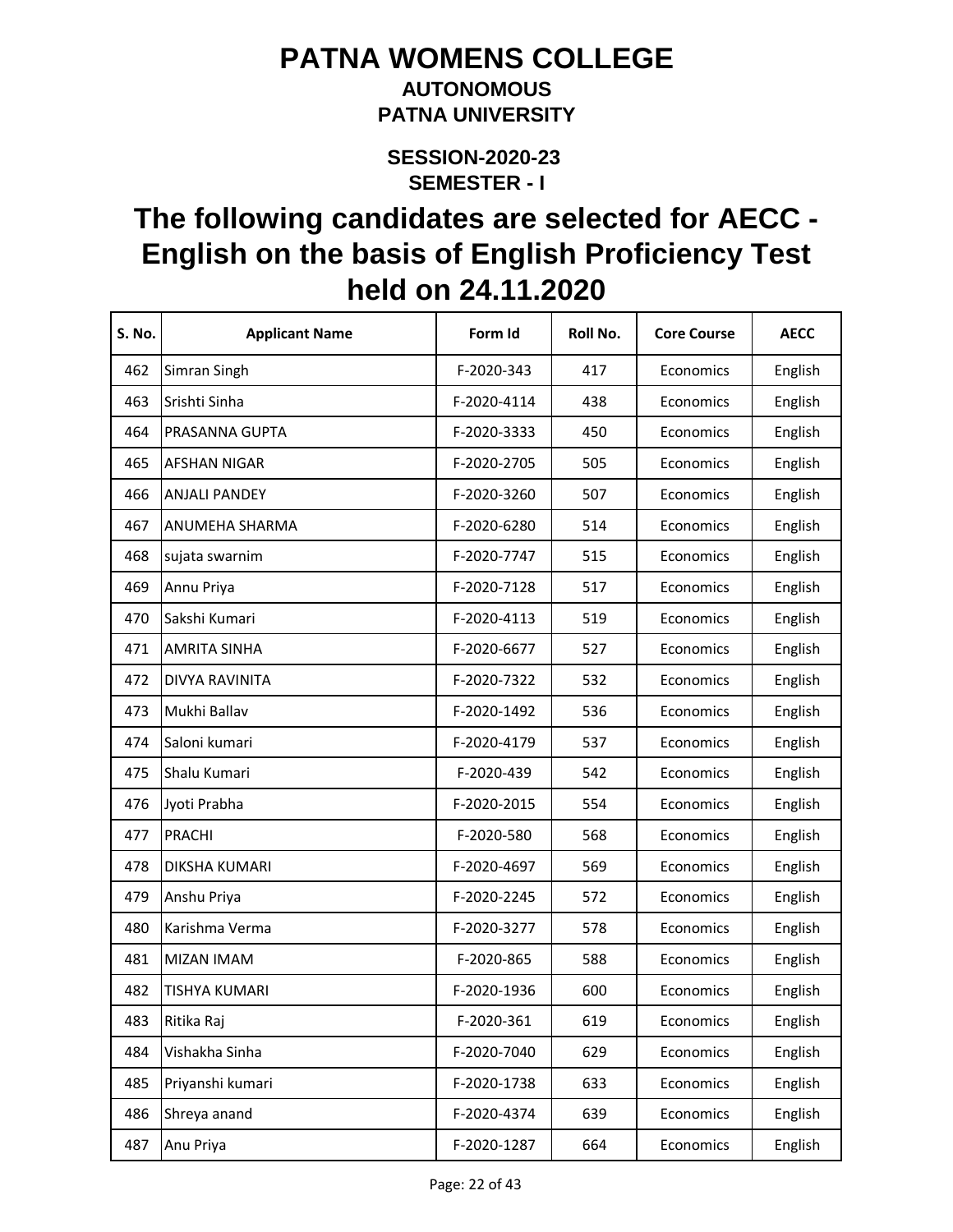#### **AUTONOMOUS PATNA UNIVERSITY**

**SEMESTER - I SESSION-2020-23** 

| S. No. | <b>Applicant Name</b>      | Form Id     | Roll No.                | <b>Core Course</b> | <b>AECC</b> |
|--------|----------------------------|-------------|-------------------------|--------------------|-------------|
| 488    | Shruti Shreya              | F-2020-1389 | $\mathbf{1}$            | English            | English     |
| 489    | MERISTELLA MAWA            | F-2020-267  | $\overline{2}$          | English            | English     |
| 490    | <b>SALONI SAGAR</b>        | F-2020-8076 | 3                       | English            | English     |
| 491    | Saanjya shah               | F-2020-2416 | $\overline{\mathbf{4}}$ | English            | English     |
| 492    | Pamela Clowson             | F-2020-3858 | 5                       | English            | English     |
| 493    | <b>MOULI PULAK</b>         | F-2020-8362 | 6                       | English            | English     |
| 494    | <b>SHAHLA KAZMI</b>        | F-2020-2513 | 8                       | English            | English     |
| 495    | ANUSHKA                    | F-2020-7672 | 9                       | English            | English     |
| 496    | Fehmim Anwer               | F-2020-8156 | 10                      | English            | English     |
| 497    | Shruti Singh               | F-2020-6480 | 11                      | English            | English     |
| 498    | Ananya Singh               | F-2020-1483 | 12                      | English            | English     |
| 499    | Fatima Zafar               | F-2020-1464 | 13                      | English            | English     |
| 500    | Ishita Shirin              | F-2020-6465 | 14                      | English            | English     |
| 501    | Pragya Priyadarshini       | F-2020-5220 | 15                      | English            | English     |
| 502    | RAJNANDNI KUMARI           | F-2020-3854 | 16                      | English            | English     |
| 503    | Rachna bhardwaj            | F-2020-5999 | 17                      | English            | English     |
| 504    | Aamna Jamal                | F-2020-6395 | 18                      | English            | English     |
| 505    | Srishti Kumari             | F-2020-6669 | 19                      | English            | English     |
| 506    | Tannushree                 | F-2020-3288 | 20                      | English            | English     |
| 507    | Tanya                      | F-2020-3773 | 21                      | English            | English     |
| 508    | Anushka Gauriyar           | F-2020-249  | 22                      | English            | English     |
| 509    | <b>SIMRAN SHANKAR</b>      | F-2020-2539 | 23                      | English            | English     |
| 510    | <b>SWATI ALICE CLIFTON</b> | F-2020-5016 | 24                      | English            | English     |
| 511    | Aishwarya Singh            | F-2020-3692 | 26                      | English            | English     |
| 512    | SALONI                     | F-2020-1001 | 29                      | English            | English     |
| 513    | Nancy Verma                | F-2020-6235 | 30                      | English            | English     |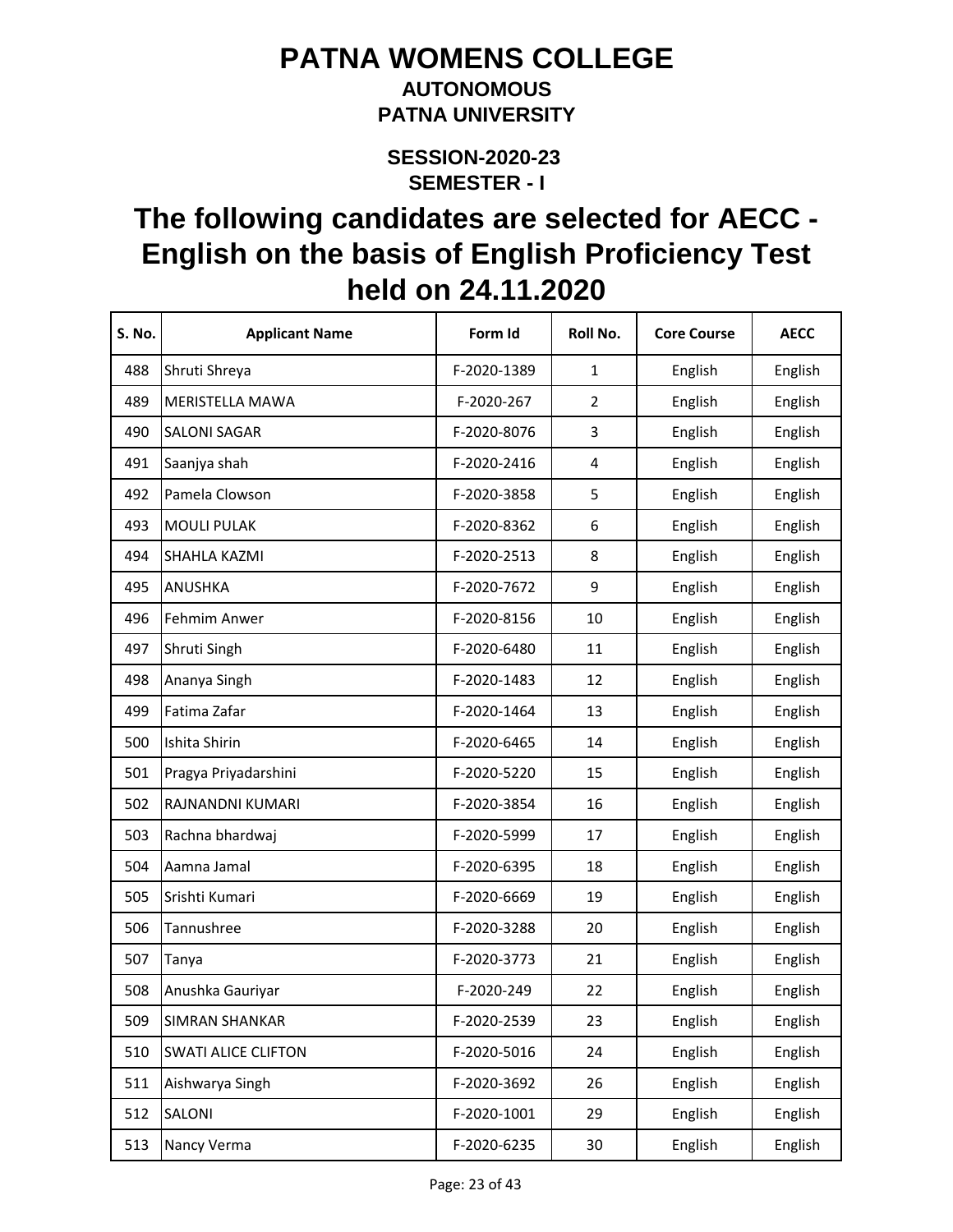#### **AUTONOMOUS PATNA UNIVERSITY**

**SEMESTER - I SESSION-2020-23** 

| S. No. | <b>Applicant Name</b> | Form Id     | Roll No. | <b>Core Course</b> | <b>AECC</b> |
|--------|-----------------------|-------------|----------|--------------------|-------------|
| 514    | Shambhavi Singh       | F-2020-6953 | 31       | English            | English     |
| 515    | Vadini Gupta          | F-2020-6340 | 33       | English            | English     |
| 516    | Komal Priya           | F-2020-163  | 35       | English            | English     |
| 517    | Kajal priya           | F-2020-168  | 37       | English            | English     |
| 518    | <b>ANCHAL PRIYA</b>   | F-2020-2840 | 38       | English            | English     |
| 519    | ANJALI                | F-2020-130  | 41       | English            | English     |
| 520    | <b>EKTA PRAKASH</b>   | F-2020-637  | 51       | English            | English     |
| 521    | Monika Tudu           | F-2020-8039 | 168      | English            | English     |
| 522    | Toshita singh         | F-2020-4096 | 195      | English            | English     |
| 523    | Riya Albert           | F-2020-2358 | 201      | English            | English     |
| 524    | RAMSHA MARYAM         | F-2020-488  | 262      | English            | English     |
| 525    | <b>SUMANI BECK</b>    | F-2020-2338 | 347      | English            | English     |
| 526    | <b>MEENA KUJUR</b>    | F-2020-2457 | 354      | English            | English     |
| 527    | <b>KIRAN KUMARI</b>   | F-2020-7823 | 425      | English            | English     |
| 528    | <b>SAUMYA SHIKHA</b>  | F-2020-2992 | 427      | English            | English     |
| 529    | <b>PRAGYA KUJUR</b>   | F-2020-7950 | 464      | English            | English     |
| 530    | <b>SAKSHI SONI</b>    | F-2020-2405 | 474      | English            | English     |
| 531    | Chandani Kumari       | F-2020-2471 | 526      | English            | English     |
| 532    | <b>SURUCHI SINGH</b>  | F-2020-589  | 556      | English            | English     |
| 533    | Mansi raj             | F-2020-4912 | 567      | English            | English     |
| 534    | SHIPRA DEEPAK         | F-2020-7846 | 625      | English            | English     |
| 535    | Khushi Agarwal        | F-2020-6618 | 669      | English            | English     |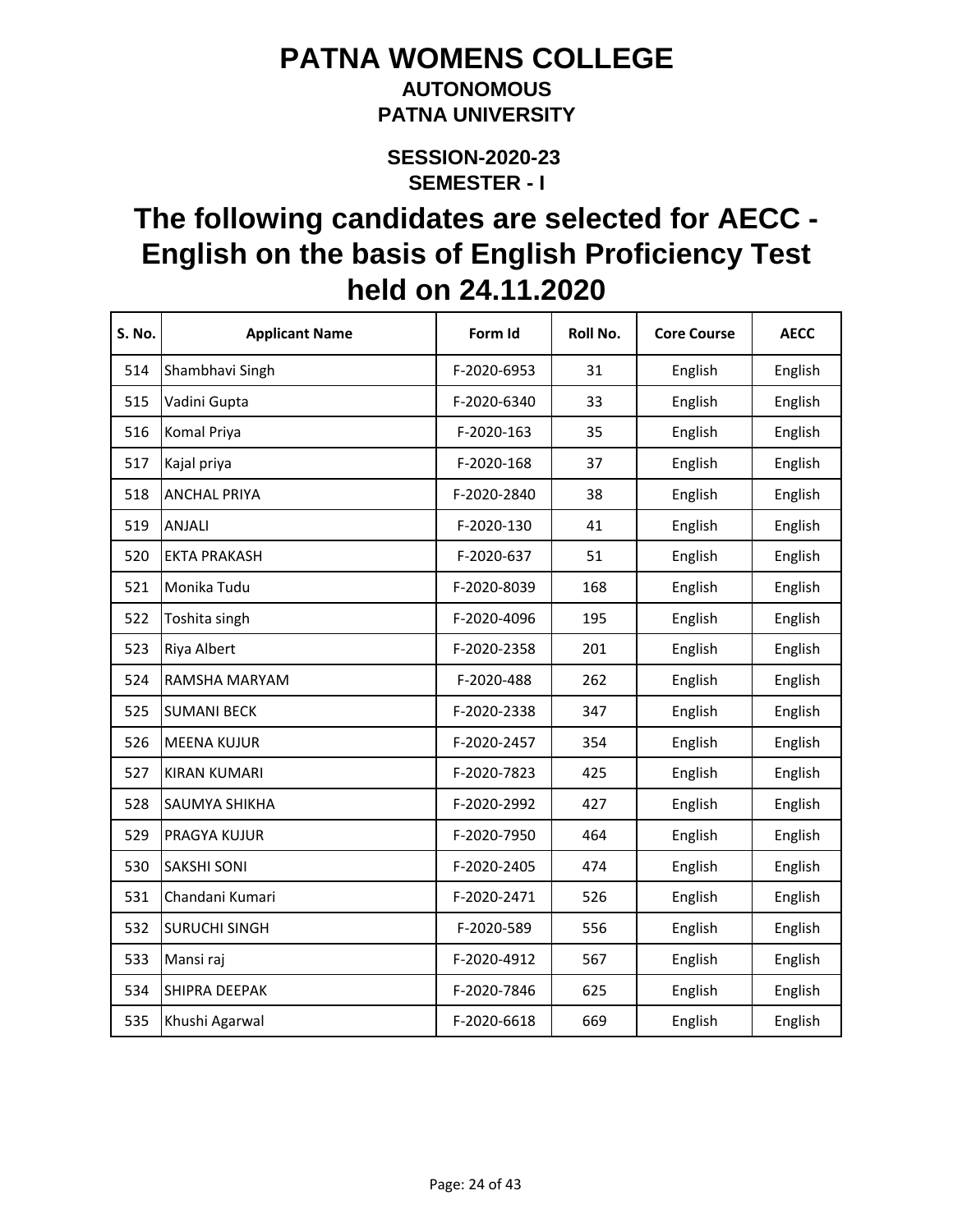#### **AUTONOMOUS PATNA UNIVERSITY**

**SEMESTER - I SESSION-2020-23** 

| S. No. | <b>Applicant Name</b>  | Form Id     | Roll No. | <b>Core Course</b> | <b>AECC</b> |
|--------|------------------------|-------------|----------|--------------------|-------------|
| 536    | PADEN LEPCHA           | F-2020-352  | 65       | Geography          | English     |
| 537    | SUSHMITA PRIYADARSHINI | F-2020-6705 | 79       | Geography          | English     |
| 538    | Vidya maitreyee        | F-2020-1362 | 84       | Geography          | English     |
| 539    | Bhavya Dhanraj         | F-2020-2137 | 108      | Geography          | English     |
| 540    | <b>ANJALI KUMARI</b>   | F-2020-4857 | 115      | Geography          | English     |
| 541    | Ayushi Raj             | F-2020-2419 | 178      | Geography          | English     |
| 542    | Shakshi Gupta          | F-2020-2695 | 206      | Geography          | English     |
| 543    | TADASHA                | F-2020-438  | 217      | Geography          | English     |
| 544    | Monika kumari          | F-2020-7654 | 218      | Geography          | English     |
| 545    | Ipsita Burnwal         | F-2020-746  | 220      | Geography          | English     |
| 546    | Aditi Arya             | F-2020-6204 | 247      | Geography          | English     |
| 547    | <b>MONIKA KESHRI</b>   | F-2020-755  | 265      | Geography          | English     |
| 548    | Bhavya                 | F-2020-2348 | 275      | Geography          | English     |
| 549    | Bhavya das             | F-2020-2330 | 295      | Geography          | English     |
| 550    | Priya Praveen          | F-2020-4943 | 297      | Geography          | English     |
| 551    | <b>JOSFINA TOPPO</b>   | F-2020-732  | 324      | Geography          | English     |
| 552    | Shakreen fatma         | F-2020-4915 | 335      | Geography          | English     |
| 553    | <b>SHAKSHI</b>         | F-2020-5400 | 342      | Geography          | English     |
| 554    | Akriti Ayan            | F-2020-4296 | 343      | Geography          | English     |
| 555    | Chhavi Anand           | F-2020-3141 | 364      | Geography          | English     |
| 556    | <b>NUTAN LAKRA</b>     | F-2020-5024 | 387      | Geography          | English     |
| 557    | Subhi kumari           | F-2020-6221 | 388      | Geography          | English     |
| 558    | Tanu Priya             | F-2020-2399 | 398      | Geography          | English     |
| 559    | <b>NEHA KUMARI</b>     | F-2020-4312 | 401      | Geography          | English     |
| 560    | Khushi kumari          | F-2020-6881 | 411      | Geography          | English     |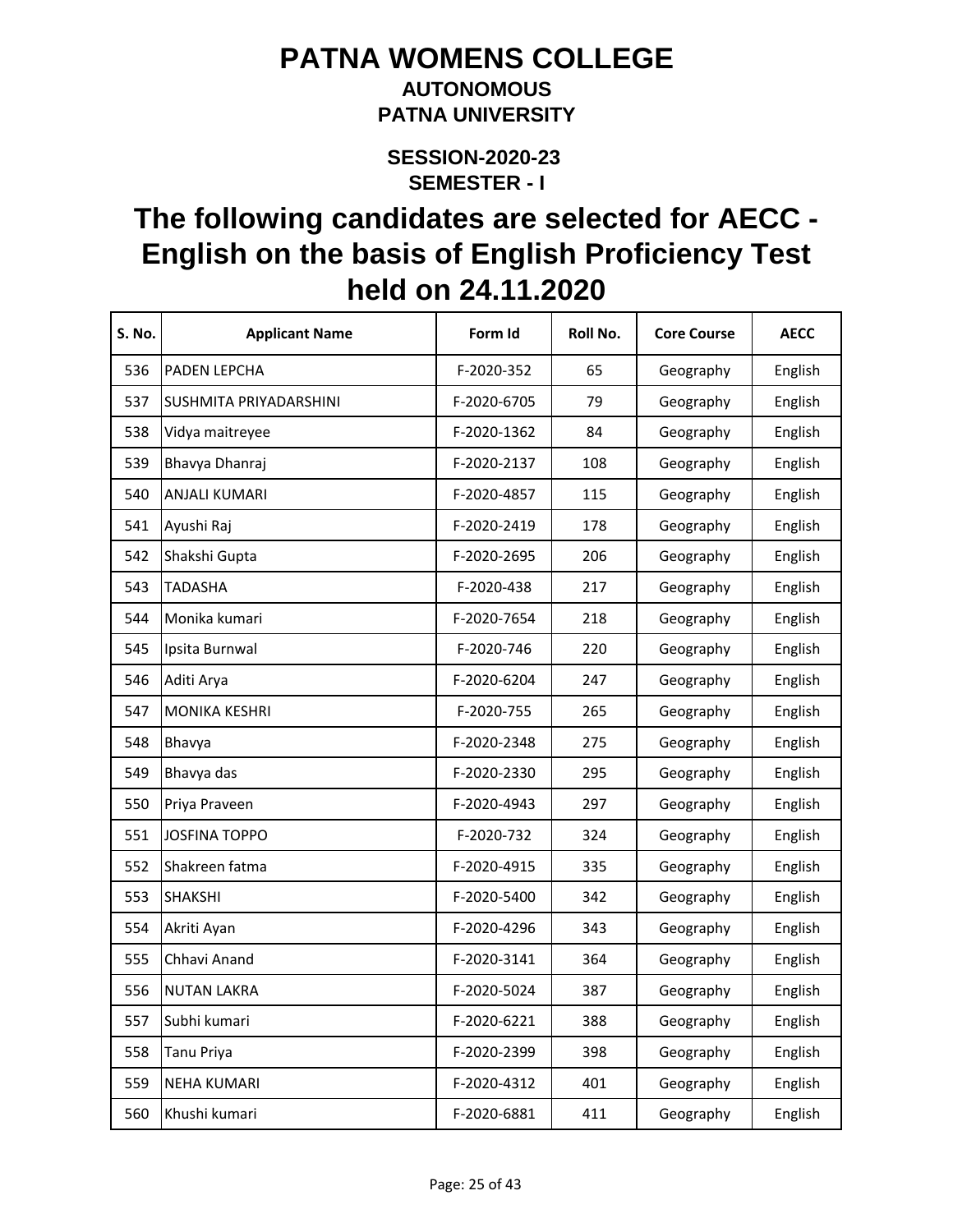### **AUTONOMOUS PATNA UNIVERSITY**

**SEMESTER - I SESSION-2020-23** 

| S. No. | <b>Applicant Name</b> | Form Id     | Roll No. | <b>Core Course</b> | <b>AECC</b> |
|--------|-----------------------|-------------|----------|--------------------|-------------|
| 561    | Mishu                 | F-2020-7779 | 307      | Hindi              | English     |
| 562    | Sonali Kumari         | F-2020-631  | 323      | Hindi              | English     |
| 563    | Akanksha kumri        | F-2020-7606 | 416      | Hindi              | English     |
| 564    | <b>MADHURI BECK</b>   | F-2020-784  | 452      | Hindi              | English     |
| 565    | Additi Verma          | F-2020-236  | 550      | Hindi              | English     |
| 566    | Sarika Bharti         | F-2020-700  | 604      | Hindi              | English     |
| 567    | <b>DIPALI KUMARI</b>  | F-2020-1339 | 641      | Hindi              | English     |
| 568    | NISHA KUMARI          | F-2020-2217 | 660      | Hindi              | English     |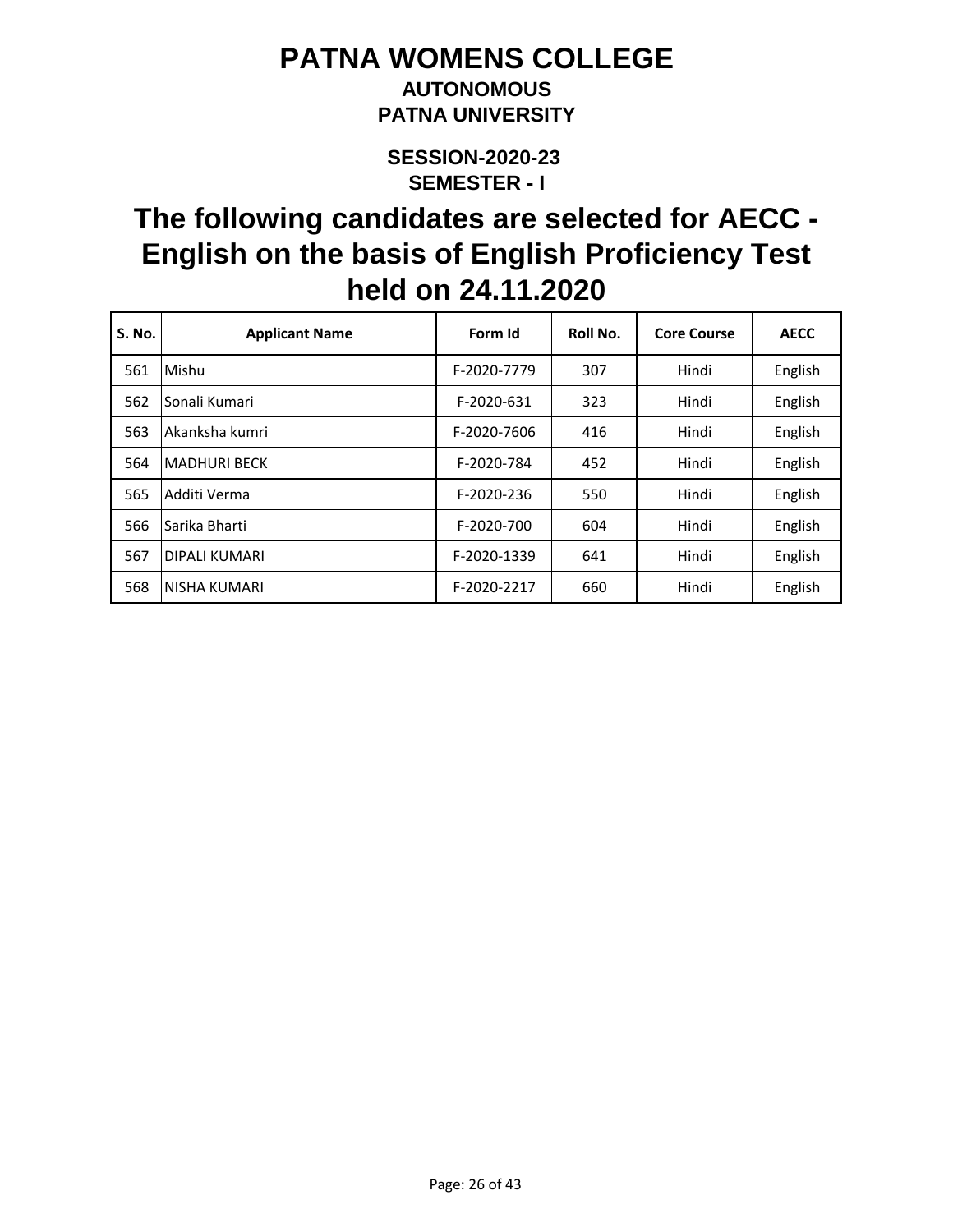#### **AUTONOMOUS PATNA UNIVERSITY**

**SEMESTER - I SESSION-2020-23** 

| S. No. | <b>Applicant Name</b>     | Form Id     | Roll No. | <b>Core Course</b> | <b>AECC</b> |
|--------|---------------------------|-------------|----------|--------------------|-------------|
| 569    | Raj Nandini               | F-2020-1640 | 43       | History            | English     |
| 570    | ORIDAMARY LYNGDOH MARSHIL | F-2020-316  | 63       | History            | English     |
| 571    | Pallavi Kumari            | F-2020-1491 | 97       | History            | English     |
| 572    | JEPAMALAI JAYASHEELI T    | F-2020-667  | 103      | History            | English     |
| 573    | <b>SWEETY KUMARI</b>      | F-2020-7457 | 117      | History            | English     |
| 574    | Sonali Raj                | F-2020-4280 | 153      | History            | English     |
| 575    | <b>KRISHNA GOENKA</b>     | F-2020-3376 | 216      | History            | English     |
| 576    | <b>KHUSHI KUMARI</b>      | F-2020-926  | 225      | History            | English     |
| 577    | Suhani Gupta              | F-2020-7836 | 245      | History            | English     |
| 578    | RIYA CHOUDHARY            | F-2020-84   | 249      | History            | English     |
| 579    | aarohi roy                | F-2020-1269 | 266      | History            | English     |
| 580    | Noorus Saba               | F-2020-1164 | 287      | History            | English     |
| 581    | Pratibha bharti           | F-2020-3226 | 305      | History            | English     |
| 582    | Smriti Kumari             | F-2020-7284 | 319      | History            | English     |
| 583    | Deepshikha kumari         | F-2020-2084 | 322      | History            | English     |
| 584    | Soumya Subhi              | F-2020-4730 | 338      | History            | English     |
| 585    | Nilu Anjali Xaxa          | F-2020-2233 | 353      | History            | English     |
| 586    | PALLAVI KUMARI            | F-2020-2871 | 362      | History            | English     |
| 587    | Ananya                    | F-2020-7297 | 386      | History            | English     |
| 588    | <b>TANYA RAJ</b>          | F-2020-2952 | 400      | History            | English     |
| 589    | Puja Payal                | F-2020-3578 | 406      | History            | English     |
| 590    | Nishtha Vatsa             | F-2020-8027 | 426      | History            | English     |
| 591    | <b>BINITA LAKRA</b>       | F-2020-1147 | 461      | History            | English     |
| 592    | <b>ADITI DUBEY</b>        | F-2020-7050 | 462      | History            | English     |
| 593    | <b>ADITI SINGH</b>        | F-2020-795  | 470      | History            | English     |
| 594    | <b>RUCHI RANI</b>         | F-2020-7183 | 475      | History            | English     |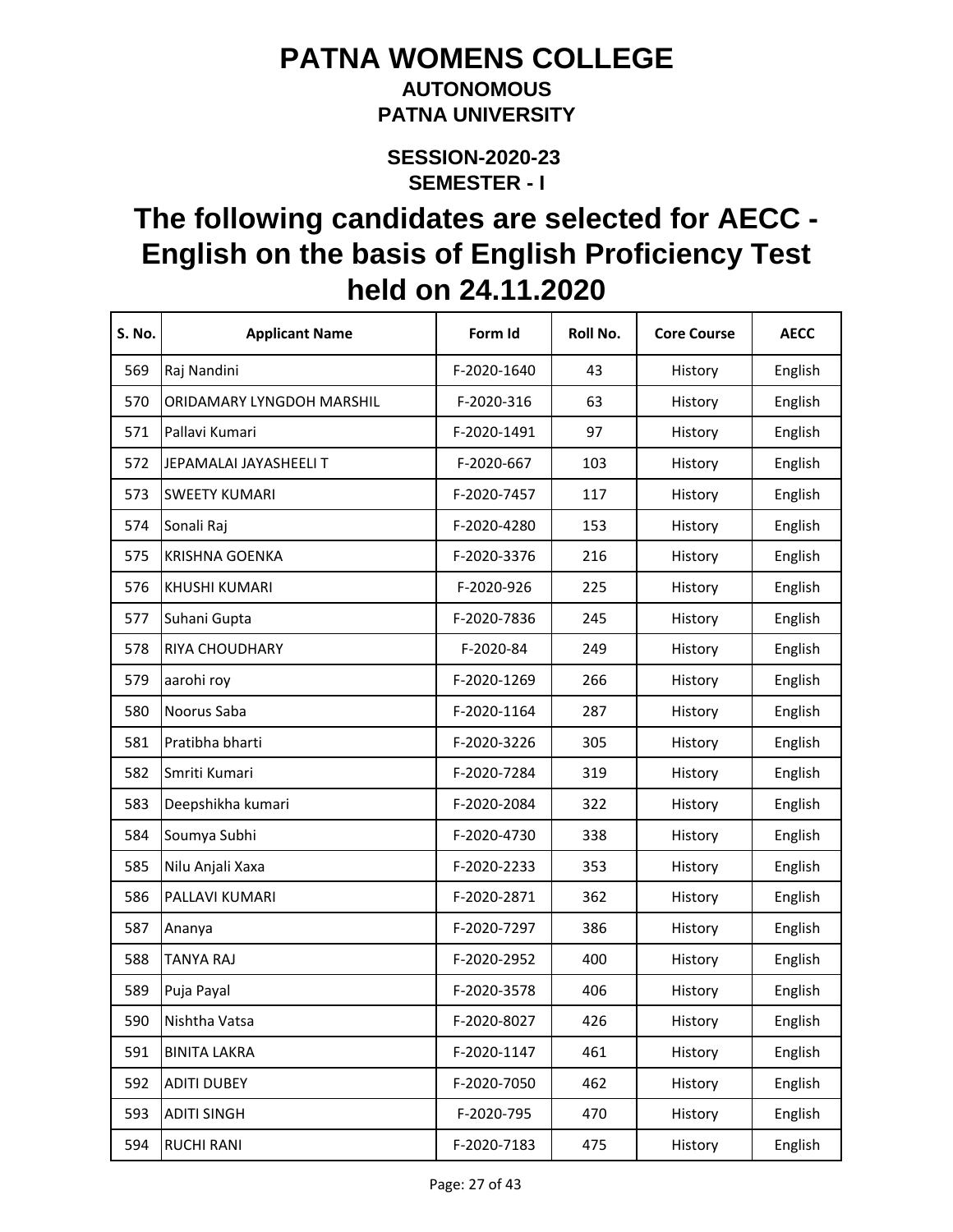### **AUTONOMOUS PATNA UNIVERSITY**

**SEMESTER - I SESSION-2020-23** 

| S. No. | <b>Applicant Name</b>  | Form Id     | Roll No. | <b>Core Course</b> | <b>AECC</b> |
|--------|------------------------|-------------|----------|--------------------|-------------|
| 595    | Kajal kumari           | F-2020-217  | 477      | History            | English     |
| 596    | Abisha ojha            | F-2020-824  | 479      | History            | English     |
| 597    | Prakriti jha           | F-2020-671  | 481      | History            | English     |
| 598    | <b>SHREYA KUMARI</b>   | F-2020-3251 | 483      | History            | English     |
| 599    | TANYA KUMARI           | F-2020-5770 | 486      | History            | English     |
| 600    | Shubhra Mishra         | F-2020-265  | 488      | History            | English     |
| 601    | Ashi kumari            | F-2020-6797 | 493      | History            | English     |
| 602    | Puja kumari            | F-2020-4271 | 495      | History            | English     |
| 603    | Ibtisha Maryam         | F-2020-3558 | 496      | History            | English     |
| 604    | Shivangi Sharma        | F-2020-1846 | 497      | History            | English     |
| 605    | Sonali kumari          | F-2020-3568 | 508      | History            | English     |
| 606    | <b>KRITY RANI</b>      | F-2020-3344 | 509      | History            | English     |
| 607    | TANISHA KASHYAP        | F-2020-2709 | 513      | History            | English     |
| 608    | Aditi Raj              | F-2020-263  | 547      | History            | English     |
| 609    | Sania Fatima           | F-2020-1377 | 586      | History            | English     |
| 610    | Simran Kumari          | F-2020-3830 | 623      | History            | English     |
| 611    | Tanya                  | F-2020-1908 | 626      | History            | English     |
| 612    | Aastha Shankar         | F-2020-3557 | 656      | History            | English     |
| 613    | Priyanka Priyadarshini | F-2020-6969 | 662      | History            | English     |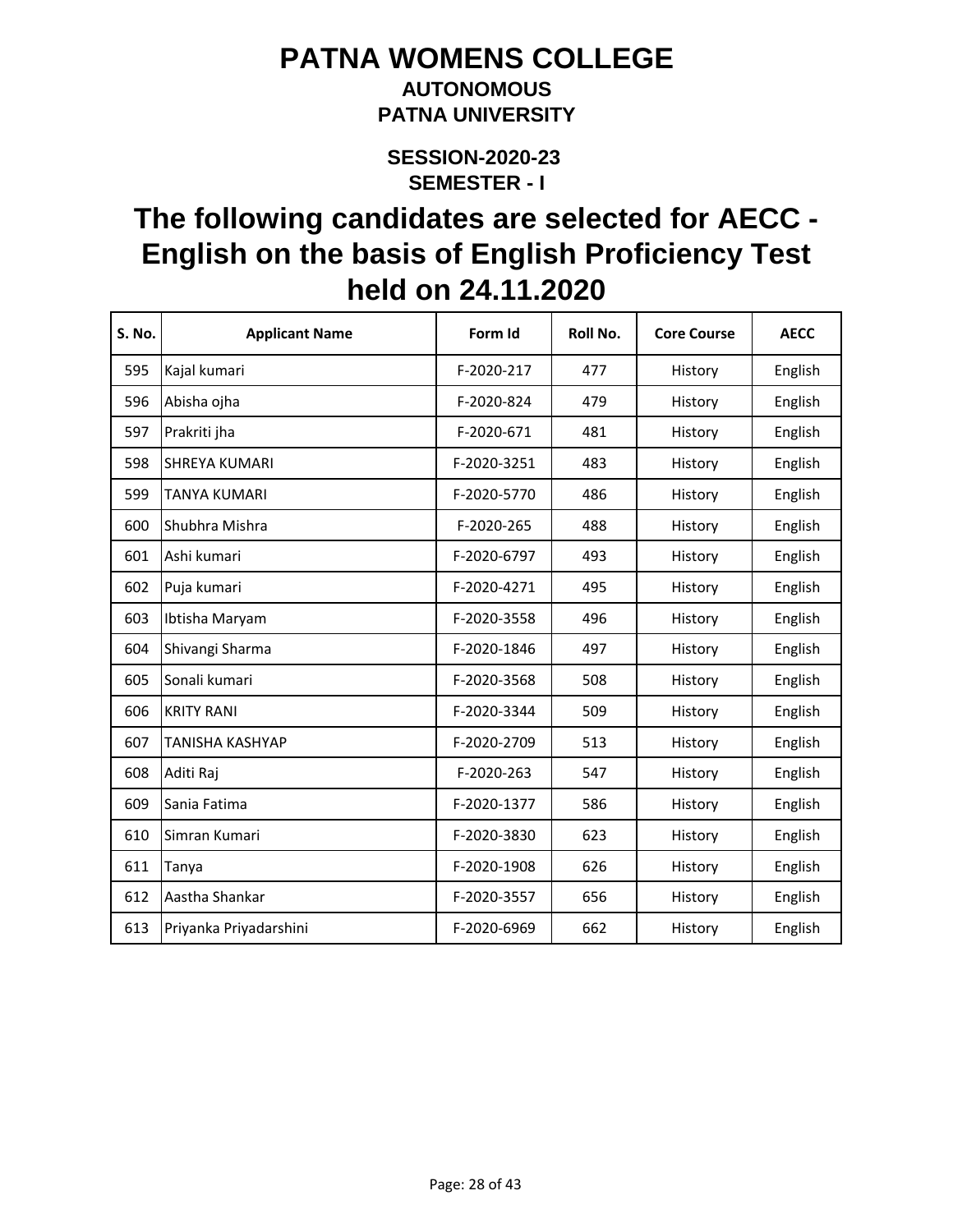#### **AUTONOMOUS PATNA UNIVERSITY**

**SEMESTER - I SESSION-2020-23** 

| S. No. | <b>Applicant Name</b> | Form Id     | Roll No. | <b>Core Course</b> | <b>AECC</b> |
|--------|-----------------------|-------------|----------|--------------------|-------------|
| 614    | ADEEBA AFREEN         | F-2020-3749 | 573      | <b>HSC</b>         | English     |
| 615    | <b>PRATIBHA RANI</b>  | F-2020-1670 | 666      | <b>HSC</b>         | English     |
| 616    | Binish Zubia          | F-2020-1317 | 678      | <b>HSC</b>         | English     |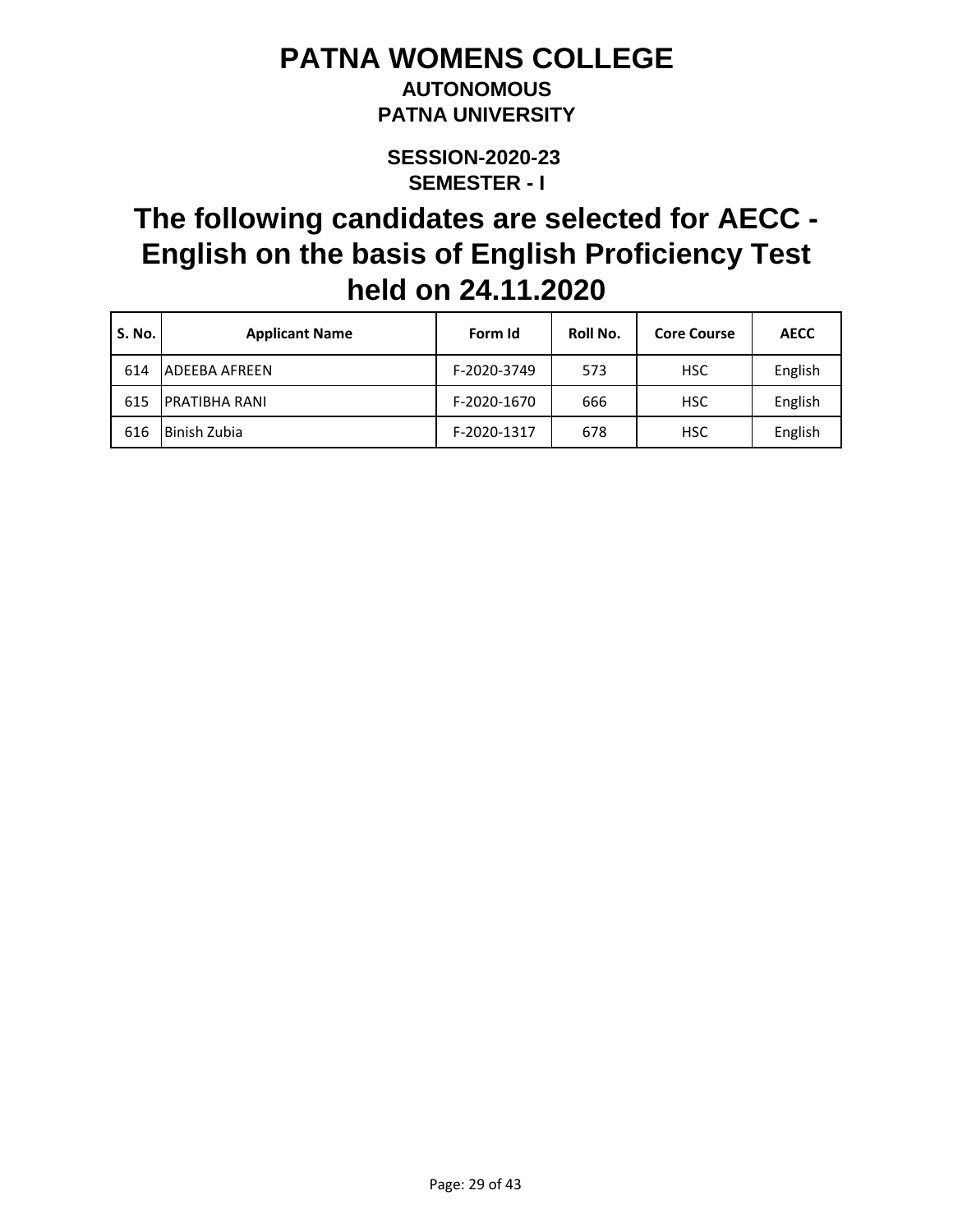#### **AUTONOMOUS PATNA UNIVERSITY**

**SEMESTER - I SESSION-2020-23** 

| <b>S. No.</b> | <b>Applicant Name</b> | Form Id     | Roll No. | <b>Core Course</b> | <b>AECC</b> |
|---------------|-----------------------|-------------|----------|--------------------|-------------|
| 617           | <b>AKSHARA SINGH</b>  | F-2020-5821 | 10       | Mathematics        | English     |
| 618           | Saloni singh          | F-2020-4519 | 41       | Mathematics        | English     |
| 619           | Aayushi Maria         | F-2020-2520 | 42       | Mathematics        | English     |
| 620           | ANJALI PRIYEDARSHI    | F-2020-273  | 44       | Mathematics        | English     |
| 621           | Anamika Kumari        | F-2020-4717 | 45       | Mathematics        | English     |
| 622           | Shivangi Shreya       | F-2020-4306 | 47       | Mathematics        | English     |
| 623           | VAISHALI              | F-2020-2110 | 49       | Mathematics        | English     |
| 624           | Sakshi kumari         | F-2020-3881 | 51       | Mathematics        | English     |
| 625           | Shikha kumari         | F-2020-7558 | 52       | Mathematics        | English     |
| 626           | Kritika Singh         | F-2020-1880 | 53       | Mathematics        | English     |
| 627           | Vaishnavi kumari      | F-2020-2708 | 55       | Mathematics        | English     |
| 628           | KHUSHBOO PRIYA        | F-2020-7976 | 57       | Mathematics        | English     |
| 629           | Archana Kumari        | F-2020-5544 | 58       | Mathematics        | English     |
| 630           | <b>SAPNA KUMARI</b>   | F-2020-1144 | 60       | Mathematics        | English     |
| 631           | DEEPSHIKHA            | F-2020-8261 | 61       | Mathematics        | English     |
| 632           | <b>INSHA PRAVEEN</b>  | F-2020-2644 | 64       | Mathematics        | English     |
| 633           | PRATIBHA SINGH        | F-2020-8019 | 68       | Mathematics        | English     |
| 634           | <b>SUMAN KUMARI</b>   | F-2020-1366 | 71       | Mathematics        | English     |
| 635           | Sristi Rani           | F-2020-1186 | 72       | Mathematics        | English     |
| 636           | Shikha Kumari         | F-2020-2129 | 74       | Mathematics        | English     |
| 637           | <b>KUMARI AILISHA</b> | F-2020-8293 | 75       | Mathematics        | English     |
| 638           | Warisha khanam        | F-2020-1188 | 77       | Mathematics        | English     |
| 639           | NISHA KUMARI          | F-2020-5316 | 79       | Mathematics        | English     |
| 640           | <b>RIYA PANDEY</b>    | F-2020-1982 | 82       | Mathematics        | English     |
| 641           | <b>RANI KUMARI</b>    | F-2020-5349 | 83       | Mathematics        | English     |
| 642           | Pallavi Singh         | F-2020-5976 | 84       | Mathematics        | English     |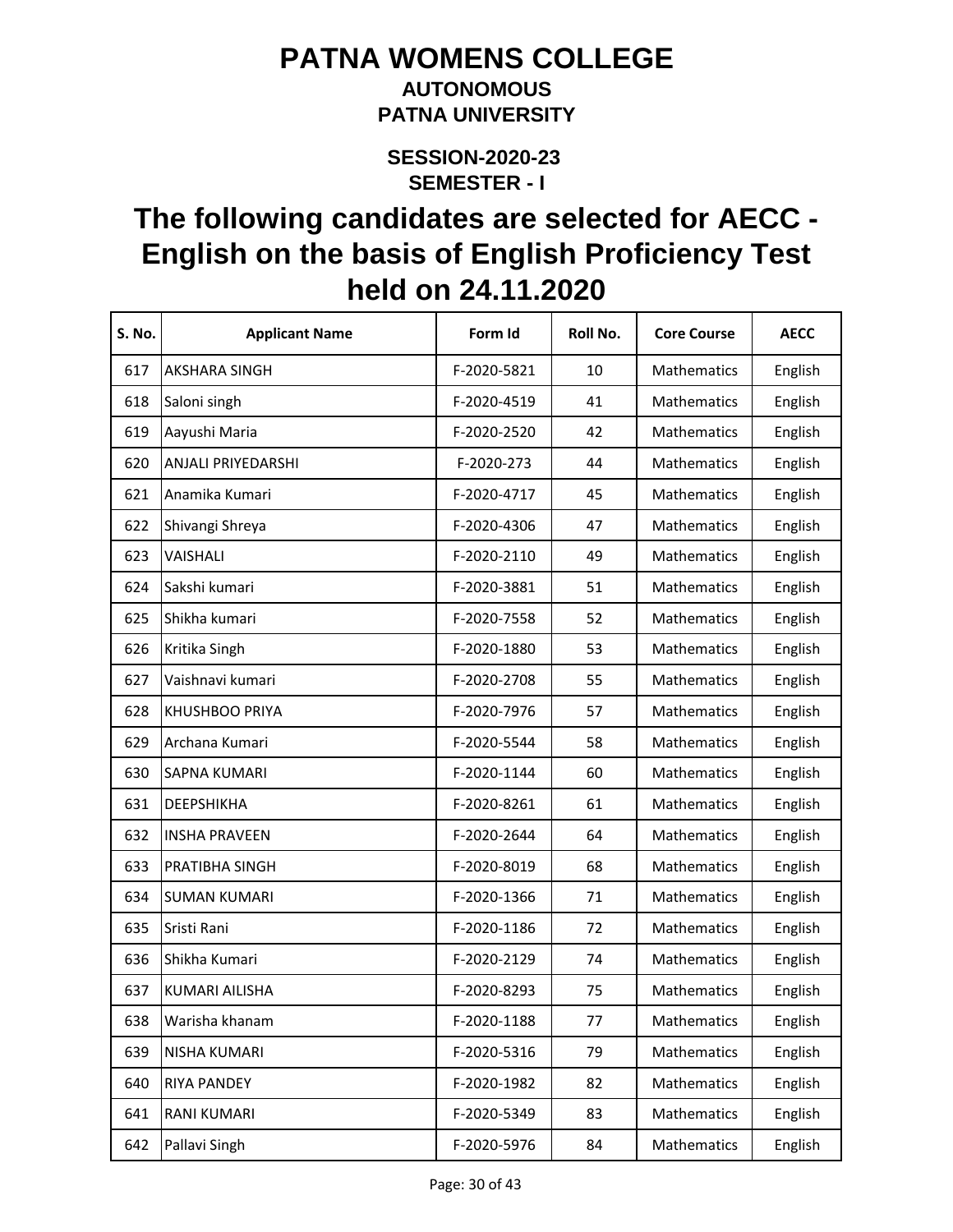### **AUTONOMOUS PATNA UNIVERSITY**

**SEMESTER - I SESSION-2020-23** 

| S. No. | <b>Applicant Name</b> | Form Id     | Roll No. | <b>Core Course</b> | <b>AECC</b> |
|--------|-----------------------|-------------|----------|--------------------|-------------|
| 643    | <b>BEAUTY KUMARI</b>  | F-2020-5253 | 91       | Mathematics        | English     |
| 644    | <b>RITU KUMARI</b>    | F-2020-2232 | 219      | <b>Mathematics</b> | English     |
| 645    | Neha Kumari           | F-2020-7676 | 222      | Mathematics        | English     |
| 646    | Tanya Kumari          | F-2020-1583 | 223      | <b>Mathematics</b> | English     |
| 647    | Anshika singh         | F-2020-2693 | 237      | <b>Mathematics</b> | English     |
| 648    | <b>TEJASWI KUMARI</b> | F-2020-5554 | 240      | <b>Mathematics</b> | English     |
| 649    | Aafreen jawed         | F-2020-2654 | 245      | <b>Mathematics</b> | English     |
| 650    | Preeti Kumari Pradhan | F-2020-5958 | 246      | <b>Mathematics</b> | English     |
| 651    | <b>SHRUTI KUMARI</b>  | F-2020-3516 | 248      | <b>Mathematics</b> | English     |
| 652    | <b>AAYUSHI</b>        | F-2020-778  | 251      | <b>Mathematics</b> | English     |
| 653    | <b>SHALINI SHARMA</b> | F-2020-370  | 256      | <b>Mathematics</b> | English     |
| 654    | Alka kumari           | F-2020-4007 | 259      | <b>Mathematics</b> | English     |
| 655    | Sanghavi              | F-2020-3131 | 279      | <b>Mathematics</b> | English     |
| 656    | KOMAL KUMARI          | F-2020-203  | 280      | <b>Mathematics</b> | English     |
| 657    | Isha bharti           | F-2020-1987 | 297      | <b>Mathematics</b> | English     |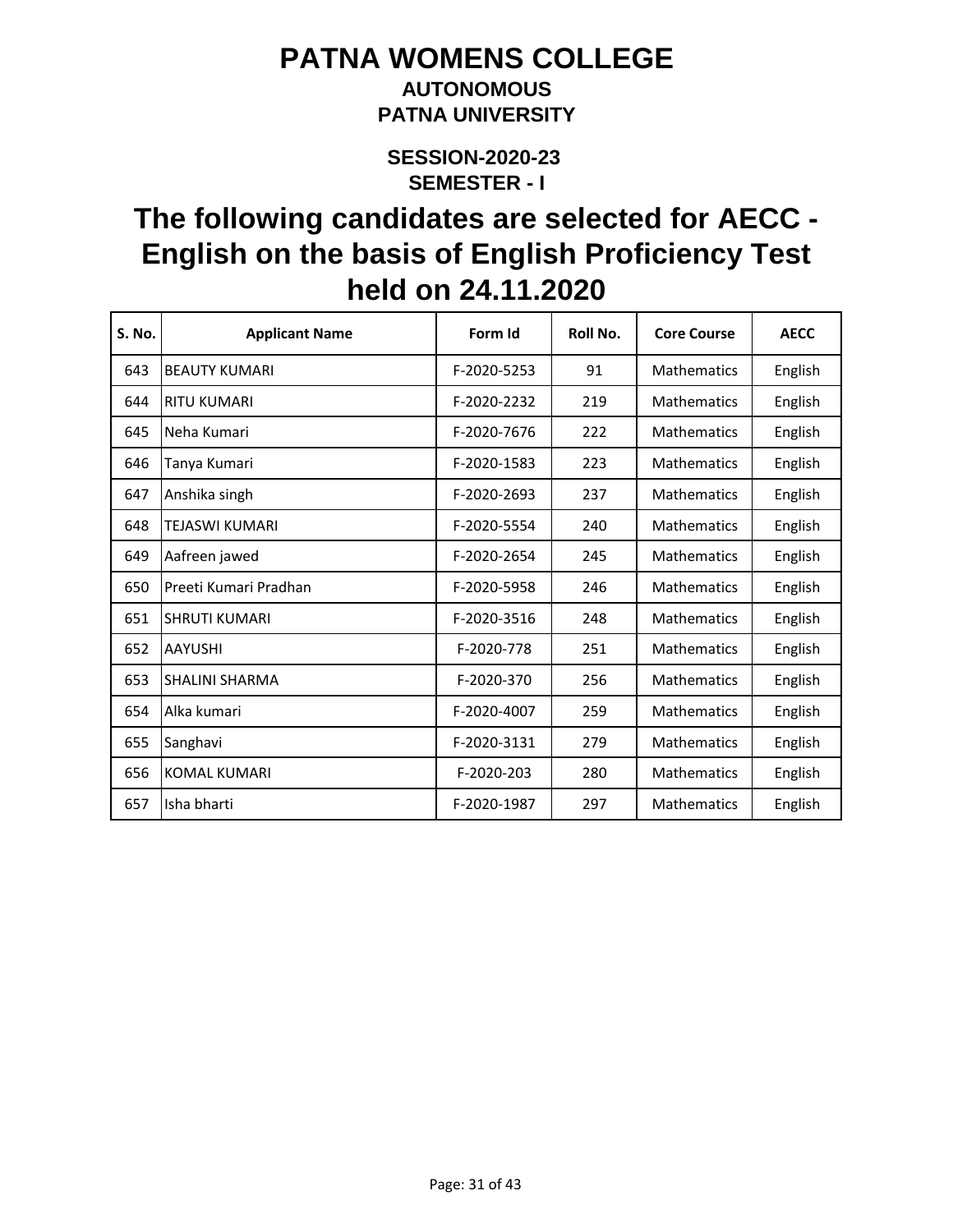#### **AUTONOMOUS PATNA UNIVERSITY**

**SEMESTER - I SESSION-2020-23** 

| <b>S. No.</b> | <b>Applicant Name</b> | Form Id     | Roll No.       | <b>Core Course</b> | <b>AECC</b> |
|---------------|-----------------------|-------------|----------------|--------------------|-------------|
| 658           | PRANJALI RAJ          | F-2020-2505 | $\overline{2}$ | <b>MBIO</b>        | English     |
| 659           | ANOUSHKA              | F-2020-3157 | 3              | <b>MBIO</b>        | English     |
| 660           | LUBNA NAZIR ZOHA      | F-2020-1455 | 4              | <b>MBIO</b>        | English     |
| 661           | <b>DEEP PRABHA</b>    | F-2020-7768 | 5              | <b>MBIO</b>        | English     |
| 662           | <b>CHETNA BHARTI</b>  | F-2020-8161 | 8              | <b>MBIO</b>        | English     |
| 663           | Aparna Upadhyay       | F-2020-6635 | 9              | <b>MBIO</b>        | English     |
| 664           | Eram maryam           | F-2020-1441 | 10             | <b>MBIO</b>        | English     |
| 665           | Fatma Fareah          | F-2020-1112 | 12             | <b>MBIO</b>        | English     |
| 666           | Vaishnavi Jha         | F-2020-6670 | 13             | <b>MBIO</b>        | English     |
| 667           | <b>SABA NAAZ</b>      | F-2020-338  | 14             | <b>MBIO</b>        | English     |
| 668           | Tripti kumari         | F-2020-4344 | 15             | <b>MBIO</b>        | English     |
| 669           | Aditi singh           | F-2020-2818 | 18             | <b>MBIO</b>        | English     |
| 670           | Soumya Verma          | F-2020-6902 | 19             | <b>MBIO</b>        | English     |
| 671           | Afreen Naaz           | F-2020-1445 | 23             | <b>MBIO</b>        | English     |
| 672           | <b>MADHUMITA</b>      | F-2020-8423 | 24             | <b>MBIO</b>        | English     |
| 673           | <b>Bhavini</b>        | F-2020-5631 | 26             | <b>MBIO</b>        | English     |
| 674           | PRAPTI OJHA           | F-2020-7372 | 27             | <b>MBIO</b>        | English     |
| 675           | Surbhi Singh          | F-2020-1234 | 28             | <b>MBIO</b>        | English     |
| 676           | Sakchi Sinha          | F-2020-1283 | 30             | <b>MBIO</b>        | English     |
| 677           | RAMSHA IMAM           | F-2020-5439 | 31             | <b>MBIO</b>        | English     |
| 678           | <b>ASTHA SINHA</b>    | F-2020-2584 | 32             | <b>MBIO</b>        | English     |
| 679           | Neha kumari           | F-2020-7359 | 33             | <b>MBIO</b>        | English     |
| 680           | RAJNIGANDHA KUMARI    | F-2020-688  | 34             | <b>MBIO</b>        | English     |
| 681           | SHILPI KUMARI         | F-2020-6131 | 35             | <b>MBIO</b>        | English     |
| 682           | Surbhi Kumari         | F-2020-8157 | 36             | <b>MBIO</b>        | English     |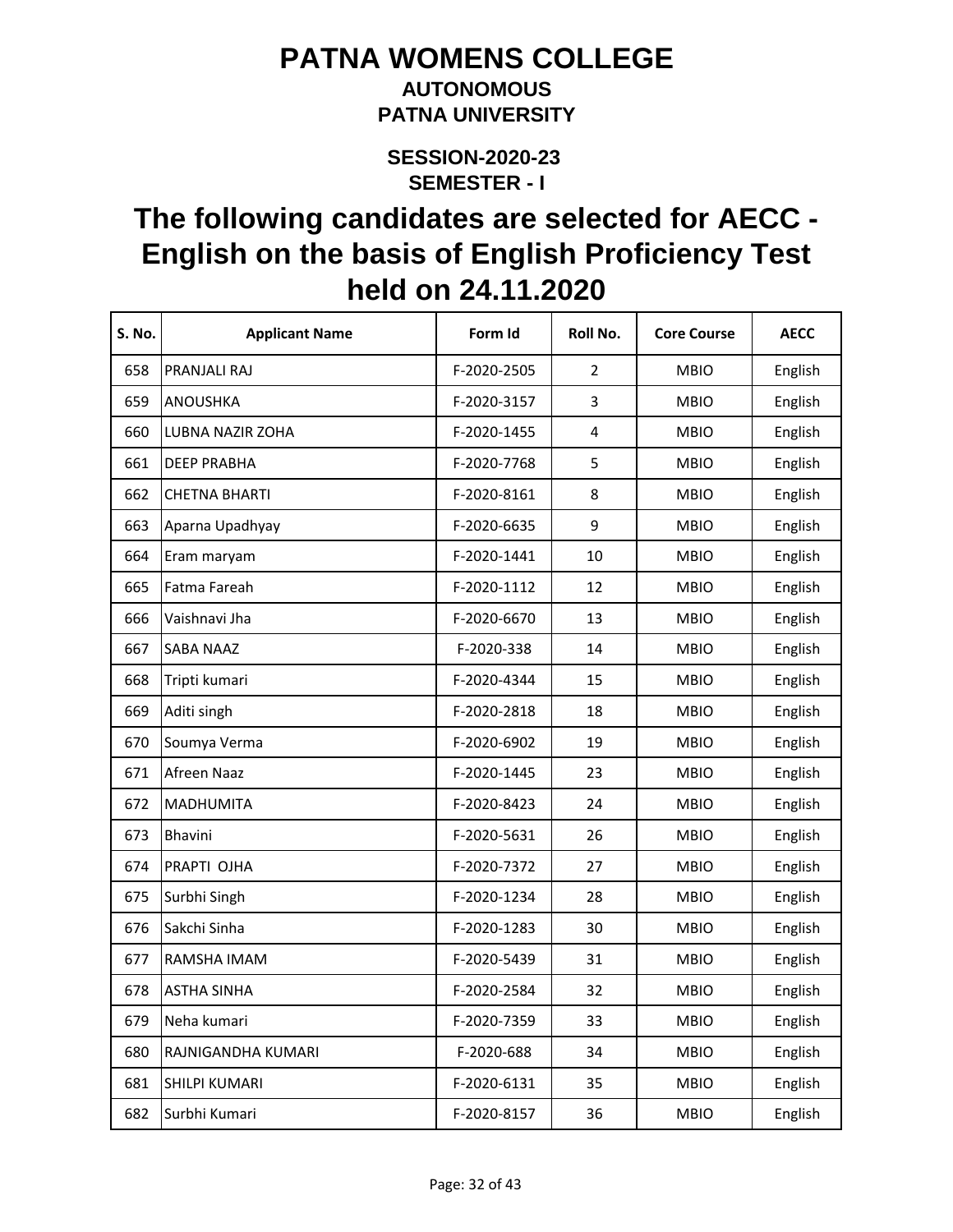### **AUTONOMOUS PATNA UNIVERSITY**

**SEMESTER - I SESSION-2020-23** 

| <b>S. No.</b> | <b>Applicant Name</b>  | Form Id     | Roll No. | <b>Core Course</b> | <b>AECC</b> |
|---------------|------------------------|-------------|----------|--------------------|-------------|
| 683           | <b>SHRISTI KANCHAN</b> | F-2020-3306 | 584      | Philosophy         | English     |
| 684           | Nidhi Patel            | F-2020-49   | 599      | Philosophy         | English     |
| 685           | Aditi kumari           | F-2020-1581 | 607      | Philosophy         | English     |
| 686           | ANJALI                 | F-2020-2631 | 631      | Philosophy         | English     |
| 687           | Nandini Sahay          | F-2020-3087 | 655      | Philosophy         | English     |
| 688           | PRIYA KUMARI           | F-2020-6323 | 665      | Philosophy         | English     |
| 689           | POOJA SINGH            | F-2020-7474 | 668      | Philosophy         | English     |
| 690           | SNEHA SINGH            | F-2020-7507 | 670      | Philosophy         | English     |
| 691           | Asmita Shreya          | F-2020-605  | 677      | Philosophy         | English     |
| 692           | Gajala praween         | F-2020-1106 | 682      | Philosophy         | English     |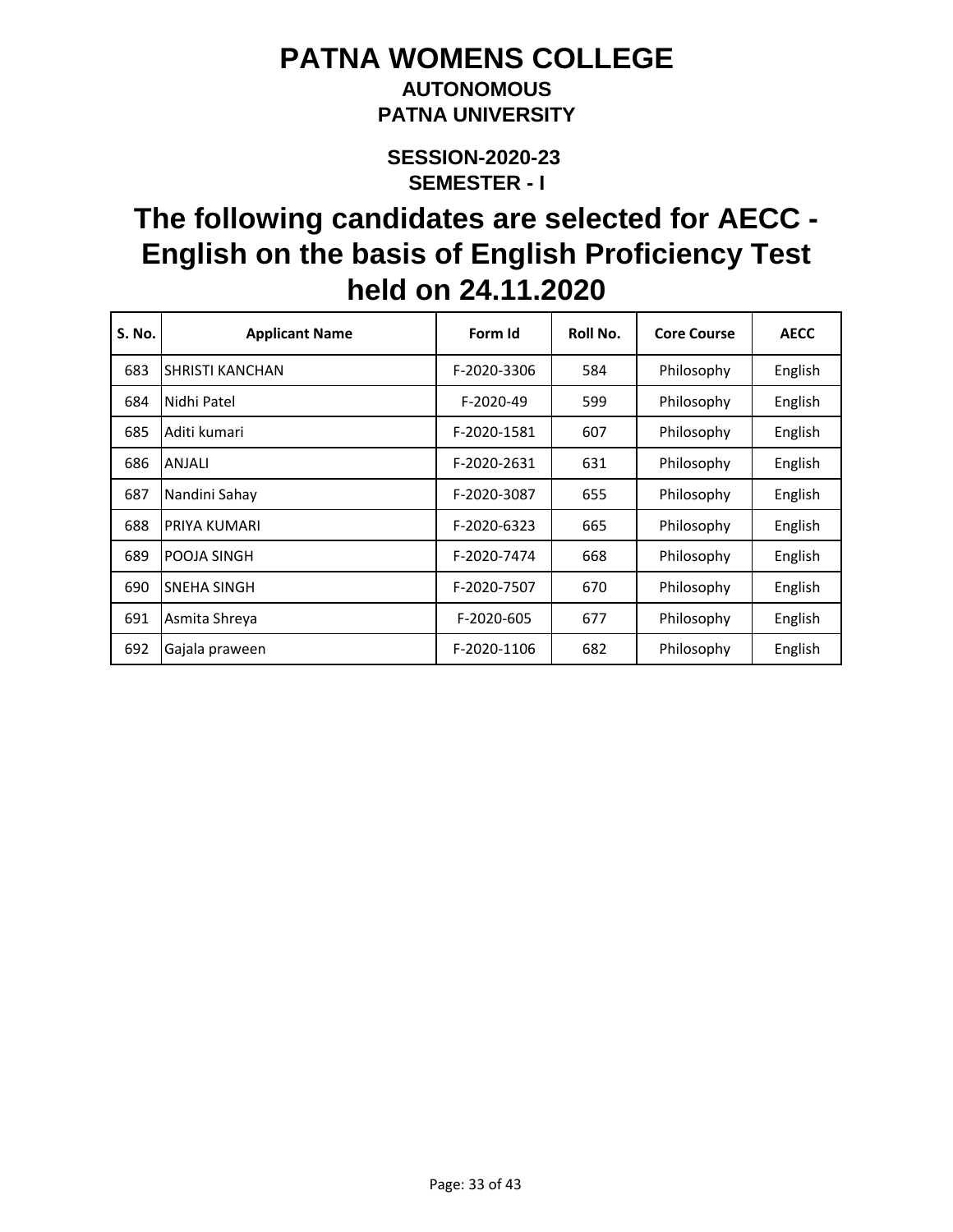### **AUTONOMOUS PATNA UNIVERSITY**

**SEMESTER - I SESSION-2020-23** 

| S. No. | <b>Applicant Name</b> | Form Id     | Roll No.       | <b>Core Course</b> | <b>AECC</b> |
|--------|-----------------------|-------------|----------------|--------------------|-------------|
| 693    | Pankhuri Sinha        | F-2020-3487 | 3              | Physics            | English     |
| 694    | APARAJITA KASHYAP     | F-2020-1529 | 4              | Physics            | English     |
| 695    | Swastika Sinha        | F-2020-1784 | 5              | Physics            | English     |
| 696    | Anshu kumari          | F-2020-3243 | 6              | Physics            | English     |
| 697    | Surbhi Kumari         | F-2020-3514 | $\overline{7}$ | Physics            | English     |
| 698    | <b>EKTA SONALI</b>    | F-2020-1092 | 13             | Physics            | English     |
| 699    | <b>ABIDA MUNIBA</b>   | F-2020-7030 | 14             | Physics            | English     |
| 700    | Shreya                | F-2020-5936 | 15             | Physics            | English     |
| 701    | <b>BHARTI KUMARI</b>  | F-2020-6478 | 25             | Physics            | English     |
| 702    | Priya kumari          | F-2020-1253 | 26             | Physics            | English     |
| 703    | VAISHNAVI             | F-2020-7065 | 30             | Physics            | English     |
| 704    | Guriya kumari         | F-2020-8225 | 34             | Physics            | English     |
| 705    | Bharti singh          | F-2020-6821 | 35             | Physics            | English     |
| 706    | <b>AKRITI</b>         | F-2020-3291 | 36             | Physics            | English     |
| 707    | Anjali sinha          | F-2020-922  | 39             | Physics            | English     |
| 708    | Shambhavi             | F-2020-4482 | 108            | Physics            | English     |
| 709    | AKANKSHA KUMARI       | F-2020-6766 | 200            | Physics            | English     |
| 710    | <b>ADITEE BUNDELA</b> | F-2020-2223 | 271            | Physics            | English     |
| 711    | <b>ISHITA HIMANI</b>  | F-2020-7111 | 274            | Physics            | English     |
| 712    | Sakshi kumari         | F-2020-1424 | 282            | Physics            | English     |
| 713    | Lavanya Jha           | F-2020-5775 | 311            | Physics            | English     |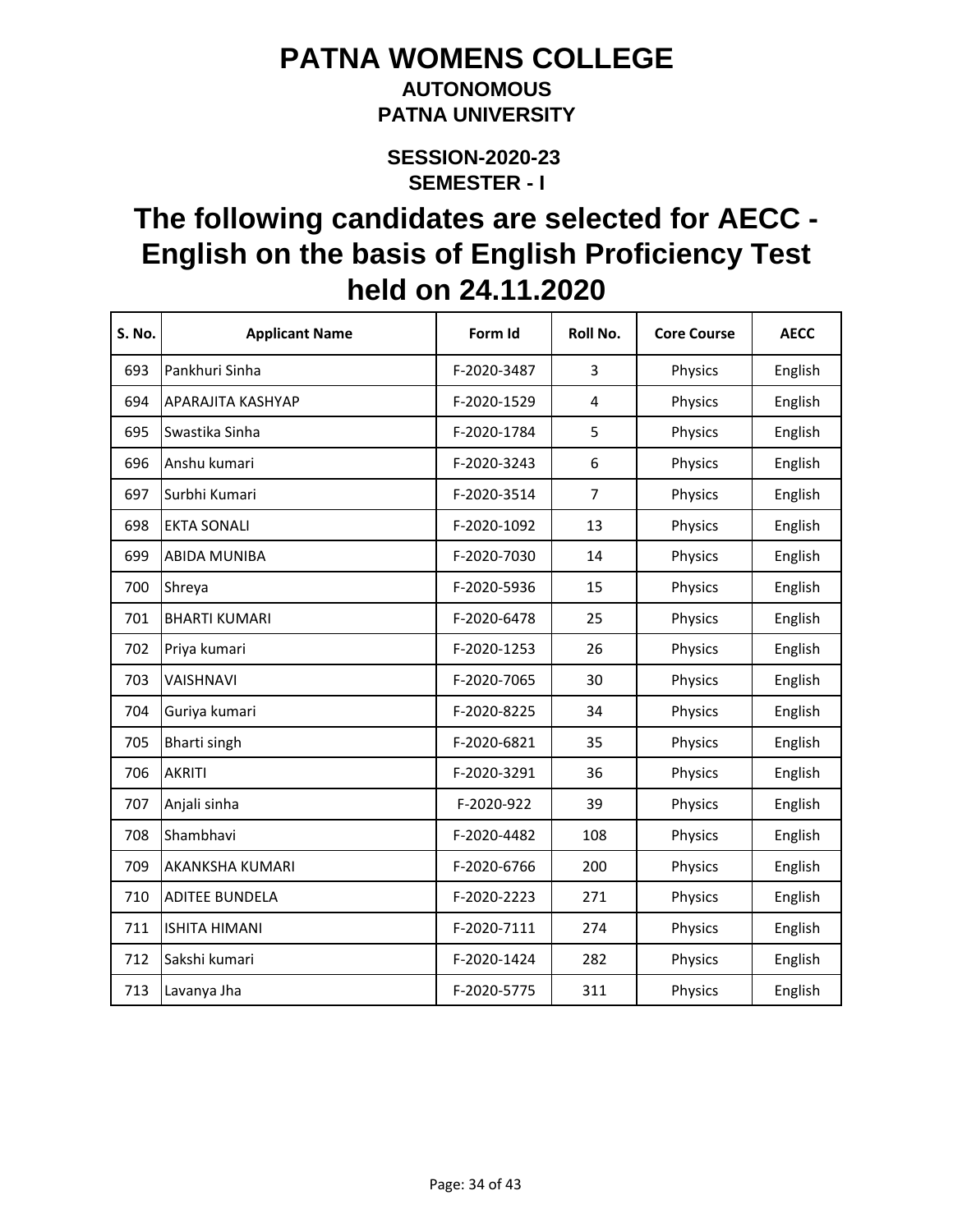### **AUTONOMOUS PATNA UNIVERSITY**

**SEMESTER - I SESSION-2020-23** 

| <b>S. No.</b> | <b>Applicant Name</b>  | Form Id     | Roll No. | <b>Core Course</b> | <b>AECC</b> |
|---------------|------------------------|-------------|----------|--------------------|-------------|
| 714           | Rishika Raj            | F-2020-500  | 47       | POL Sc.            | English     |
| 715           | <b>MANVI RAJ</b>       | F-2020-1351 | 48       | POL Sc.            | English     |
| 716           | PRAITISHA PATHAW       | F-2020-342  | 64       | POL Sc.            | English     |
| 717           | Sakshi gupta           | F-2020-1187 | 116      | POL Sc.            | English     |
| 718           | TARANNUM               | F-2020-312  | 119      | POL Sc.            | English     |
| 719           | <b>ADITI SHREE</b>     | F-2020-3523 | 121      | POL Sc.            | English     |
| 720           | <b>ANSHU KUMAR</b>     | F-2020-8070 | 137      | POL Sc.            | English     |
| 721           | PRACHI DEEP            | F-2020-6470 | 167      | POL Sc.            | English     |
| 722           | Sonal Kumari           | F-2020-6228 | 179      | POL Sc.            | English     |
| 723           | Moumita Sinha          | F-2020-179  | 189      | POL Sc.            | English     |
| 724           | RAJ SIDDHI             | F-2020-560  | 192      | POL Sc.            | English     |
| 725           | <b>SHREYA</b>          | F-2020-5807 | 199      | POL Sc.            | English     |
| 726           | Khushboo kumari        | F-2020-4439 | 208      | POL Sc.            | English     |
| 727           | <b>VAISHNAVI PRIYA</b> | F-2020-2082 | 209      | POL Sc.            | English     |
| 728           | Sneha singh            | F-2020-317  | 226      | POL Sc.            | English     |
| 729           | <b>NEHA KUMARI</b>     | F-2020-4451 | 229      | POL Sc.            | English     |
| 730           | Satakshee Srivastava   | F-2020-2142 | 230      | POL Sc.            | English     |
| 731           | Sadhna shree           | F-2020-7171 | 231      | POL Sc.            | English     |
| 732           | Anandita Raj           | F-2020-2490 | 236      | POL Sc.            | English     |
| 733           | Rajsree Sinha          | F-2020-1368 | 240      | POL Sc.            | English     |
| 734           | Adya Roy               | F-2020-2329 | 248      | POL Sc.            | English     |
| 735           | ZAINAB NADIA           | F-2020-2071 | 255      | POL Sc.            | English     |
| 736           | SIMRANJEETKAUR         | F-2020-3894 | 259      | POL Sc.            | English     |
| 737           | Akanchha Choudhary     | F-2020-7552 | 269      | POL Sc.            | English     |
| 738           | <b>AKANKSHA PRIYA</b>  | F-2020-6101 | 270      | POL Sc.            | English     |
| 739           | ANAMIKA RAJ            | F-2020-2551 | 281      | POL Sc.            | English     |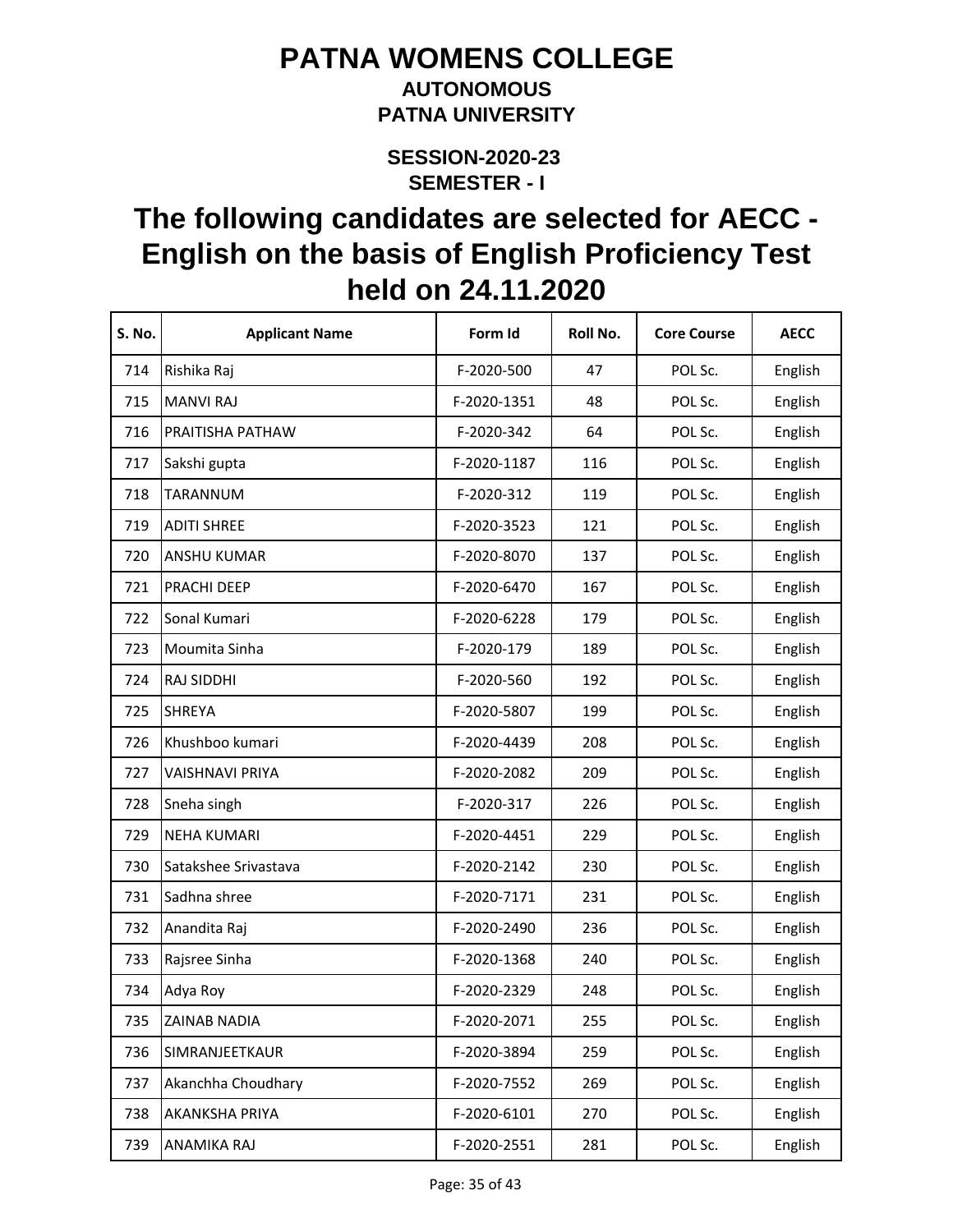#### **AUTONOMOUS PATNA UNIVERSITY**

**SEMESTER - I SESSION-2020-23** 

| S. No. | <b>Applicant Name</b> | Form Id     | Roll No. | <b>Core Course</b> | <b>AECC</b> |
|--------|-----------------------|-------------|----------|--------------------|-------------|
| 740    | Sakshi snehi          | F-2020-1594 | 282      | POL Sc.            | English     |
| 741    | <b>NANDANI SINGH</b>  | F-2020-97   | 293      | POL Sc.            | English     |
| 742    | Saloni Kumari         | F-2020-7543 | 298      | POL Sc.            | English     |
| 743    | <b>TANYA JHA</b>      | F-2020-2212 | 302      | POL Sc.            | English     |
| 744    | Bhavya                | F-2020-7640 | 303      | POL Sc.            | English     |
| 745    | <b>ROSNI PANDEY</b>   | F-2020-1489 | 314      | POL Sc.            | English     |
| 746    | Kirti Vats            | F-2020-3810 | 328      | POL Sc.            | English     |
| 747    | Sakshi priya          | F-2020-7286 | 336      | POL Sc.            | English     |
| 748    | Ananya Singh          | F-2020-3181 | 337      | POL Sc.            | English     |
| 749    | <b>ANAMIKA GUPTA</b>  | F-2020-4387 | 339      | POL Sc.            | English     |
| 750    | DIVYA ANAND           | F-2020-6526 | 341      | POL Sc.            | English     |
| 751    | <b>SUPRIYA KUMARI</b> | F-2020-3734 | 348      | POL Sc.            | English     |
| 752    | Pallavi Saumya        | F-2020-3140 | 349      | POL Sc.            | English     |
| 753    | Shiksha Mishra        | F-2020-7228 | 350      | POL Sc.            | English     |
| 754    | Kumari Satyapriya     | F-2020-7630 | 352      | POL Sc.            | English     |
| 755    | Sakshi singh          | F-2020-6238 | 361      | POL Sc.            | English     |
| 756    | vatsla shresth        | F-2020-5935 | 363      | POL Sc.            | English     |
| 757    | <b>SHRUTI RAJ</b>     | F-2020-6530 | 365      | POL Sc.            | English     |
| 758    | Aditi Rani            | F-2020-8109 | 374      | POL Sc.            | English     |
| 759    | <b>ARYA</b>           | F-2020-3887 | 375      | POL Sc.            | English     |
| 760    | ANU KASHYAP           | F-2020-3494 | 381      | POL Sc.            | English     |
| 761    | <b>ANOUSHKA</b>       | F-2020-6883 | 390      | POL Sc.            | English     |
| 762    | Shubhra Verma         | F-2020-2983 | 399      | POL Sc.            | English     |
| 763    | Shivika Tripathi      | F-2020-3261 | 405      | POL Sc.            | English     |
| 764    | Akshata               | F-2020-6982 | 409      | POL Sc.            | English     |
| 765    | Sunidhi Tomer         | F-2020-3244 | 413      | POL Sc.            | English     |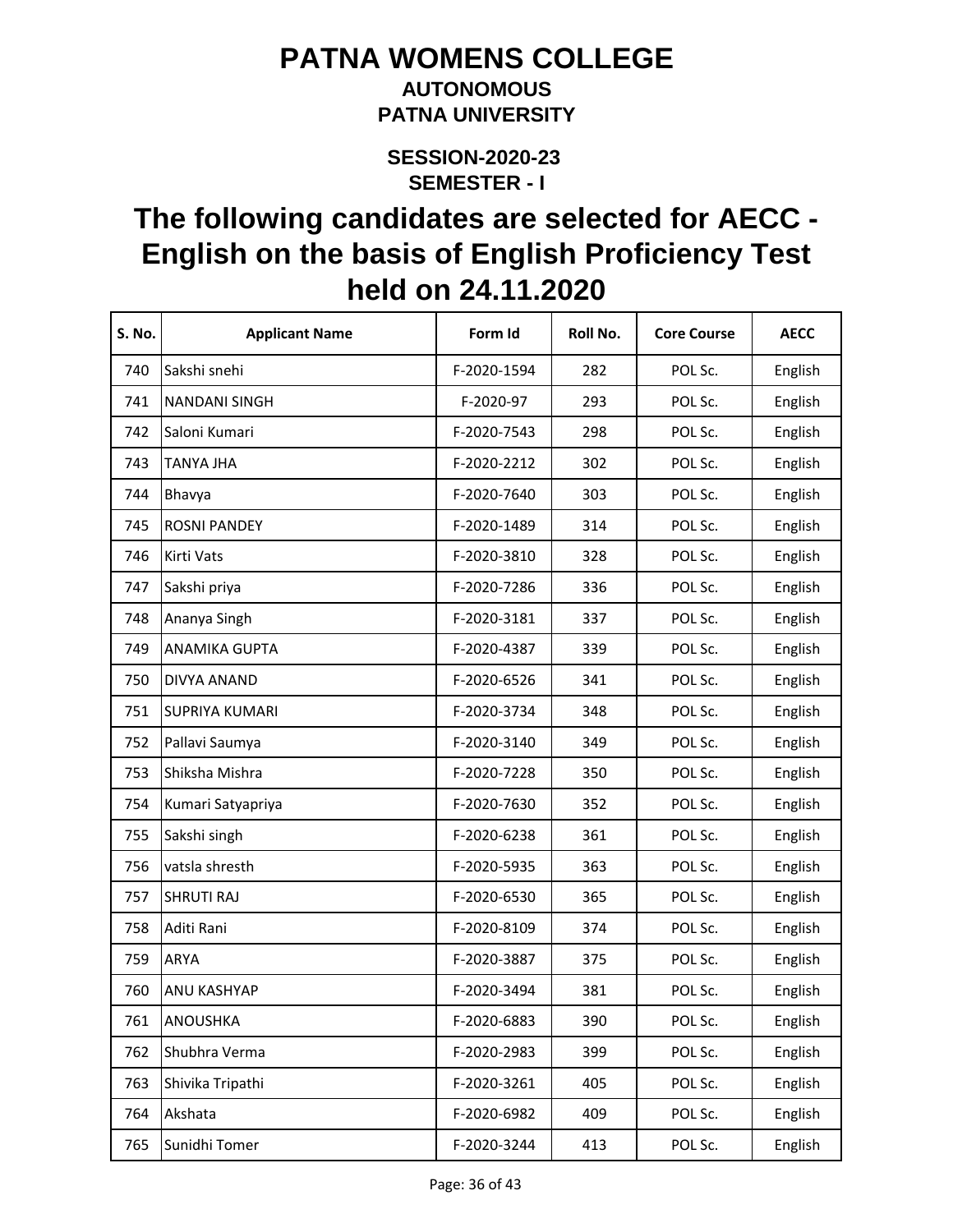### **AUTONOMOUS PATNA UNIVERSITY**

**SEMESTER - I SESSION-2020-23** 

| <b>S. No.</b> | <b>Applicant Name</b>  | Form Id     | Roll No. | <b>Core Course</b> | <b>AECC</b> |
|---------------|------------------------|-------------|----------|--------------------|-------------|
| 766           | Tejaswi Singh          | F-2020-7334 | 418      | POL Sc.            | English     |
| 767           | <b>DIPIKA KUMARI</b>   | F-2020-6333 | 420      | POL Sc.            | English     |
| 768           | SAZIYA IMAM            | F-2020-5854 | 421      | POL Sc.            | English     |
| 769           | Sakshi Priya           | F-2020-7643 | 422      | POL Sc.            | English     |
| 770           | Apoorva Sharma         | F-2020-3885 | 423      | POL Sc.            | English     |
| 771           | Sukriti Bharti         | F-2020-2795 | 428      | POL Sc.            | English     |
| 772           | Tanuja kumari          | F-2020-4631 | 430      | POL Sc.            | English     |
| 773           | Gauri                  | F-2020-3119 | 433      | POL Sc.            | English     |
| 774           | <b>ALSHIFA IMAM</b>    | F-2020-5375 | 436      | POL Sc.            | English     |
| 775           | Swati Rani             | F-2020-2230 | 437      | POL Sc.            | English     |
| 776           | Anju Rani Murmu        | F-2020-5384 | 440      | POL Sc.            | English     |
| 777           | <b>KHUSHBOO KUMARI</b> | F-2020-6583 | 445      | POL Sc.            | English     |
| 778           | <b>KUMARI TANU</b>     | F-2020-3143 | 446      | POL Sc.            | English     |
| 779           | Anamika Chauhan        | F-2020-8114 | 460      | POL Sc.            | English     |
| 780           | Tanvi kashyap          | F-2020-606  | 466      | POL Sc.            | English     |
| 781           | Kirti Daruka           | F-2020-8281 | 469      | POL Sc.            | English     |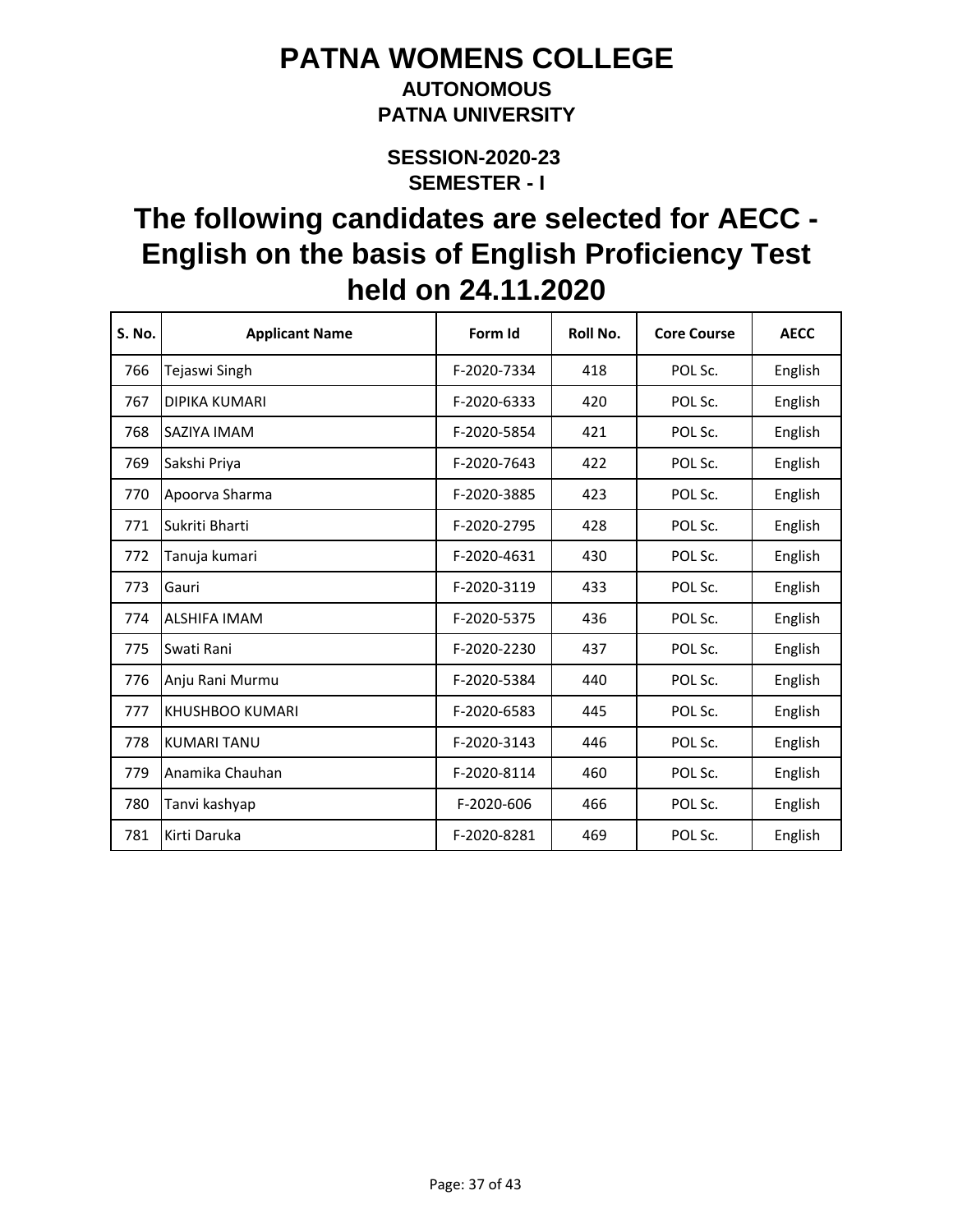#### **AUTONOMOUS PATNA UNIVERSITY**

**SEMESTER - I SESSION-2020-23** 

| S. No. | <b>Applicant Name</b> | Form Id     | Roll No. | <b>Core Course</b> | <b>AECC</b> |
|--------|-----------------------|-------------|----------|--------------------|-------------|
| 782    | Anjali Kumari         | F-2020-727  | 54       | Psychology         | English     |
| 783    | SATYA SWAROOPA        | F-2020-1965 | 129      | Psychology         | English     |
| 784    | <b>VARSHA SINHA</b>   | F-2020-8245 | 276      | Psychology         | English     |
| 785    | <b>SAMIN KHANAM</b>   | F-2020-786  | 285      | Psychology         | English     |
| 786    | <b>KRITI GUPTA</b>    | F-2020-5952 | 304      | Psychology         | English     |
| 787    | <b>ADITI SINHA</b>    | F-2020-91   | 308      | Psychology         | English     |
| 788    | <b>RUCHI RANI</b>     | F-2020-7850 | 321      | Psychology         | English     |
| 789    | <b>KUMARI SAKSHI</b>  | F-2020-240  | 373      | Psychology         | English     |
| 790    | ANUSHKA KUMARI ASTHA  | F-2020-4628 | 383      | Psychology         | English     |
| 791    | <b>KAUSHIKI</b>       | F-2020-5877 | 396      | Psychology         | English     |
| 792    | Malini Saha           | F-2020-7365 | 407      | Psychology         | English     |
| 793    | Sonali Tudu           | F-2020-3679 | 419      | Psychology         | English     |
| 794    | Reja Tasneem          | F-2020-2201 | 447      | Psychology         | English     |
| 795    | Prakriti Rathour      | F-2020-3599 | 516      | Psychology         | English     |
| 796    | Khyati                | F-2020-4077 | 558      | Psychology         | English     |
| 797    | Sweta kumari          | F-2020-948  | 577      | Psychology         | English     |
| 798    | ANJALI KUMARI         | F-2020-202  | 593      | Psychology         | English     |
| 799    | ZIKRA ADIL            | F-2020-521  | 595      | Psychology         | English     |
| 800    | <b>DIKSHA</b>         | F-2020-4364 | 598      | Psychology         | English     |
| 801    | DHANISTHA NAG         | F-2020-375  | 608      | Psychology         | English     |
| 802    | Hridhi Rani           | F-2020-1322 | 609      | Psychology         | English     |
| 803    | <b>SURBHI</b>         | F-2020-6994 | 615      | Psychology         | English     |
| 804    | Manshi Kumari         | F-2020-1672 | 638      | Psychology         | English     |
| 805    | Ramsha Tabassum       | F-2020-7825 | 649      | Psychology         | English     |
| 806    | Moni kumari           | F-2020-2966 | 658      | Psychology         | English     |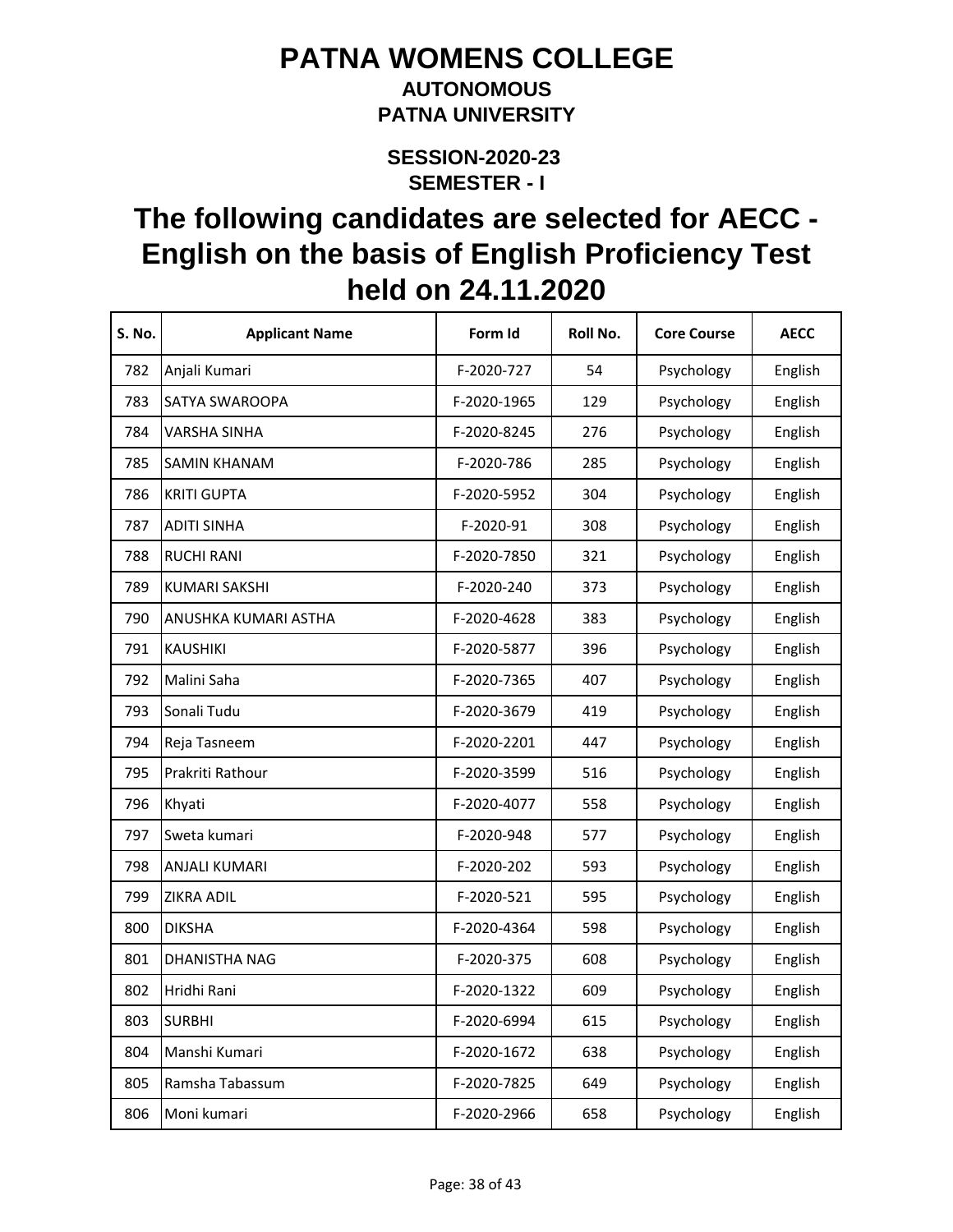#### **AUTONOMOUS PATNA UNIVERSITY**

**SEMESTER - I SESSION-2020-23** 

| <b>S. No.</b> | <b>Applicant Name</b>    | Form Id     | Roll No. | <b>Core Course</b> | <b>AECC</b> |
|---------------|--------------------------|-------------|----------|--------------------|-------------|
| 807           | Shriya chandra           | F-2020-7235 | 59       | Sociology          | English     |
| 808           | Palak Raj Prasad         | F-2020-8122 | 139      | Sociology          | English     |
| 809           | DEEPALI KUMARI           | F-2020-3638 | 145      | Sociology          | English     |
| 810           | <b>JUHI FARZANA</b>      | F-2020-2047 | 150      | Sociology          | English     |
| 811           | Anjali Arya              | F-2020-1129 | 172      | Sociology          | English     |
| 812           | <b>CHRISTINA HEMBROM</b> | F-2020-811  | 334      | Sociology          | English     |
| 813           | <b>JECINTH SORENG</b>    | F-2020-7229 | 351      | Sociology          | English     |
| 814           | Preeti Kumari Shweta     | F-2020-6824 | 356      | Sociology          | English     |
| 815           | <b>TANNU KUMARI</b>      | F-2020-7687 | 441      | Sociology          | English     |
| 816           | <b>VEDICA NANDAN</b>     | F-2020-1558 | 456      | Sociology          | English     |
| 817           | <b>APRAJITA SINGH</b>    | F-2020-7055 | 463      | Sociology          | English     |
| 818           | <b>MANALI</b>            | F-2020-6369 | 472      | Sociology          | English     |
| 819           | <b>RIYA KUMARI</b>       | F-2020-11   | 485      | Sociology          | English     |
| 820           | <b>BUSHRA MAQSOOD</b>    | F-2020-7572 | 522      | Sociology          | English     |
| 821           | Puja Kumari              | F-2020-826  | 525      | Sociology          | English     |
| 822           | Sanskriti Anand          | F-2020-2679 | 539      | Sociology          | English     |
| 823           | Akanksha                 | F-2020-19   | 545      | Sociology          | English     |
| 824           | Amisha Roy               | F-2020-220  | 551      | Sociology          | English     |
| 825           | Simra Zubair             | F-2020-7158 | 552      | Sociology          | English     |
| 826           | ANJALI KUMARI            | F-2020-4011 | 555      | Sociology          | English     |
| 827           | Ertiqua shahin           | F-2020-4650 | 566      | Sociology          | English     |
| 828           | <b>NIHARIKA</b>          | F-2020-8312 | 570      | Sociology          | English     |
| 829           | <b>ANYA PANDEY</b>       | F-2020-3852 | 576      | Sociology          | English     |
| 830           | Muskan Bhagat            | F-2020-1566 | 585      | Sociology          | English     |
| 831           | Neha Bhardwaj            | F-2020-2537 | 594      | Sociology          | English     |
| 832           | Nisha Kumari             | F-2020-3275 | 601      | Sociology          | English     |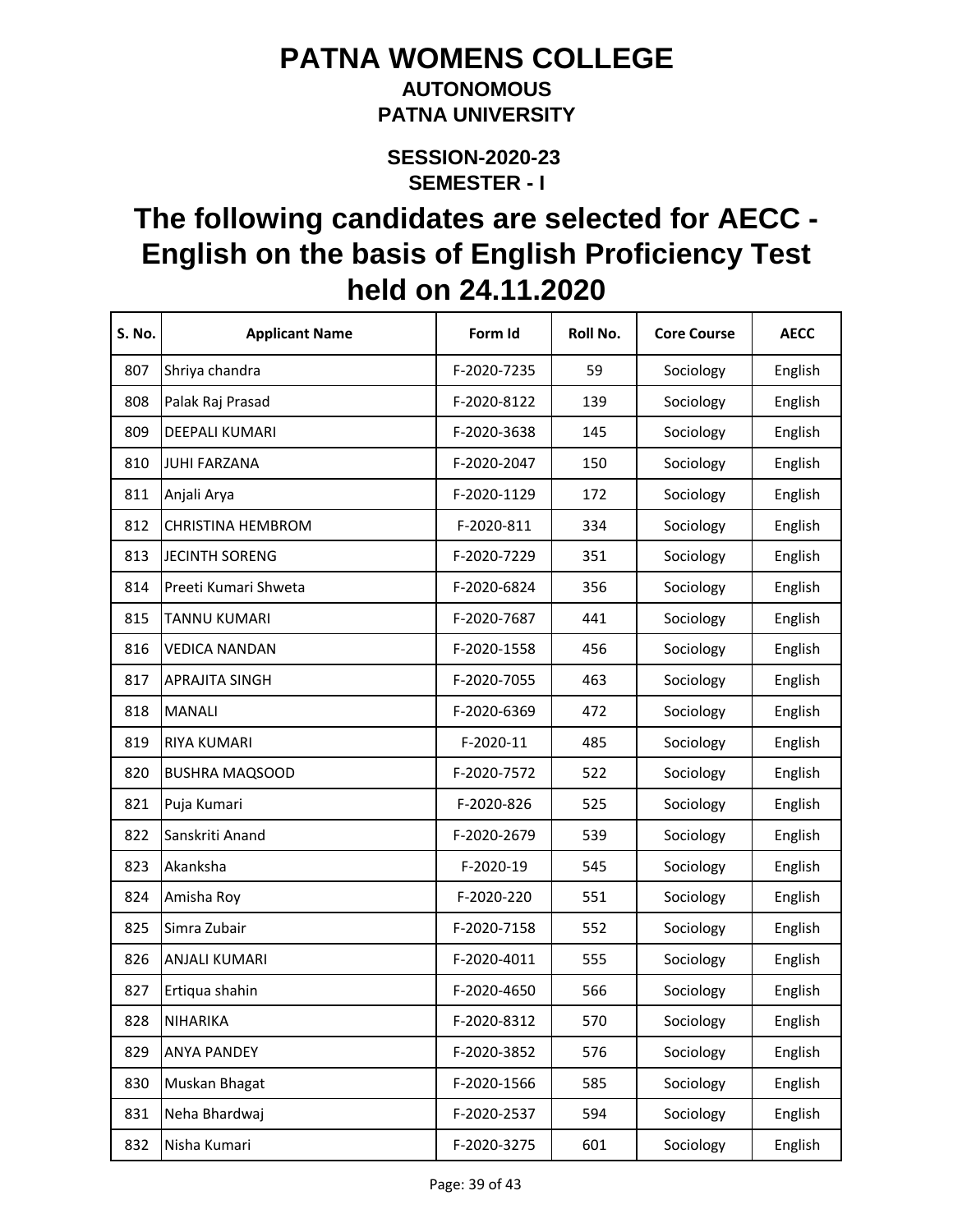#### **AUTONOMOUS PATNA UNIVERSITY**

**SEMESTER - I SESSION-2020-23** 

| <b>S. No.</b> | <b>Applicant Name</b>  | Form Id     | Roll No. | <b>Core Course</b> | <b>AECC</b> |
|---------------|------------------------|-------------|----------|--------------------|-------------|
| 833           | APOORVA NANDINI        | F-2020-7489 | 606      | Sociology          | English     |
| 834           | <b>HOMA TASNEEM</b>    | F-2020-3783 | 610      | Sociology          | English     |
| 835           | Shweta Singh           | F-2020-8140 | 614      | Sociology          | English     |
| 836           | kajal                  | F-2020-2896 | 616      | Sociology          | English     |
| 837           | <b>AWANTIKA KUMARI</b> | F-2020-1552 | 617      | Sociology          | English     |
| 838           | <b>JULI ANAND</b>      | F-2020-4779 | 621      | Sociology          | English     |
| 839           | ANNU PRIYA KUMARI      | F-2020-1027 | 624      | Sociology          | English     |
| 840           | Rozi Hussain           | F-2020-2898 | 627      | Sociology          | English     |
| 841           | <b>SHRUTI KUMARI</b>   | F-2020-4295 | 632      | Sociology          | English     |
| 842           | KUMARI SWETA RANI      | F-2020-7383 | 637      | Sociology          | English     |
| 843           | Deepika kumari         | F-2020-6000 | 645      | Sociology          | English     |
| 844           | Payal Sinha            | F-2020-7509 | 647      | Sociology          | English     |
| 845           | Shruti Roy             | F-2020-7980 | 648      | Sociology          | English     |
| 846           | <b>SIMPI KUMARI</b>    | F-2020-6857 | 663      | Sociology          | English     |
| 847           | <b>ALISHA ALI</b>      | F-2020-5002 | 671      | Sociology          | English     |
| 848           | Sakshi                 | F-2020-5049 | 675      | Sociology          | English     |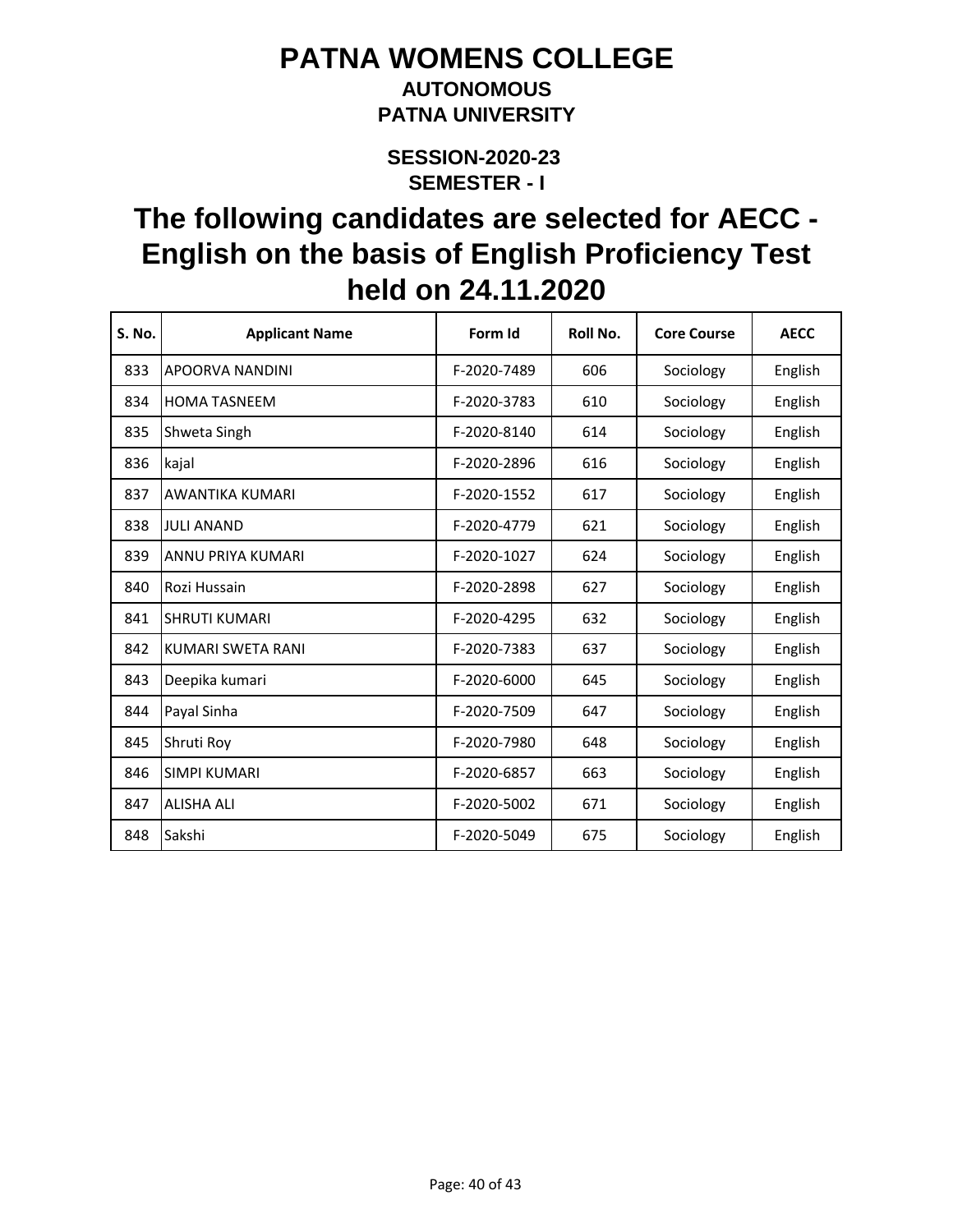### **AUTONOMOUS PATNA UNIVERSITY**

**SEMESTER - I SESSION-2020-23** 

| <b>S. No.</b> | <b>Applicant Name</b> | Form Id     | Roll No. | <b>Core Course</b> | <b>AECC</b> |
|---------------|-----------------------|-------------|----------|--------------------|-------------|
| 849           | RUPAM SINGH           | F-2020-3795 | 267      | <b>Statistics</b>  | English     |
| 850           | ISEEMA KUMARI         | F-2020-2556 | 275      | <b>Statistics</b>  | English     |
| 851           | <b>INEHA KUMARI</b>   | F-2020-6740 | 284      | <b>Statistics</b>  | English     |
| 852           | Karuna kaushiki       | F-2020-4437 | 288      | <b>Statistics</b>  | English     |
| 853           | Harshita Anand        | F-2020-2548 | 310      | <b>Statistics</b>  | English     |
| 854           | Mansvita              | F-2020-7677 | 313      | <b>Statistics</b>  | English     |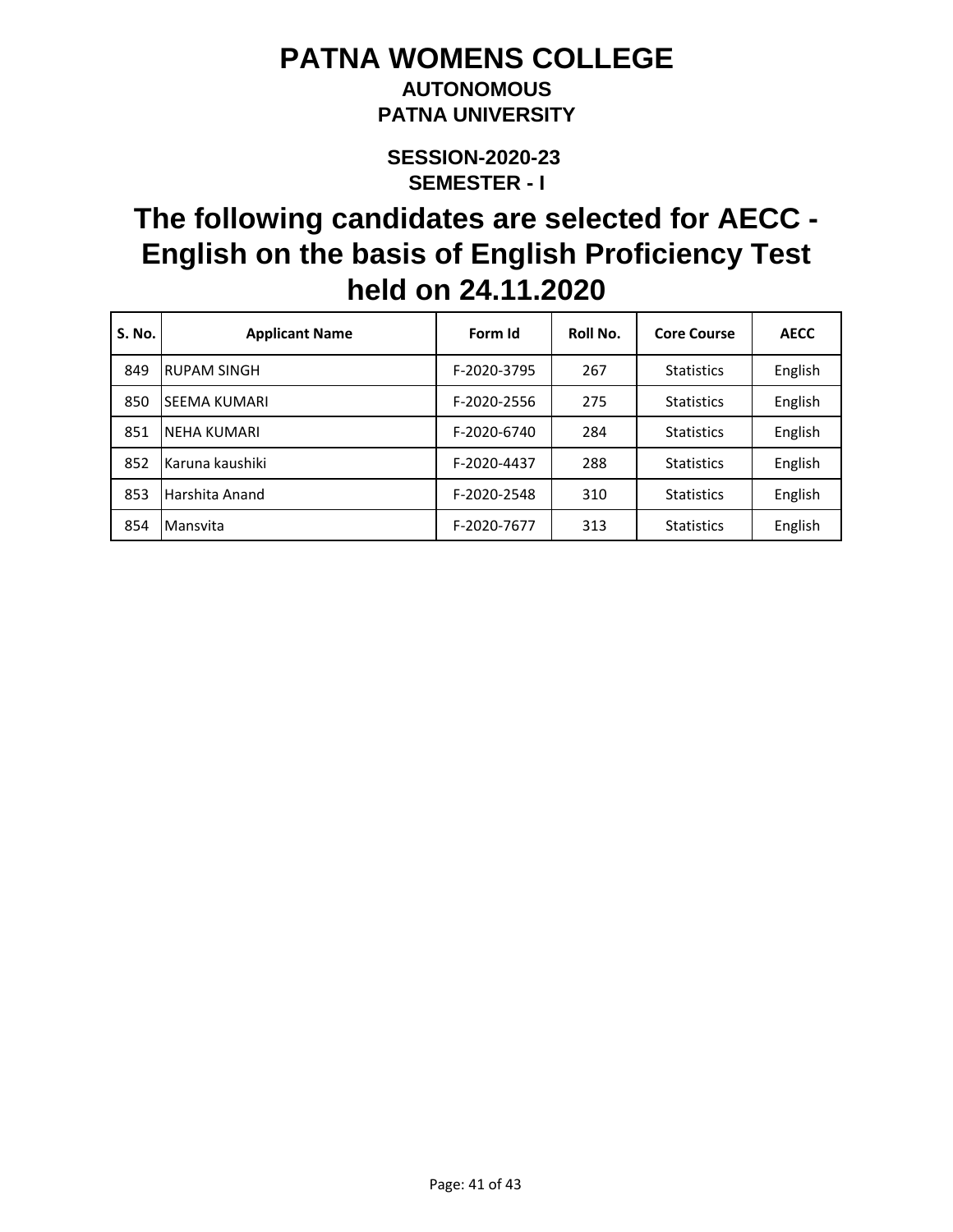#### **AUTONOMOUS PATNA UNIVERSITY**

**SEMESTER - I SESSION-2020-23** 

| S. No. | <b>Applicant Name</b> | Form Id     | Roll No. | <b>Core Course</b> | <b>AECC</b> |
|--------|-----------------------|-------------|----------|--------------------|-------------|
| 855    | l Ashra karim         | F-2020-3144 | 393      | URDU               | English     |